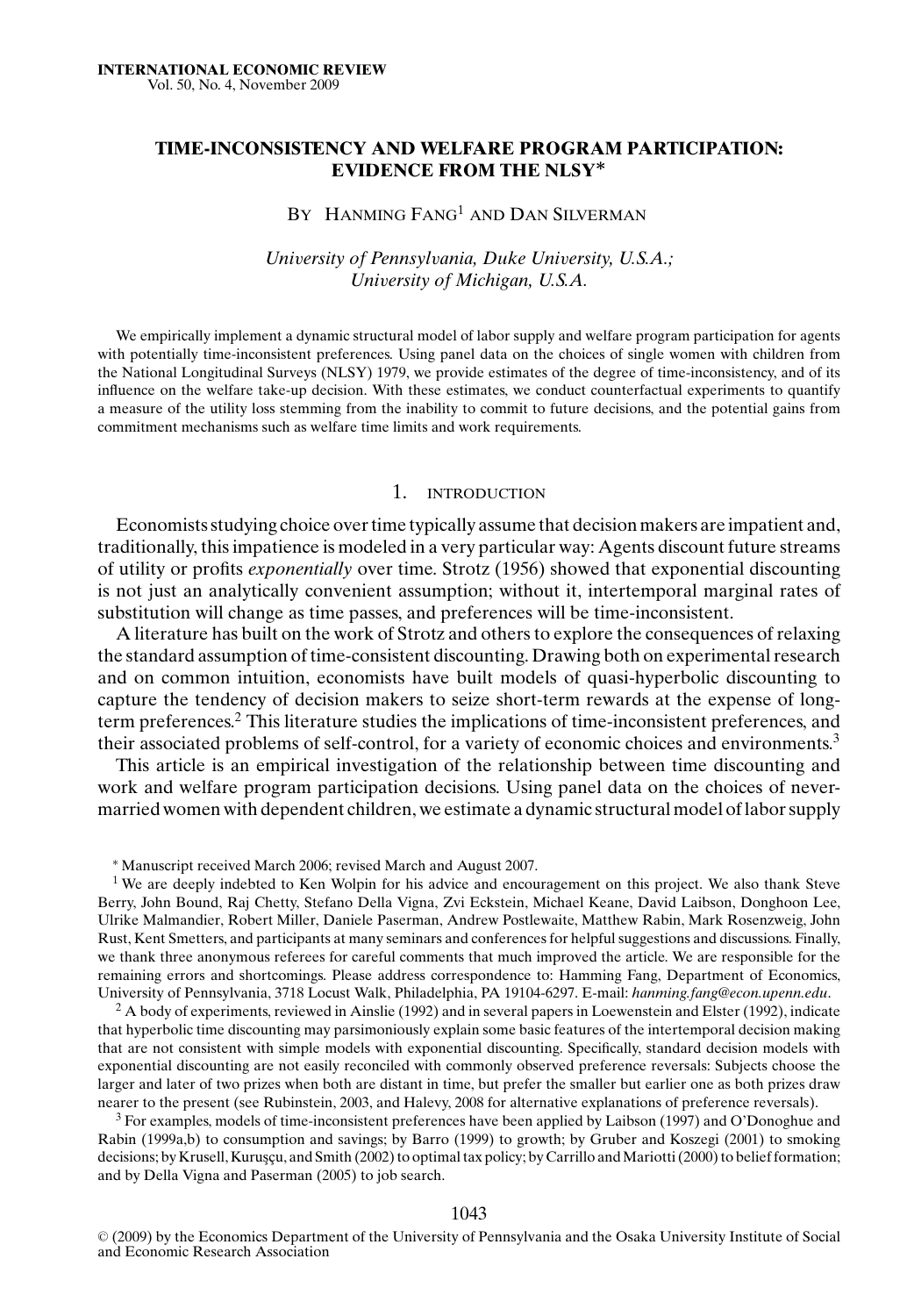and welfare program participation that allows present-biased time preferences. Our estimates, which also allow for unobserved heterogeneity in skills and tastes, indicate a time-inconsistent discount function. Implementing the quasi-hyperbolic form, we estimate a present-bias factor considerably less than one, and reject a standard exponential discounting model.

The article makes two contributions to the literature on present-biased preferences. First, by applying a model that allows quasi-hyperbolic preferences to the problem of labor supply and welfare program participation, we provide an economically significant setting for an evaluation of the importance of time-inconsistency. As a source of information about time-preferences, this context has the advantage that labor supply decisions are among the most consequential economic choices that individuals make: They drive time use for working-age adults. A disadvantage of focusing on welfare decisions is that it leads us to examine a special segment of the population (never-married women with children): Our results may not extend beyond that group.<sup>4</sup> It may be, however, that time-inconsistency is particularly consequential for this population. Recent welfare reforms and anecdotal evidence indicate a commonly held view: The trade-off between the short-term costs of entering the labor force at a low wage relative to the welfare benefit, and the long-term reward of higher wages from the accumulation of work experience, may generate problems of self-control. These self-control problems may, in turn, provide a rationale for the common belief that the decision to rely on welfare for many years is, somehow, suboptimal. Our previous research makes clear how and when this common belief might be justified if preferences are time-inconsistent, and shows how self-control problems may produce important observable differences in the behavior of time-consistent and time-inconsistent agents (Fang and Silverman,  $2004$ ).<sup>5</sup>

The article's second contribution is methodological. Economists have so far largely calibrated models of time-inconsistent preferences to match important moments of aggregate data sets (for example, Laibson et al., 1998). In this article, we estimate the structural parameters of the model, including the present-bias parameter, from a single panel data set.<sup>6</sup> Two recent papers also use field data to structurally estimate discount factors. Paserman (2008) estimates a structural job search model using data on unemployment spells and accepted wages from the National Longitudinal Surveys (NLSY). Laibson et al. (2007) estimate a structural model of consumption and saving. They calibrate some of their model parameters and estimate the time discount factors using the method of simulated moments.

More generally, our attempt to quantify consequences of time-inconsistency distinguishes this article from many in the literature on quasi-hyperbolic discounting. That literature often uses stylized models to demonstrate the potentially large behavioral effects of time-inconsistency in preferences. Quantitative assessments are relatively few.<sup>7</sup> Simulating our estimated model allows us to quantify the effects, in terms of behavior and utility, of obtaining perfect commitment ability or imperfect commitment via a welfare reform. This analysis is important because whether even profound present-bias in preferences implies economically substantial behavioral consequences is an empirical question. In order to illustrate this point, consider the extreme case in which agents' choices among discrete options are made very far from the margin;<sup>8</sup> then, even if they were highly present-biased, their choices would be unlikely to change even when they are able

<sup>4</sup> There is reason to think that lower income groups will reveal higher rates of time discount. See, e.g., Hausman (1979), Lawrance (1991), and Paserman (2008).

<sup>5</sup> We investigate just one mechanism (time-inconsistent preferences) that may lead to suboptimal welfare dependence. Externalities from welfare receipt could, for example, also make long-term dependence socially, if not individually, suboptimal. Moreover, there are other cognitive biases, such as optimism or misprediction of future preferences or returns from work, that could also lead recipients to receive welfare "too long." See Fang and Silverman (2006) for a discussion.

<sup>6</sup> Prior research has tested the reduced-form implications of hyperbolic discounting. For example, Della Vigna and Paserman (2005) consider the influence of self-control problems on job search; and Della Vigna and Malmandier (2006) find evidence of time-inconsistent preferences in data on health-club contracts and usage.

 $^7$  Laibson et al. (1998), Angeletos et al. (2001), Gruber and Koszegi (2001), Della Vigna and Paserman (2005), and Paserman (2008) are notable exceptions.

<sup>8</sup> That is, if an agent chooses alternative *A* over *B*, her utility from *A* is much larger than that from *B*; and vice versa.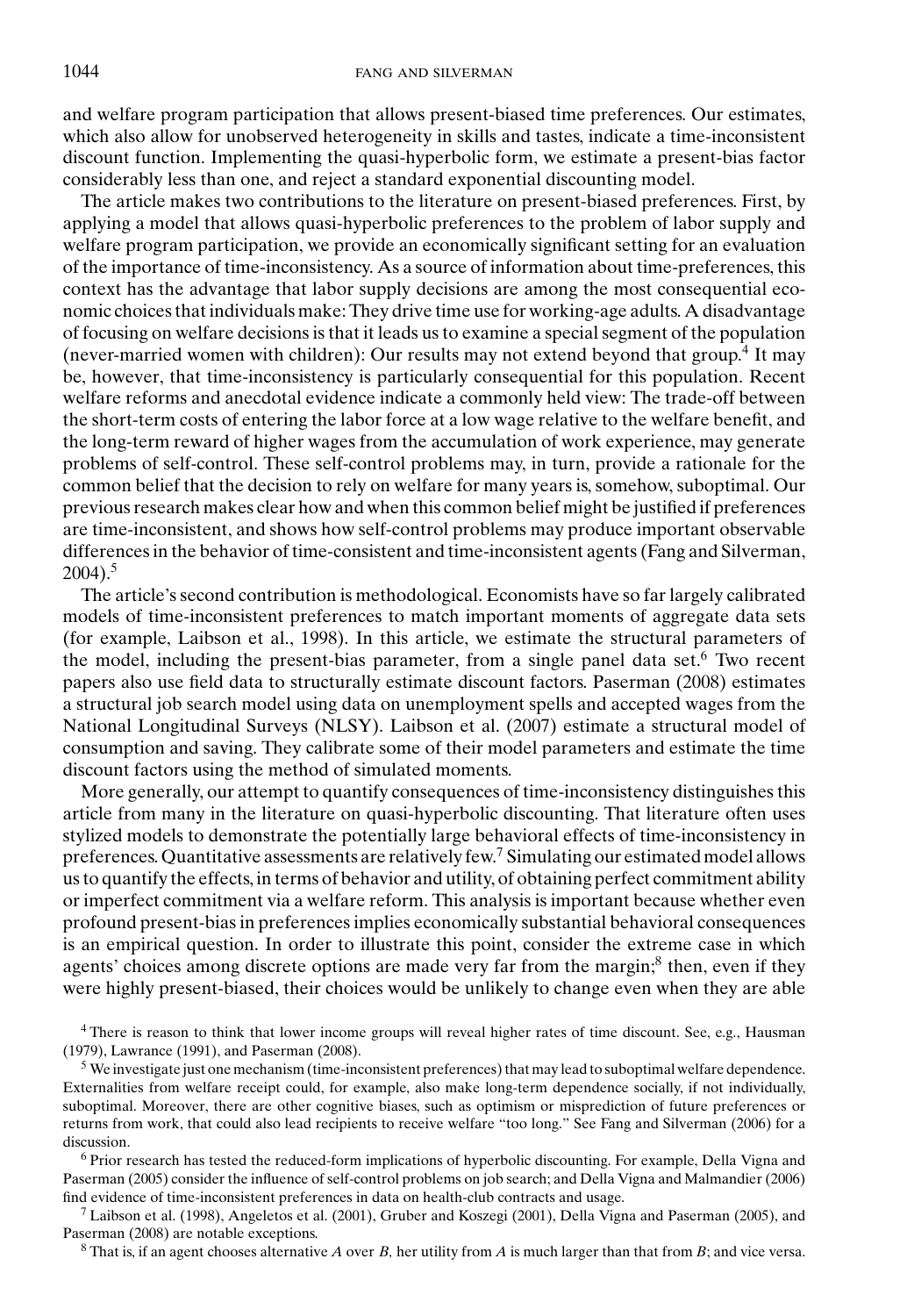to commit to their future choices. Similarly, even when the ability to commit would dramatically alter agents' *beha*v*ior,* it need not imply large *utility gains*. In order to illustrate this point, consider another extreme case in which agents' choices are made very close to the margin; then their choices are likely to change when they can commit their future selves' behavior. But such changes in choices will have little utility consequence because these consumers were initially close to the margin. Our simulations of perfect commitment ability suggest that, for many women in our data, this latter case applies. For many, the ability to commit leads to substantial changes in behavior but relatively small changes in discounted lifetime utility.

Finally, this article is related to a literature on labor supply and welfare participation that structurally implements models of dynamic decision making.Miller and Sanders (1997) estimates a dynamic discrete choice model in which women decide monthly whether to work or receive welfare. In an effort to explain both the low welfare take-up rate among eligible families and the persistence of welfare choices among the families who do enroll, Miller and Sanders incorporate wage growth through work experience and preferences that adapt both to labor supply and to welfare experience. As in our article, fertility and marriage are exogenous. Swann (2005) adds marriage to the choice set, and looks at women's decisions annually. Keane and Wolpin (2005) endogenize education, employment, fertility, and marriage decisions. These prior papers all assume exponential time discounting. Our article contributes to this literature and to the welfare reform debate with, to our knowledge, the first empirical examination of the relationship between time-inconsistency and the welfare take-up decision.

The remainder of the article is structured as follows. Section 2 presents our model and describes both the intrapersonal game played by the decision maker and the numerical method for obtaining the game's solution. Section 3 presents the estimation strategy and discusses identification. Section 4 describes the data and variable definitions. Section 5 presents the estimation results and associated simulations. Section 6 provides estimates of both the behavioral consequences and the utility effects of commitment and of various policy changes such as time limits and workfare. Section 7 offers conclusions.

### 2. THE MODEL

We consider a discrete time model of work-welfare decisions by a single parent (agent). Each agent has a finite decision horizon starting from her age at the birth of her first child, *a*0, and ending at age  $A^9$ . At each age  $a \in \{a_0, \ldots, A\}$ , the agent must choose from a set *D* that includes three mutually exclusive and exhaustive alternatives: receive welfare, work in the labor market, or stay at home without work or welfare. The alternatives of welfare, work, and home are, respectively, referred to as choices 0, 1, and 2, thus  $D = \{0, 1, 2\}$ .<sup>10</sup> The agent's decision at age *a* is denoted by  $d_a \in D$ .

The return from choosing alternative *d* for an agent of age *a* represents all of the currentperiod benefits and costs associated with the choice, and it is denoted by  $R_a(d; \mathbf{s}_a, \epsilon_{da})$ , where  $s_a$ is a vector of state variables at age  $a$ , detailed below, and  $\epsilon_{da}$  is a random shock to the value of alternative *d* at age *a*. We parameterize  $R_a(d; \mathbf{s}_a, \epsilon_{da})$  as follows.

**Welfare.** At age *a*, an agent's payoff relevant state **s***<sup>a</sup>* includes, among other things, her state of residence *j*, the number of her children in period *a*, denoted by  $n_a$ , and her age- $(a - 1)$  choice

<sup>9</sup> The agent will obtain a continuation value at age *A* as a function of her endogenous state variables. The empirical implementation sets  $A = 34$ , which guarantees that, up to age  $A$  each woman in the data sample continues to have children younger than 18 and thus meets the minimum requirement for receiving Aid to Families with Dependent Children (AFDC).

 $10$  In reality, an agent may choose more than one action in any period, and there are distinctions between part- and full-time work. For example, Edin and Lein (1997) report that, in their study of 379 low-income single mothers, many welfare recipients both work in the (unofficial) labor market and rely on family and neighborhood resources.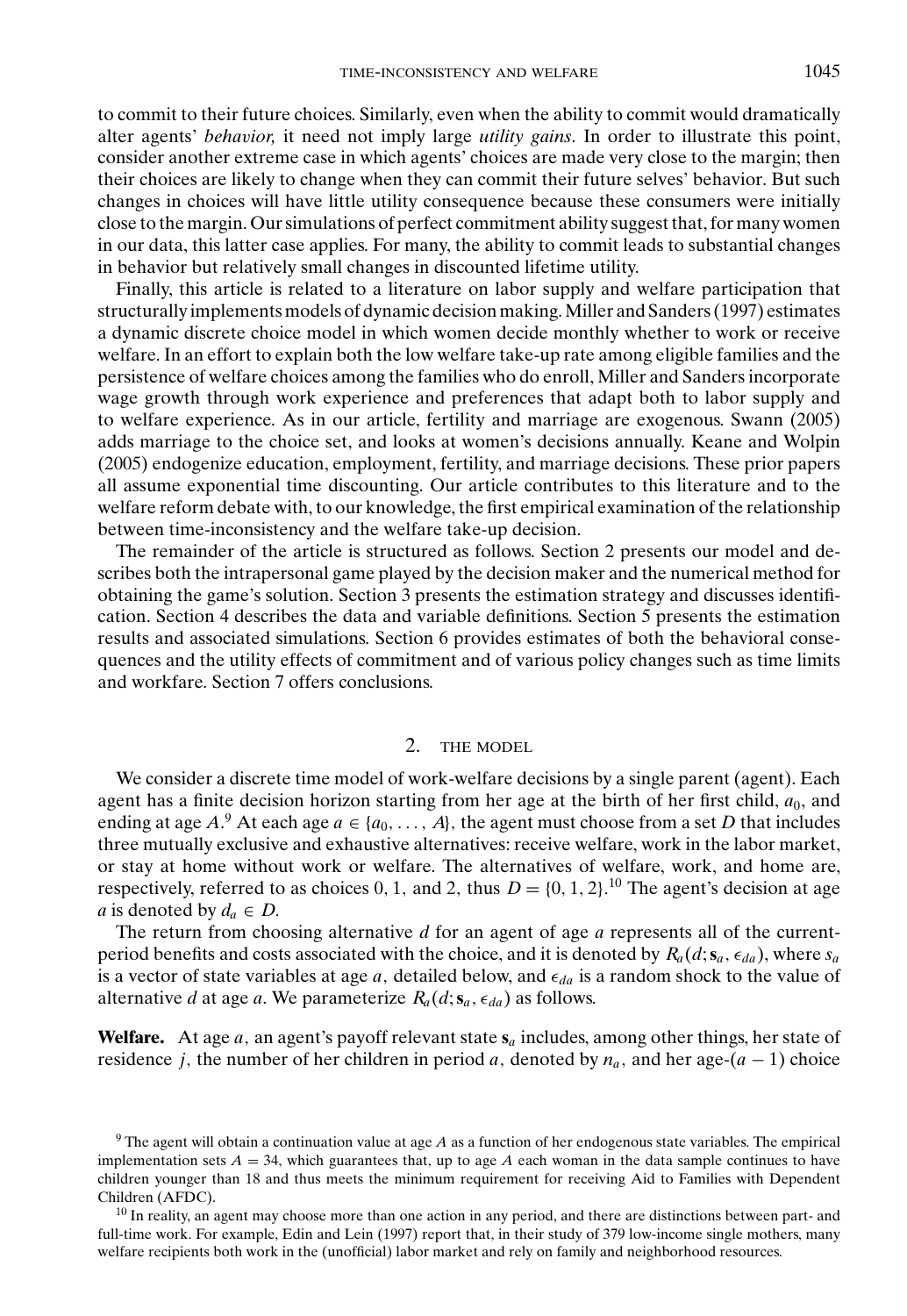*d*<sub>*a*−1</sub>. In the absence of a time limit, the age-*a* return to welfare,  $R_a(0; s_a, \epsilon_{0a})$ , is given by<sup>11</sup>

(1) 
$$
R_a(0; \mathbf{s}_a, \epsilon_{0a}) = e(n_a) + G_j(n_a) - \phi(d_{a-1}) + \epsilon_{0a},
$$

where  $e(n_a)$  is the monetary value of her home production skills or leisure as a function of the number of her children;  $G_i(n_a)$  is the monetary value of the cash and food welfare benefits in state *j* as a function of the number of her children;  $\phi(d_{a-1})$  is the net stigma associated with welfare participation denominated in dollars; and  $\epsilon_{0a}$  is an idiosyncratic, choice-specific shock.

The value of home production skills (leisure) is allowed to depend on the number of children to capture the additional demands or rewards of having more children. We assume a quadratic function for  $e(n_a)$ :

(2) 
$$
e(n_a) = e_0 + e_1 n_a + e_2 n_a^2,
$$

where  $e_0$  may be heterogeneous in the population. The welfare benefits schedule  $G_j(n_a)$  is assumed to be an affine function of the number of children<sup>12</sup>

(3) 
$$
G_j(n_a) = \theta_{j0} + \theta_{j1}n_a.
$$

The welfare benefit schedule  $G_i(n_a)$  is estimated separately for each state of residence *j*. Finally, the net welfare stigma  $\phi(d_{a-1})$  is specified as

(4) 
$$
\phi(d_{a-1}) = \begin{cases} 0, & \text{if } d_{a-1} = 0 \\ \phi, & \text{otherwise.} \end{cases}
$$

Thus, we assume stigma lasts for just one period after switching into welfare from some other choice.<sup>13</sup> In our empirical estimation,  $\phi$  is also an element of the unobserved heterogeneity we allow. The specification of welfare stigma in (4) is natural if we interpret the stigma as the psychic and administrative costs associated with welfare take-up. If we take a more general interpretation of stigma, then (4) imposes a particular form of stigma decay with continued participation.

If there are welfare time limits, the cumulative number of periods an agent has received welfare prior to age *a* is also payoff relevant. This variable is denoted by κ*a*. Given a lifetime limit of  $L$  periods, the return to welfare is then<sup>14</sup>

$$
R_a(0; \mathbf{s}_a, \epsilon_{0a}) = \begin{cases} e(n_a) + G_j(n_a) - \phi(d_{a-1}) + \epsilon_{0a}, & \text{if } \kappa_a < L \\ -\infty, & \text{otherwise.} \end{cases}
$$

**Work.** An agent's age-*a* return from work  $R_a(1; \mathbf{s}_a, \epsilon_{1a})$  is her wage. Following a standard theory of human capital, we model this wage as the product of a (constant) rental price of human capital,

 $12$  The actual welfare benefits schedule deviates from a linear function approximation by a few dollars at most. We abstract from asset and income restrictions on welfare eligibility.

<sup>13</sup> The net stigma parameter  $\phi(d_{a-1})$  has, since Moffitt (1983), become standard in empirical studies of welfare participation. Its primary function is to help explain the fraction of welfare-eligible adults who remain at home without work or welfare.

<sup>14</sup> We assume that time limits are perfectly and uniformly enforced. In reality, the implementation of time limits has been complex, with many states providing exemptions to large fractions of recipients who reach the limits (Bloom et al., 2002). Moreover, there is no national database for preventing recipients who migrate across states from receiving more than 5 years of benefits. Such interstate migrants will, however, often face other restrictions on their eligibility.

 $11$  In order to decrease the dimension of the state in our empirical estimation, we select a sample of women who have children younger than age 18 throughout the period they are observed and are therefore eligible for welfare, during all periods that we analyze.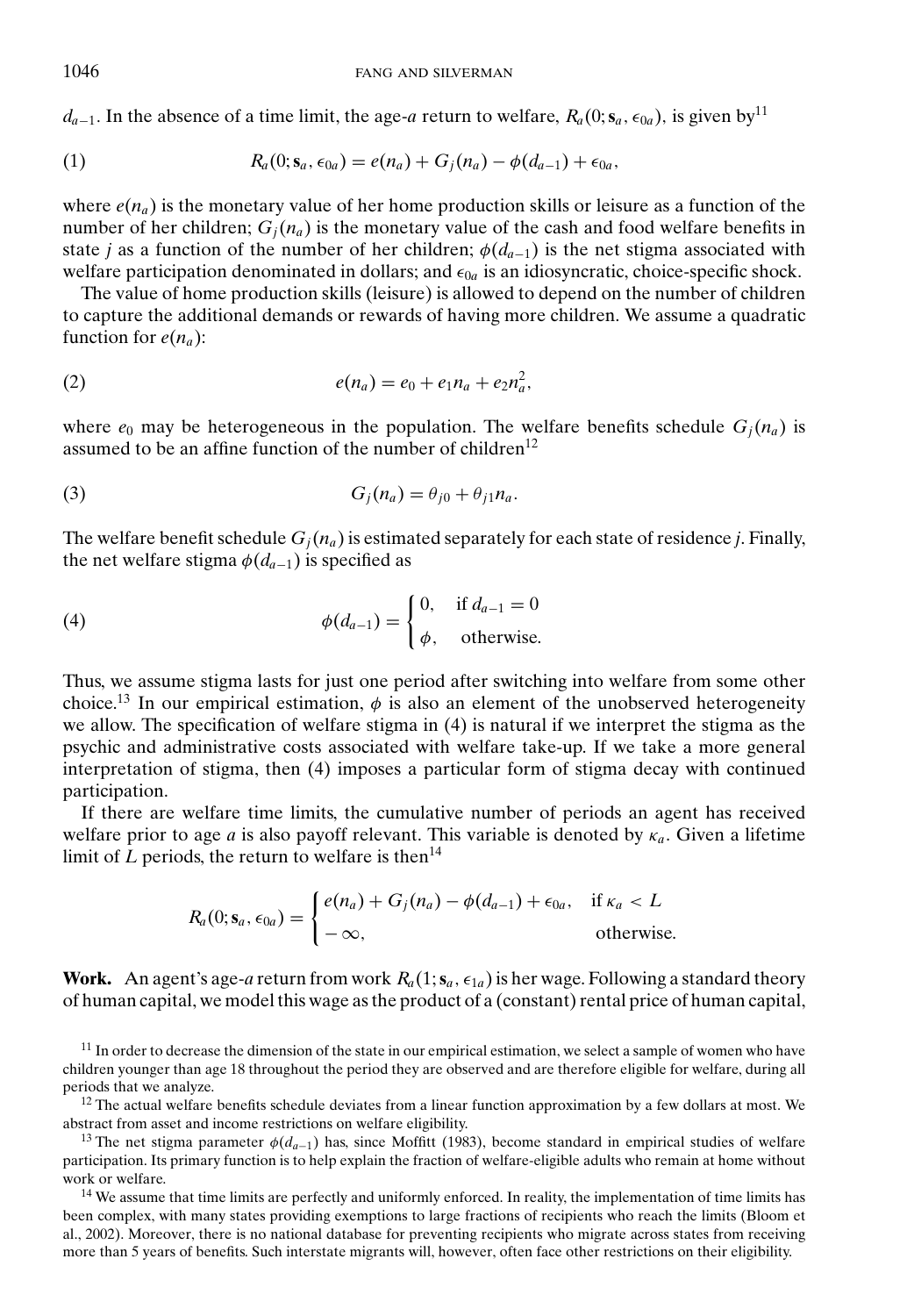*r*, and the quantity of skill units held by the individual  $h_a(s_a, \epsilon_{1a})$ 

$$
R_a(1; \mathbf{s}_a, \epsilon_{1a}) = rh_a(\mathbf{s}_a, \epsilon_{1a}).
$$

When the state is  $s_a$ , an agent's age-*a* skills are given by

(5) 
$$
h_a(s_a, \epsilon_{1a}) = \exp\left[h_0 + \alpha_1 g_0 + \alpha_2 x_a + \alpha_3 x_a^2 + \alpha_4 \mathbb{I}(x_a > 0) + \alpha_5 \mathbb{I}(d_{a-1} \neq 1) + \epsilon_{1a}\right],
$$

where  $h_0$  is the agent's (unobserved) skill endowment at the birth of her first child;  $g_0$  is her completed years of schooling at the birth of her first child; *xa* is her total work experience prior to age-*a*; *d<sub>a−1</sub>* is her choice in the previous period; and  $\epsilon_{1a}$  is the age-*a* skill shock. In specification (5),  $I(\cdot)$  is an indicator function equal to one if the expression in parentheses is true. Thus  $\alpha_4 I(x_a > 0)$  takes value  $\alpha_4$  if the agent acquired any work experience before age *a* and captures a persistent first-year experience effect. The term  $\alpha_5 I(d_{a-1} \neq 1)$  takes value  $\alpha_5$ (which is presumably negative) whenever the agent did not work in the previous period. Thus the parameter  $\alpha_5$  represents the one-time depreciation of human capital that occurs whenever the agent leaves work to choose welfare or home. Note that the functional form (5) implies that the sum (ln  $r + h_0$ ), but not ln *r* and  $h_0$  separately, can be identified.

**Home.** An agent's current-period return from staying home without work or welfare  $R_a(2; \mathbf{s}_a, \epsilon_{2a})$  is specified as follows:

$$
R_a(2; \mathbf{s}_a, \epsilon_{2a}) = e(n_a) + \eta \mathbb{I}(d_{a-1} = 2) + \epsilon_{2a},
$$

where  $e(n_a)$  is the same monetary value of home production as in (2);  $\eta$  captures the possible decay or appreciation of the value of home production when a woman stays home without welfare (it, too, will be an element of the unobserved heterogeneity we allow); and  $\epsilon_{2a}$  is a choice-specific shock.

We assume that the choice-specific shocks  $\epsilon_a = (\epsilon_{0a}, \epsilon_{1a}, \epsilon_{2a})$  are distributed according to a joint normal distribution  $N(0, \Omega)$ , and they are serially uncorrelated.

**Observed and Unobserved Heterogeneity and the State.** So far we have described the choices for a typical never-married mother. Now, we describe the state variable  $s_a$  and its transition in greater detail, as well as the observed and unobserved heterogeneity among single mothers that we allow in the estimation.

We analyze a never-married woman's work/welfare/home decisions from the age when she was first surveyed in the NLSY or when she gave birth to her first child, whichever occurred later.<sup>15</sup> When an agent first enters our analysis at age  $a_0$ , we observe a set of initial conditions, including her state of residence *j*, her years of completed schooling  $g_0$ , her prior work experience *x*<sub>0</sub>, and her decision in the period prior to the birth of her first child  $d_{a_0-1}$ .<sup>16</sup> We assume that an agent's state of residence remains unchanged during the course of the data, and she does not complete further schooling; thus  $(j, g_0)$  are constant over time.<sup>17</sup> We do not model the process that generated the differences in initial conditions among agents; instead we assume that the differences are captured by persistent, unobserved heterogeneity. Specifically, and as noted

<sup>&</sup>lt;sup>15</sup> Among all women in the NLSY, 21% had already given birth to a child before 1979, the first year of the survey. In order to insure that these women maintain minimum eligibility for AFDC until 1991, we exclude all who had children older than age 3 when first interviewed in 1979. As a result, among those women with children when first interviewed, the oldest who remained in our sample was 20 years old in 1979.

<sup>&</sup>lt;sup>16</sup> We rely on the NLSY's retrospective questions (going back as far as 1975) regarding work/welfare experience to provide information about the initial conditions of those women in the sample who already had children when first interviewed in 1979.

<sup>&</sup>lt;sup>17</sup> In fact, 85% of the sample described below continued, throughout the period observed, to reside in their state of residence at age *a*0. In the same sample 34% went on to acquire additional schooling after the birth of their first child. Of this fraction, approximately half acquired less than one additional year of schooling.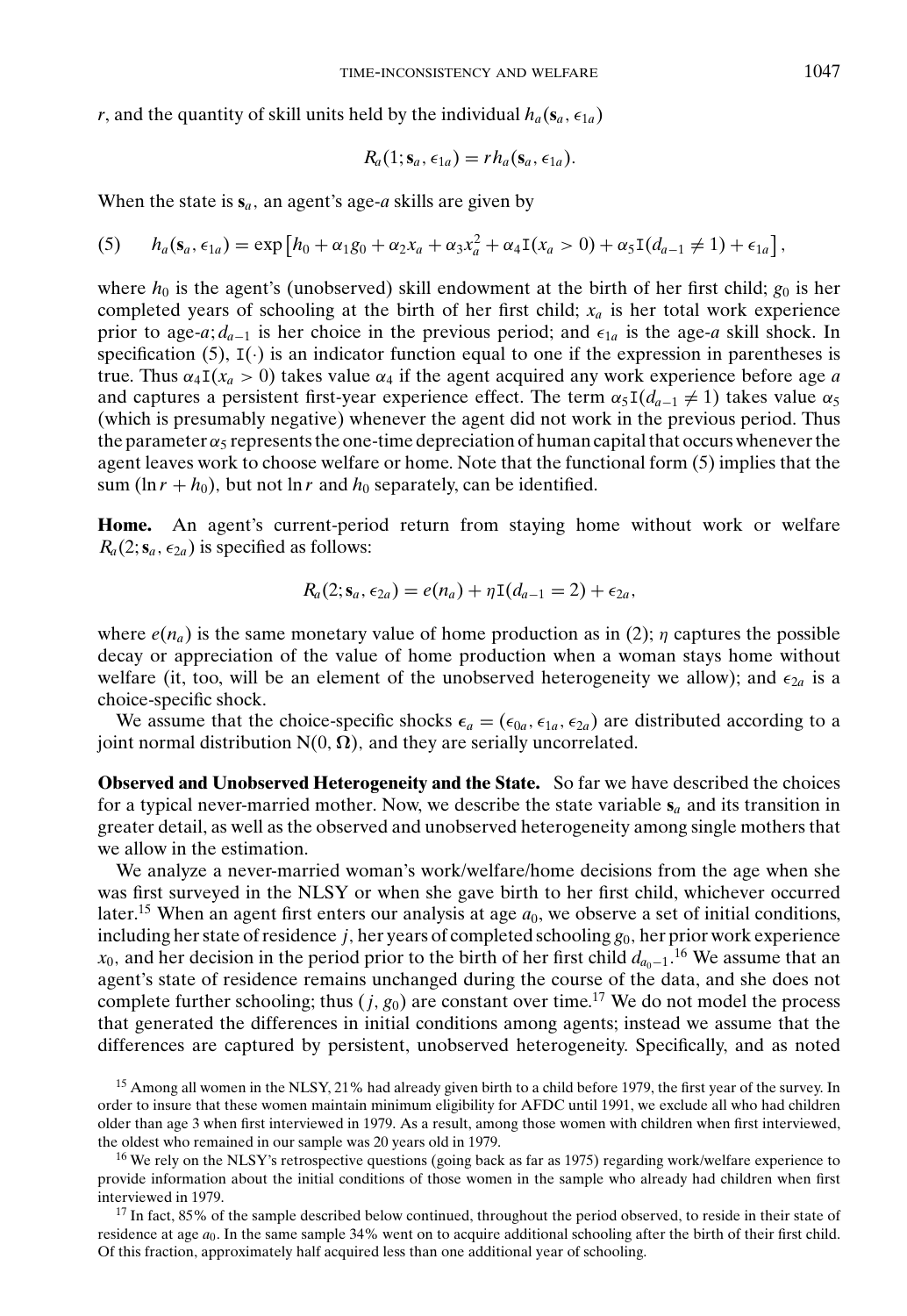above, we allow for heterogeneity in the labor market and home skill endowments  $(h_0, e_0)$ , the nonwelfare home production decay  $\eta$ , and welfare stigma  $\phi$ . Section 3 describes how our method allows for a correlation between unobserved heterogeneity and observable initial conditions. Because we treat state of residence, schooling, and work/welfare decisions prior to age  $a_0$  as predetermined, the intertemporal trade-offs that dictated these decisions do not inform our estimates of the (homogeneous) discount function.

An agent's period- $a$  state variables include her prior work experience  $x_a$ , the number of her children *na*, the number of prior periods she had participated in welfare κ*a*, and her last period decision  $d_{a-1}$ . Thus,  $(x_a, n_a, \kappa_a, d_{a-1})$  represents the potentially time-varying elements of the period-*a* state. In order to summarize, an agent's period-*a* state variable is denoted as  $\mathbf{s}_a = (j, g_0, x_a, n_a, \kappa_a, d_{a-1})$ , and we write the space for the state at age *a* as  $\mathcal{S}_a$ . The evolution of the elements of the state is straightforward except for  $n_a$ , the number of children. We treat the arrival of additional children as exogenously determined and model births as a process that satisfies

$$
n_{a+1} = \begin{cases} n_a + 1, & \text{with probability } \rho(a, n_a, d_a) \\ n_a, & \text{with probability } 1 - \rho(a, n_a, d_a), \end{cases}
$$

where  $\rho(a, n_a, d_a)$  is a logistic function

(6) 
$$
\rho(a, n_a, d_a) = \frac{\exp[\gamma_0 + \gamma_1 a + \gamma_2 n_a + \gamma_3 \mathbb{I}(d_a = 0) + \gamma_4 \mathbb{I}(d_a = 1)]}{1 + \exp[\gamma_0 + \gamma_1 a + \gamma_2 n_a + \gamma_3 \mathbb{I}(d_a = 0) + \gamma_4 \mathbb{I}(d_a = 1)]}.
$$

**Preferences.** We now move on to describe an agent's intertemporal preferences. We assume that an agent consumes all of the returns from her choice *d* in each period and obtains an instantaneous utility  $u_a = R_a(d; s_a, \epsilon_{da})$ . An agent in period *a* is concerned about both her present and future instantaneous utilities. Let  $U^a(u_a, u_{a+1},..., u_A)$  represent an agent's intertemporal preferences from the perspective of period *a*. We adopt a simple and now commonly used formulation of agents' potentially time-inconsistent preferences:  $(\beta, \delta)$ -preferences (Phelps and Pollak, 1968; Laibson, 1997, and O'Donoghue and Rabin, 1999a):

DEFINITION 1.  $(\beta, \delta)$ -preferences are intertemporal preferences represented by

$$
U^{a}(u_{a},...,u_{A}) \equiv \delta^{a} u_{a} + \beta \sum_{t=a+1}^{A} \delta^{t} u_{t},
$$

where  $\beta \in (0, 1], \delta \in (0, 1],$  and  $a \in \{a_0, a_0 + 1, \ldots, A\}.$ 

Following the terminology of O'Donoghue and Rabin (1999a), the parameter  $\delta$  is called the *standard discount factor* and captures long-run, time-consistent discounting; the parameter  $\beta$  is called the *present-bias factor* and captures short-term impatience. The standard model is nested as a special case of  $(\beta, \delta)$ -preferences when  $\beta = 1$ . When  $\beta \in (0, 1)$ ,  $(\beta, \delta)$ -preferences capture "quasi-hyperbolic" time discounting (Laibson, 1997). We say that an agent's preferences are time-consistent if  $\beta = 1$  and are present-biased if  $\beta \in (0, 1)$ .

Following previous studies of time-inconsistent preferences, we will analyze the behavior of an agent by thinking of the single individual as consisting of many autonomous *sel*v*es,* one for each period. Each period-*a* self chooses her current behavior to maximize her current utility  $U^a(u_a, \ldots, u_A)$ , whereas her future selves control her subsequent decisions. The literature on time-inconsistent preferences distinguishes between *nai*v*e* and *sophisticated* agents (Strotz, 1956; Pollak, 1968; O'Donoghue and Rabin, 1999a,b). An agent is *partially nai*v*e* if the self in every period *a* underestimates the present-bias of her future selves, believing that her future selves' present-bias is  $\tilde{\beta} \in (\beta, 1)$ ; in the extreme, if the present self believes that her future selves are time-consistent, i.e.,  $\tilde{\beta} = 1$ , she is said to be *completely naive*. On the other hand, an agent is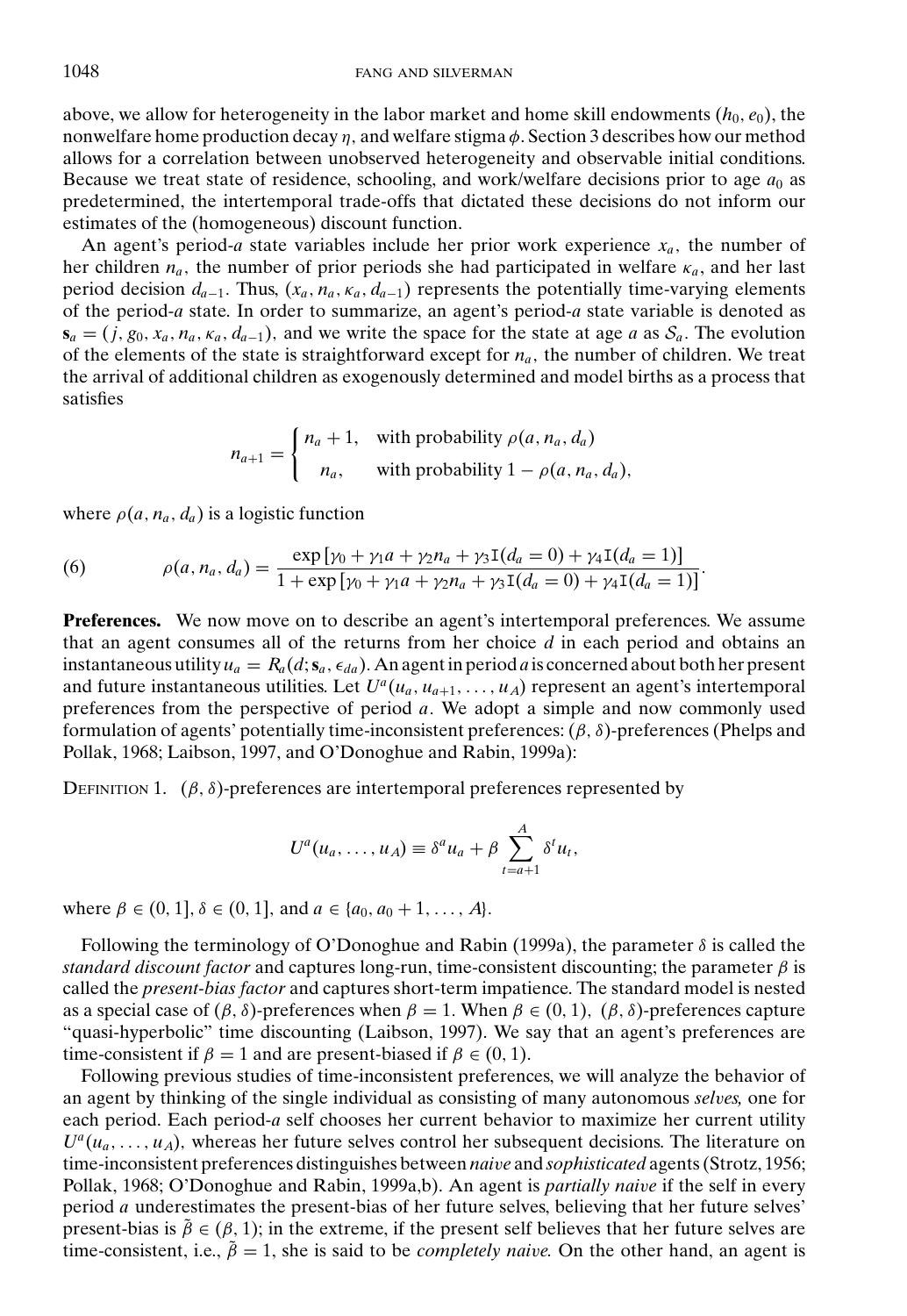*sophisticated* if the self in every period *a* correctly knows her future selves' present-bias  $\beta$  and anticipates their behavior when making her period-*a* decision.

2.1. *Strategies, Payoffs, and Equilibrium.* We restrict our attention to Markov strategies and define a *feasible strategy* for a period-*a* self as a mapping  $\sigma_a : S_a \times \mathbb{R}^3 \to D$ , where  $\sigma_a(s_a, \epsilon_a) \in$ {0, 1, 2} is simply the choice of the agent's period-*a* self over welfare, work, or home when her state is  $s_a$  and the period-*a* shock vector is  $\epsilon_a = (\epsilon_{0a}, \epsilon_{1a}, \epsilon_{2a})$ . With slight abuse of notation, we write  $R_a(\sigma_a(s_a, \epsilon_a); s_a, \epsilon_a)$  as the instantaneous period-*a* utility the agent obtains from strategy  $\sigma_a$  when the state is  $\mathbf{s}_a$  and shocks are  $\epsilon_a$ .

A *strategy profile* for all selves is  $\sigma = {\sigma_t}_{t=a_0}^A$ . It specifies for each self her action in all possible states and under all possible realizations of shock vectors. For any strategy profile  $\sigma$ , write  $\sigma_a^+ \equiv {\sigma_t}_{t=a}^A$  as the *continuation strategy profile* from period *a* to *A*. In order to define and characterize the equilibrium of the intrapersonal game of an agent with potentially time-inconsistent preferences, we first introduce a useful concept. Write  $V_a(\mathbf{s}_a,\bm{\epsilon}_a;\bm{\sigma}_a^+)$  as the agent's period- $a$  expected continuation utility when the state is  $s_a$  and the shock vector is  $\epsilon_a$  under her *long-run* time preference for a given a continuation strategy profile  $\sigma_a^+$ . We can think of  $V_a(\mathbf{s}_a,\epsilon_a;\sigma_a^+)$  as representing her intertemporal preferences from some prior perspective when her own present-bias is irrelevant. Specifically,  $V_a(\mathbf{s}_a,\bm{\epsilon}_a;\bm{\sigma}^+_a)$  can be calculated recursively as follows. First, let

(7) 
$$
V_A(\mathbf{s}_A, \boldsymbol{\epsilon}_A; \boldsymbol{\sigma}_A^+) = R_A(\sigma_A(\mathbf{s}_A, \boldsymbol{\epsilon}_A); \mathbf{s}_A, \boldsymbol{\epsilon}_A) + \delta E[W(\mathbf{s}_{A+1}) \,|\, \mathbf{s}_A, \sigma_A(\mathbf{s}_A, \boldsymbol{\epsilon}_A)],
$$

where  $W(s_{A+1})$  is the continuation value at the terminal age *A* as a function of the period-( $A+1$ ) state; and the expectation is taken over the fertility shock conditional on **s***A*, as modeled by (6), and decision  $\sigma_A(s_A, \epsilon_A)$ .<sup>18</sup> Recursively, for  $a = A - 1, \ldots, a_0$ ,

$$
(8) \qquad V_a\left(\mathbf{s}_a,\boldsymbol{\epsilon}_a;\boldsymbol{\sigma}_a^+\right)=R_a\left(\sigma_a\left(\mathbf{s}_a,\boldsymbol{\epsilon}_a\right);\mathbf{s}_a,\boldsymbol{\epsilon}_a\right)+\delta\mathrm{E}\big[V_{a+1}\big(\mathbf{s}_{a+1},\boldsymbol{\epsilon}_{a+1};\boldsymbol{\sigma}_{a+1}^+\big)\,\big|\,\mathbf{s}_a,\sigma_a\big(\mathbf{s}_a,\boldsymbol{\epsilon}_a\big)\big],
$$

where the expectation is taken over both the conditional fertility shock and  $\epsilon_{a+1}$ .

We will define the equilibrium for a partially naive agent whose period-*a* self believes that, beginning next period, her future selves will behave optimally with a present-bias factor of  $\tilde{\beta} \in [\beta, 1]$ <sup>19</sup> Following O'Donoghue and Rabin (1999b, 2001), we first define the concept of an agent's *percei*v*ed continuation strategy profile* by her future selves.

DEFINITION 2. The *percei*v*ed continuation strategy profile* for a partially naive agent is a strategy profile  $\tilde{\sigma} \equiv {\{\tilde{\sigma}_a\}}_{a=a_0}^A$  such that for all  $a \in {a_0, \ldots, A}$ , all  $s_a \in S_a$ , and all  $\epsilon_a \in \mathbb{R}^3$ ,

$$
\tilde{\sigma}_a(\mathbf{s}_a,\boldsymbol{\epsilon}_a)=\arg\max_{d\in D}\big\{R_a(d;\mathbf{s}_a,\boldsymbol{\epsilon}_{da})+\tilde{\beta}\delta\mathbb{E}\big[V_{a+1}(\mathbf{s}_{a+1},\boldsymbol{\epsilon}_{a+1};\tilde{\boldsymbol{\sigma}}^+_{a+1})\big|s_a,d\big]\big\}.
$$

 $18$  In the empirical implementation, we approximate the continuation value by the following function of state variables:

$$
W(s_{A+1}) = \omega_1 n_{A+1} + \omega_2 n_{A+1}^2 + \omega_3 x_{A+1} + \omega_4 x_{A+1}^2 + \omega_5 \mathbf{I}(d_A = 1) + \omega_6 \mathbf{I}(d_A = 2).
$$

Our approach follows, for example, Keane and Wolpin (2001) by approximating terminal valuations with a parsimonious polynomial. The Monte Carlo evidence in Keane and Wolpin (1994) indicates that such polynomials approximate the value function quite well.

 $19$  Note, we define equilibrium for partially naive agents to ease exposition; it has the virtue of incorporating the naive and sophisticated agents as special cases. We are *not*, however, estimating the naivety parameter  $\beta$  in our empirical analysis.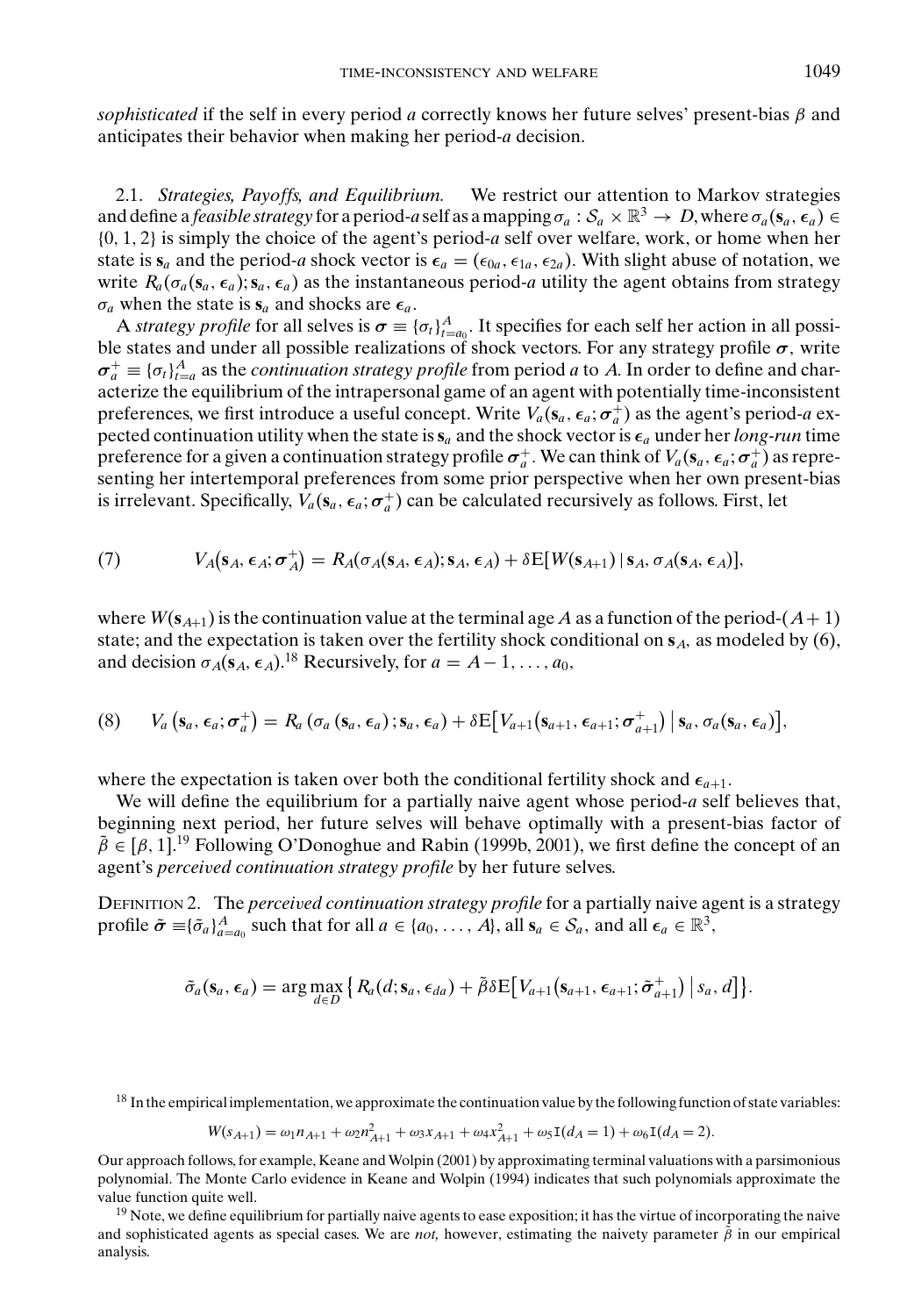That is, if an agent is partially naive with perceived present-bias by future selves of  $\tilde{\beta}$ , then her period-*a* self will anticipate that her future selves will follow strategies  $\tilde{\sigma}_{a+1}^+ \equiv {\{\tilde{\sigma}_t\}}_{t=a+1}^A$ . Given this perception, the period-*a* self's best response is called *perception-perfect strategy profile*.

DEFINITION 3. A *perception-perfect strategy profile* for a partially naive agent is a strategy profile  $\sigma^* \equiv {\sigma_a^*}_{a=a_0}^A$  such that, for all  $a \in {a_0, \ldots, A}$ , all  $s_a \in S_a$ , and all  $\epsilon_a \in \mathbb{R}^3$ ,

$$
\sigma_a^*(\mathbf{s}_a,\boldsymbol{\epsilon}_a)=\arg\max_{d\in D}\left\{R_a(d;\mathbf{s}_a,\boldsymbol{\epsilon}_{da})+\beta\delta\mathbf{E}\left[V_{a+1}\left(\mathbf{s}_{a+1},\boldsymbol{\epsilon}_{a+1};\tilde{\boldsymbol{\sigma}}_{a+1}^+\right)\big|\mathbf{s}_a,d\right]\right\}.
$$

When the agent is sophisticated, the perceived continuation strategy profile is correct. That is, for a sophisticated agent

$$
\tilde{\sigma}_a(\mathbf{s}_a,\boldsymbol{\epsilon}_a)=\arg\max_{d\in D}\big\{R_a(d;\mathbf{s}_a,\boldsymbol{\epsilon}_{da})+\beta*\delta\mathrm{E}\big[V_{a+1}(\mathbf{s}_{a+1},\boldsymbol{\epsilon}_{a+1};\tilde{\boldsymbol{\sigma}}^+_{a+1})\big|\,\mathbf{s}_a,d\big]\big\},
$$

and thus  $\tilde{\sigma} = \sigma^*$ . For sophisticates, then, the perception-perfect strategy profile is the familiar subgame perfect equilibrium of the intrapersonal conflict game. In our empirical implementation, we will report results for both completely naive ( $\tilde{\beta} = 1$ ) and sophisticated agents ( $\tilde{\beta} = \beta$ ).

2.2. *Numerical Solution of*  $\sigma^*$ . In our empirical implementation, the terminal age A is finite. This allows us to solve numerically the perception-perfect strategy profile  $\sigma^*$  recursively. The solutions for sophisticated and completely naive agents are merely special cases of the partially naive solution, so we describe how  $\sigma^*$  can be numerically solved for a partially naive agent.

First, consider the terminal period *A*. For any  $\mathbf{s}_A \in \mathcal{S}_A$  and  $\boldsymbol{\epsilon}_A \in \mathbb{R}^3$ , the period-*A* self's optimal strategy is simple:

$$
\sigma_A^*(\mathbf{s}_A, \epsilon_a) = \arg \max_{d \in D} \{ R_A(d; \mathbf{s}_A, \epsilon_{da}) + \beta \delta E[W(\mathbf{s}_{A+1}) | \mathbf{s}_A, d] \}.
$$

A partially naive agent at period-(*A*− 1), however, would perceive that her period-*A* self would follow

$$
\tilde{\sigma}_A(\mathbf{s}_A,\boldsymbol{\epsilon}_A) = \arg\max_{d \in D} \{ R_A(d;\mathbf{s}_A,\boldsymbol{\epsilon}_{da}) + \tilde{\beta} \delta E[W(\mathbf{s}_{A+1}) \,|\, \mathbf{s}_A, d] \}.
$$

Now for every  $a = A - 1, \ldots, a_0$ , every  $s_a \in S_a$ , and every  $\epsilon_a \in \mathbb{R}^3$ , we will have, recursively,

$$
\tilde{\sigma}_a(\mathbf{s}_a, \boldsymbol{\epsilon}_a) = \arg \max_{d \in D} \left\{ R_a(d; \mathbf{s}_a, \boldsymbol{\epsilon}_{da}) + \tilde{\beta} \delta E \left[ V_{a+1}(\mathbf{s}_{a+1}, \boldsymbol{\epsilon}_{a+1}; \tilde{\boldsymbol{\sigma}}_{a+1}^+) \mid \mathbf{s}_a, d \right] \right\}
$$

$$
\sigma_a^*(\mathbf{s}_a, \boldsymbol{\epsilon}_a) = \arg \max_{d \in D} \left\{ R_a(d; \mathbf{s}_a, \boldsymbol{\epsilon}_{da}) + \beta \delta E \left[ V_{a+1}(\mathbf{s}_{a+1}, \boldsymbol{\epsilon}_{a+1}; \tilde{\boldsymbol{\sigma}}_{a+1}^+) \mid \mathbf{s}_a, d \right] \right\},
$$

where  $V_{a+1}(\cdot, \cdot; \cdot)$  is recursively defined by (7) and (8). This completes the recursion.

Informally, in equilibrium the agent's decision making proceeds as follows. Beginning at age  $a_0$ , the period- $a_0$  self observes her state  $s_{a_0}$  and then draws three choice-specific shocks  $\epsilon_{a_0} \in N(0, \Omega)$ . Given the anticipated behavior of her future selves, represented by  $\tilde{\sigma}_{a_{0+1}}^+$ , she calculates the realized current rewards and the expected future rewards from each of her three alternatives, using her own discount factors  $(\beta, \delta)$ . This calculation yields  $\sigma_{a_0}^*(s_{a_0}, \epsilon_{a_0})$ , representing the alternative that offers the highest discounted present value. Then, the state variable is updated for period- $(a_0 + 1)$  according to the alternative chosen and the process is repeated. The perception-perfect strategy at each age *a*, for each  $\mathbf{s}_a \in \mathcal{S}_a$ , is identified by the region in the three-dimensional space of  $\epsilon_a$  over which each of the alternatives is optimal, for the given state **s***a*. Because there is no closed-form representation of this solution, we will, in the estimation and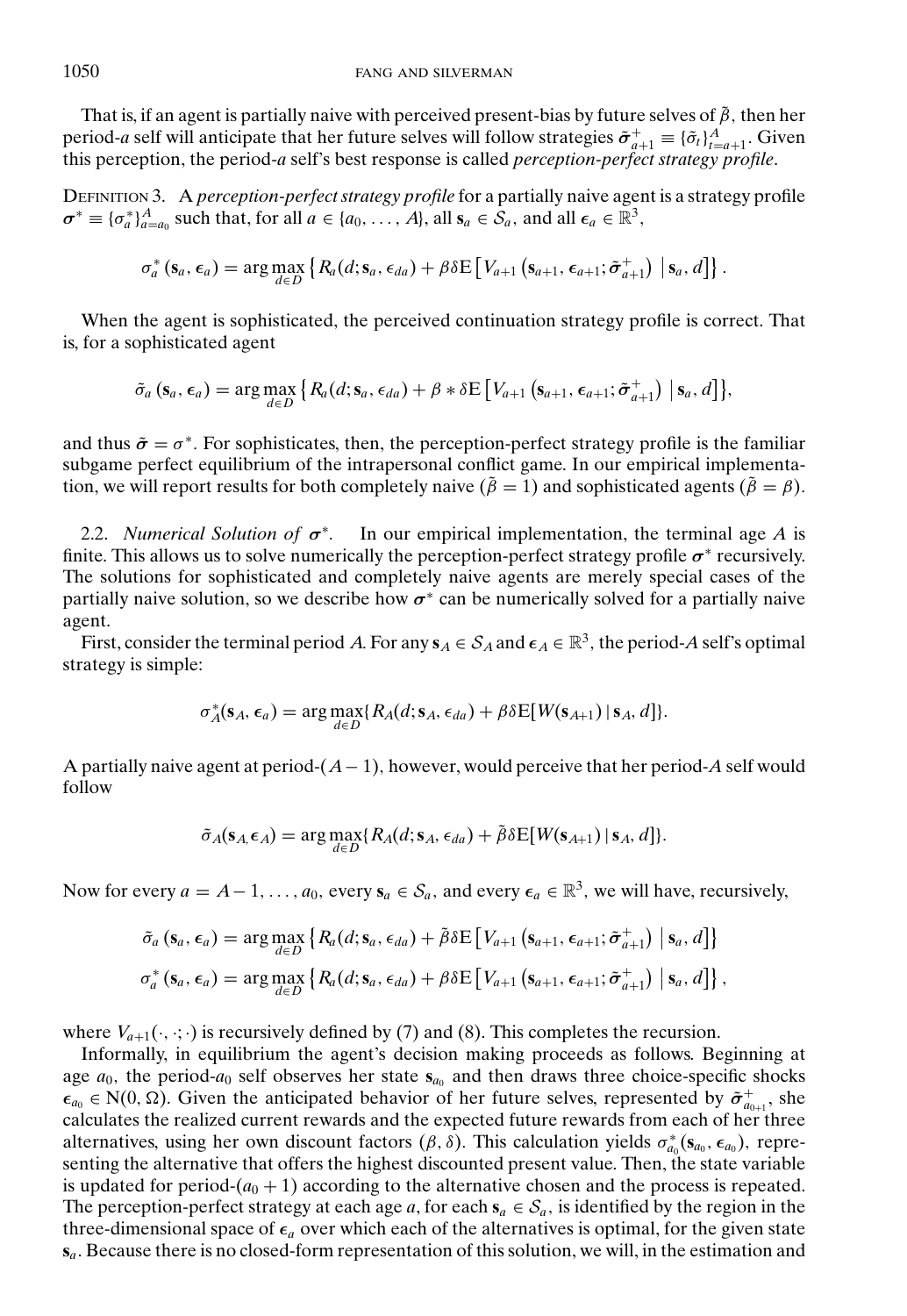simulations below, solve the game numerically by backward recursion using crude Monte Carlo integration to approximate the expected continuation values  $E[V_{a+1}(\mathbf{s}_{a+1}, \epsilon_{a+1}; \tilde{\sigma}_{a+1}^+)| \mathbf{s}_a, d]$ .<sup>20</sup>

## 3. ESTIMATION STRATEGY

The solution to the intrapersonal game described above provides the inputs for estimating the parameters of the model by the following method. We first describe the structure of our data (see also Section 4). We have data on choices, state variables, and related outcomes (such as welfare benefit levels and accepted wages) from a sample of agents, each of whom solves the intrapersonal conflict game. In what follows, we use superscript  $i \in \{1, \ldots, N\}$  to index the agents. Our data set consists of three sets of information: (1) agent *i*'s sequence of states represented by  $\mathbf{s}^i \equiv {\{\mathbf{s}^i_a\}}_{a=a_0^i}^A$ , where  $a_0^i$  denotes the time individual *i* becomes part of our analysis, which is the latter of the age at which she gave birth to her first child and the date of the first interview; and *A*<sup>*i*</sup> is the age at which we last observe the agent;<sup>21</sup> (2) agent *i*'s sequences of choices  $\mathbf{d}^i \equiv \{d^i_a\}_{a=a^i_0}^{A^i}$ ; (3) if agent *i* chooses to work, we observe her accepted wages, which we write as  $\mathbf{w}^i \equiv \{w^i_a\}_{a=a_0^i}^A$ with the understanding that  $w_a^i = \emptyset$  if  $d_a^i \neq 1$ . We also have a separate data set that provides the welfare benefit levels for families of different sizes for all the states of residence, denoted by *Gj* where *j* indexes the state of residence. We denote our data set by  $D$ .

The decision at any age *a* is deterministic for the agent for a given vector  $(\mathbf{s}_a, \mathbf{\epsilon}_a) \in \mathcal{S}_a \times \mathbb{R}^3$ , but it is probabilistic from our perspective because we do not observe the shock vector  $\epsilon_a$ . As we described in the last paragraph of Subsection 2.2, for given parameters of the model Θ, we can numerically solve for the perception-perfect strategy profile as the solution to the game, and it then provides the probability of choosing alterative  $d_a^i$  at state  $s_a^i$  and, if  $d_a^i = 1$ , receiving wage  $w_a^i$ , denoted by

$$
\Pr\left[d_a^i, w_a^i \,|\, \mathbf{s}_a^i; \boldsymbol{\Theta}\right].
$$

We can therefore consistently estimate Θ by maximizing with respect to Θ the sample likelihood

$$
\prod_{i=1}^N\prod_{a=a_0^i}^{A^i}\Pr\left[d_a^i,\,w_a^i\,\big|\,\mathbf{s}_a^i;\boldsymbol{\Theta}\right].
$$

We ease the implementation by estimating two parts of the model outside of our basic choice framework. First, the parameters  $\theta_j \equiv (\theta_{0j}, \theta_{1j})$  in the welfare benefits function  $G_j(\cdot)$  (see Equation (3)) are taken as the mean of estimated real benefit function in the agent's state of residence *j* over the period observed.<sup>22</sup> Table A2 of the Appendix presents these estimated parameters and summary statistics for the 20 U.S. states represented in the sample. Second, we estimate the parameters  $\gamma \equiv (\gamma_0, \gamma_1, \gamma_2, \gamma_3, \gamma_4)$  of the fertility function  $\rho(a, n_a, d_a)$  (see Equation (6)) separately by estimating a logit. $^{23}$ 

<sup>&</sup>lt;sup>20</sup> The numerical solution method we employ follows closely Keane and Wolpin (1994). However, because the state space of our model is, conditional on type, relatively small (roughly 150,000 elements at age  $A = 34$ ), we do not use Keane and Wolpin's method for approximating the expected continuation values using only a subset of the state space. Instead we approximate the expected continuation value for *e*v*ery* element of the state space by Monte Carlo integration. Based on sensitivity analysis, we chose to rely on 150 draws from the  $\epsilon$  distribution to perform this integration.

<sup>&</sup>lt;sup>21</sup> The age at which we last observe the agent in the data  $A^i$  is not, in most cases, the terminal age in the model  $A$ . We solve for all decisions up to A, but for each woman with children, only her decisions up to age  $A^i$  inform the likelihood.

 $22$  We thank Ken Wolpin for providing us with these estimates. The state of residence is defined as the state in which the respondent resided at the birth of her first child.

 $23$  We treat the estimates of these functions as determined. In fact, ignoring the sampling errors associated with these estimates will tend to make the calculated standard errors of our structural estimates too small. We assume that this effect is modest and does not affect our qualitative conclusions.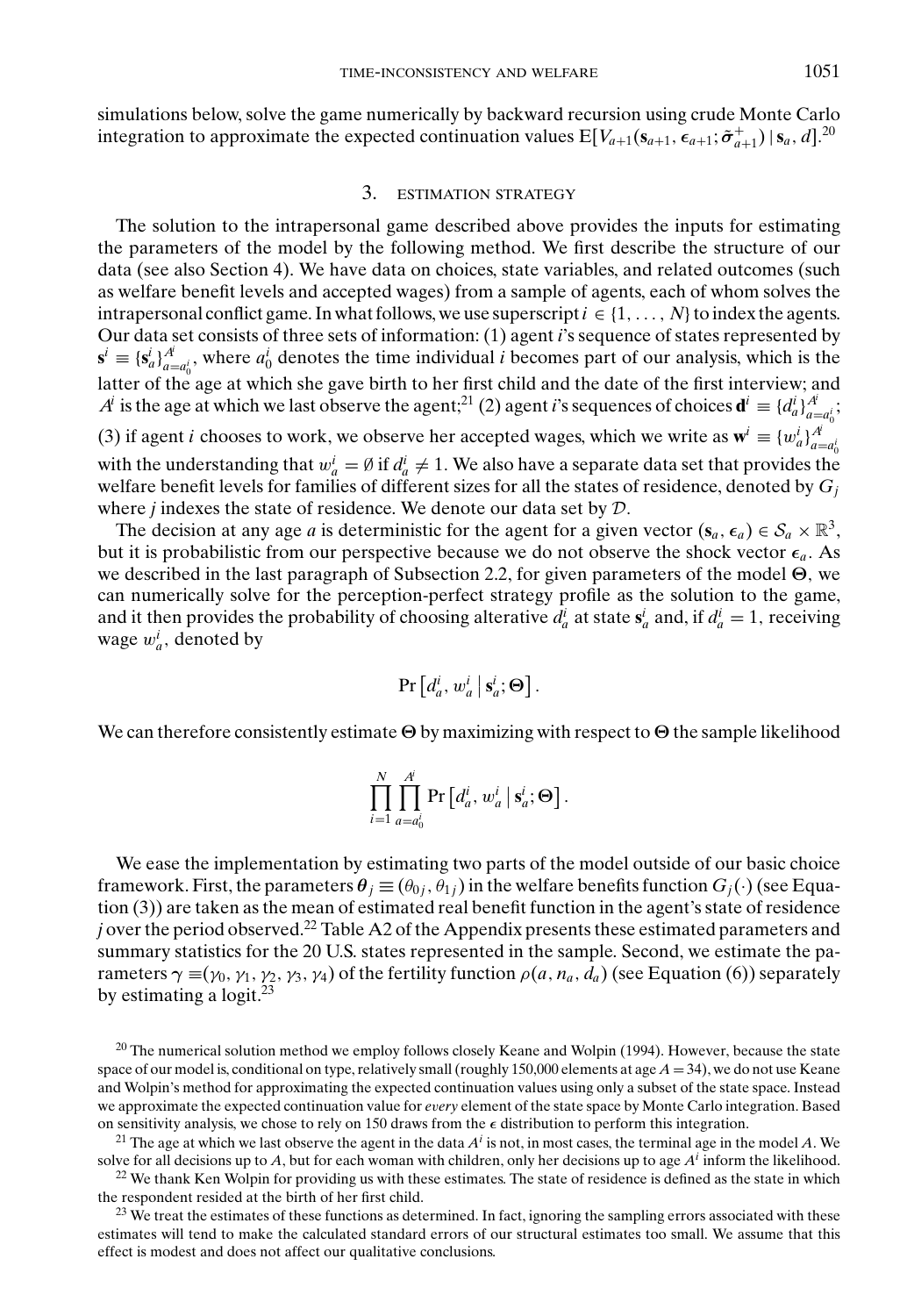Given this set of estimated parameters, the remaining parameters of the model, including those in the utility function, the returns functions, and the variance–covariance matrix of the shocks  $\Omega$ , denoted by Θ , are estimated by maximizing Θ over a restricted likelihood function:<sup>24</sup>

(9) 
$$
\mathcal{L}(\tilde{\Theta}; \mathcal{D}) = \prod_{i=1}^N \prod_{a=a_0^i}^{A^i} \Pr\left[d_a^i, w_a^i \, | \, \mathbf{s}_a^i; (\tilde{\Theta}, \hat{\boldsymbol{\theta}}_j, \hat{\boldsymbol{\gamma}})\right].
$$

For each observation *i*,  $Pr[d_a^i, w_a^i | s_a^i; (\tilde{\Theta}, \hat{\theta}_j, \hat{\gamma})]$  is a three-dimensional integral that we approximate using 300 Monte Carlo draws to form kernel-smoothed simulators of the probabilities.<sup>25</sup>

3.1. *Unobser*v*ed Heterogeneity.* The likelihood function in (9) applies to a sample that is homogenous except for the following observable initial conditions at the latter of the birth of the first child and the date of first interview: age  $a_0^i$ , education  $g_0^i$ , work experience  $x_{a_0^i}^i$ , previous period choice  $d^i_{a_0^i-1}$ , and the state of residence  $j^i$ .<sup>26</sup> The skills and preferences of individuals are likely to vary, however, in unobserved ways that are both persistent and correlated with observed initial conditions. For example, those with greater endowments of unobserved human capital may be more likely to prolong schooling and postpone both childbirth and entry into the workforce.

In order to allow for the possibility of persistent heterogeneity correlated with initial conditions, we posit that agents can be of *K* possible types, indexed by  $k \in \{1, \ldots, K\}$ , and allow different types of agents to differ, as we briefly mentioned in Section 2, in their home production skill endowment  $e_0$ , unobservable labor market skill endowment  $h_0$ , welfare stigma  $\phi$ , and nonwelfare home production decay parameter  $\eta$ . In our estimation, these parameters will be type specific and denoted by  $e_0^{(k)}$ ,  $\phi^{(k)}$ ,  $h_0^{(k)}$  and  $\eta^{(k)}$  for each  $k \in \{1, ..., K\}$ , respectively.<sup>27</sup>

The ex ante probability that an agent *i* is of type *k* is denoted by  $P_k^i$ . In order to capture correlation between an agent's unobservable type and her initial conditions, we allow  $P_k^i$  to depend on all of her observable initial conditions except state of residence in the form of a multinomial logit.<sup>28</sup> That is, for  $k = 2, \ldots, K$ ,

 $^{24}$  In order to ease identification and the computational burden, we make the relatively standard assumption that  $Cov(\epsilon_{0a}, \epsilon_{1a}) = Cov(\epsilon_{1a}, \epsilon_{2a}) = 0$ . The remaining elements of the variance–covariance matrix  $(var(\epsilon_{0a}), var(\epsilon_{1a}),$  $var(\epsilon_{2a}, Cov(\epsilon_{0a}, \epsilon_{2a}))$  are estimated.

 $25$  We chose 300 draws after tests for sensitivity of the simulated probabilities and data fit to changes in the number of repetitions. The kernel of the simulated integral is given by

$$
\exp\left[\frac{Q_d^a - \max_{d \in D} (Q_d^a)}{\tau}\right] / \sum_{d=0}^2 \exp\left[\frac{Q_d^a - \max_{d \in D} (Q_d^a)}{\tau}\right],
$$

where  $Q_d^a = R_a(d; \mathbf{s}_a, \epsilon_a) + \beta \delta E[V_{a+1}(\mathbf{s}_{a+1}, \epsilon_{a+1}; \tilde{\sigma}_{a+1}^+)] \mathbf{s}_a, d]$  is the present value of choosing alternative d at period a and  $\tau$  is the smoothing parameter. In the estimation results that follow,  $\tau$  is set to 150, again based on sensitivity analysis. For a related application of this kernel smooother, see Eckstein and Wolpin (1999).

 $^{26}$  In fact the initial levels of work and welfare experience do not vary much in our NLSY79 subsample. Just 14% had more than a year of work experience before entering our subsample, and just 8% had received welfare before first being surveyed in 1979.

<sup>27</sup> Given that estimation of discount factors has proven problematic in some settings roughly similar to ours (e.g., van der Klaauw, 1996; Rust and Phelan, 1997; Eckstein and Wolpin, 1999) we did not allow heterogeneity in discount factors. In our estimation, we choose  $K = 3$  after sensitivity analysis; experimenting with a model with fourth types substantially increased computation time but did not show promise of significantly improving within-sample fit, or the likelihood. Computation costs dissuaded us, however, from pursuing the model with four types to the point where likelihood maximization routine converged.

<sup>28</sup> We omit state of residence because the variation in welfare benefits in the data provides an important source of identification for the model's parameters. Allowing type to depend on state of residence would weaken our ability to identify, in particular, unobserved home production and welfare stigma parameters from variation in decisions correlated with variation in initial conditions, welfare benefits, and wages.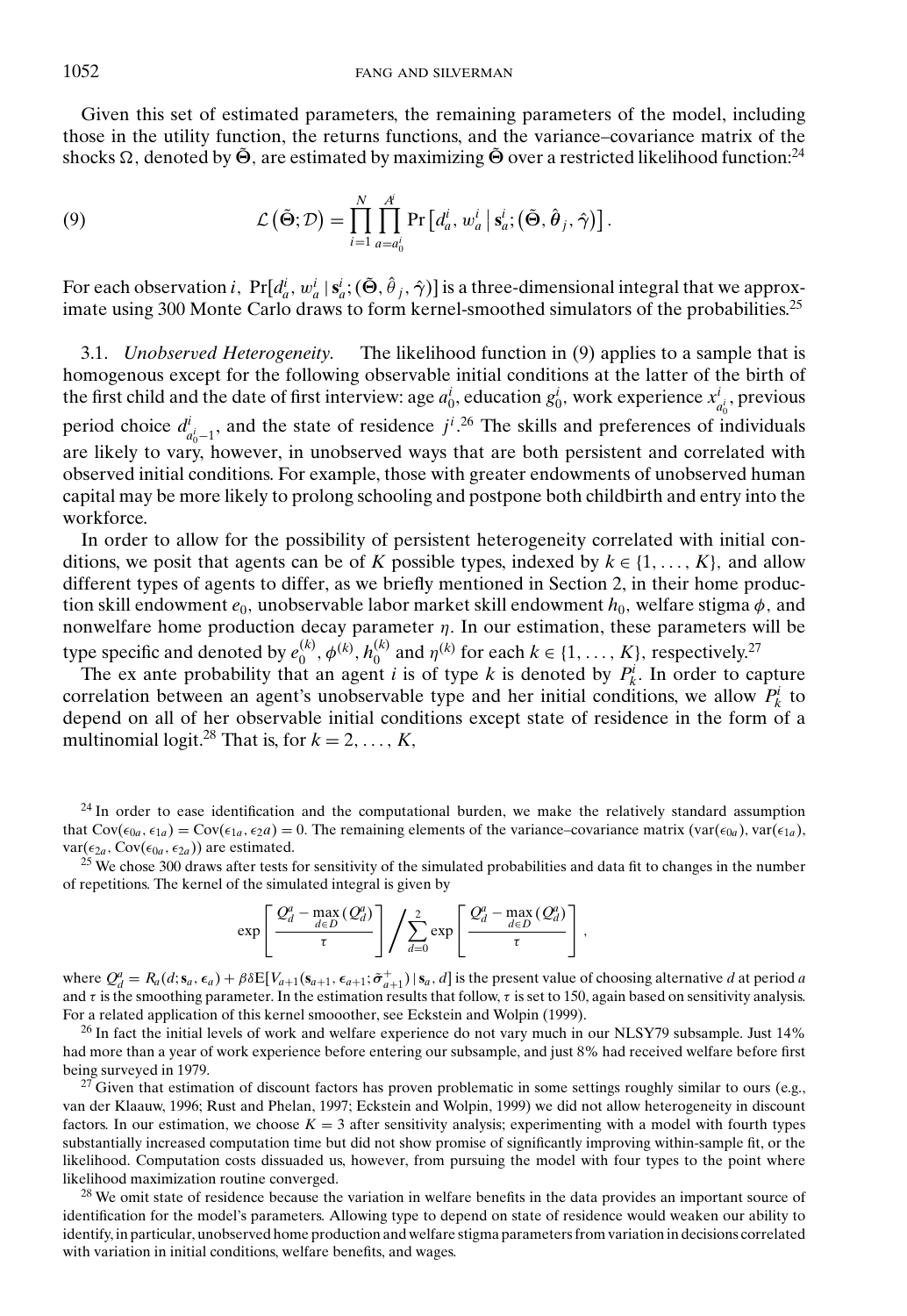$$
P_{k}^{i} = P_{k}\left(s_{a_{0}^{i}}; \pi\right)
$$
\n
$$
= \frac{\exp\left[\pi_{0}^{(k)} + \pi_{1}^{(k)} a_{0}^{i} + \pi_{2}^{(k)} g_{0}^{i} + \pi_{3}^{(k)} x_{a_{0}^{i}}^{i} + \pi_{4}^{(k)} I\left(d_{a_{0}^{i}-1}^{i} = 0\right) + \pi_{5}^{(k)} I\left(d_{a_{0}^{i}-1}^{i} = 1\right)\right]}{1 + \sum_{l=2}^{K} \exp\left[\pi_{0}^{(l)} + \pi_{1}^{(l)} a_{0}^{i} + \pi_{2}^{(l)} g_{0}^{i} + \pi_{3}^{(l)} x_{a_{0}^{i}}^{i} + \pi_{4}^{(l)} I\left(d_{a_{0}^{i}-1}^{i} = 0\right) + \pi_{5}^{(l)} I\left(d_{a_{0}^{i}-1}^{i} = 1\right)\right]}
$$

and normalize  $P_1^i(\mathbf{s}_{a_0^i})$  as

$$
P_1^i = P_1 ig(s_{a_0^i}; \pi) \\
= \frac{1}{1 + \sum_{l=2}^K \exp\left[\pi_0^{(l)} + \pi_1^{(l)} a_0^i + \pi_2^{(l)} g_0^i + \pi_3^{(l)} x_{a_0^i}^i + \pi_4^{(l)} \mathbf{I}\left(d_{a_0^i-1}^i = 0\right) + \pi_5^{(l)} \mathbf{I}\left(d_{a_0^i-1}^i = 1\right)\right]},
$$

where  $\boldsymbol{\pi} \equiv [\pi_0^{(l)}, \dots, \pi_5^{(l)}]_{l=2}^K$ . Now write  $\tilde{\Theta}^k$  as the set of model parameters for type-*k* agent to be estimated by simulated maximum likelihood; the sample likelihood, integrating over all types, can be written as

(10) 
$$
\tilde{\mathcal{L}}(\tilde{\Theta}^1,\ldots,\tilde{\Theta}^K,\pi;\mathcal{D})=\prod_{i=1}^N\sum_{k=1}^K P_k\left(\mathbf{s}_{a_0^i};\pi\right)\prod_{a=a_0^i}^{\tilde{A}^i}\Pr\left[d_a^i,w_a^i\,\big|\,\mathbf{s}_a^i;(\tilde{\Theta}^k,\hat{\theta}_j,\hat{\gamma})\right].
$$

3.2. *Identification of* β *and* δ*.* We now consider the issue of identification of the discount parameters  $\beta$  and  $\delta$ . In some models, the decisions of sophisticated present-biased agents are observationally equivalent to those of time-consistent exponential discounters, and identification of these two parameters is thus precluded. For example, Barro (1999) demonstrates the observational equivalence in a growth model with sophisticated agents, perfect credit markets, and log utility. This equivalence does not hold more generally. Harris and Laibson (2001) show, for example, that observational equivalence is not obtained when the assumption of perfect credit markets is relaxed. This illustrates that, as is true in any structural empirical paper, the ability to separately identify  $\beta$  and  $\delta$  results from both the structure imposed by the model and the variation in the data. In what follows, we approach the identification questions from three different angles.

**Formal Arguments for Distinguishing Exponential and Hyperbolic Discounting in a Simpler Model.** In a related paper (Fang and Silverman, 2006), we studied the identification of exponential and hyperbolic discounting in a somewhat simpler model of welfare program participation for single mothers that contains most of the central elements of the one we estimate here. In that paper we show that, if there are three or more periods of observations, then a present-bias model with  $\beta \in (0, 1)$ ,  $\delta \in (0, 1)$  can be distinguished from exponential discounting model with  $\beta = 1$  and  $\delta \in (0, 1)$  using standard data and without making parametric assumptions on the distribution of the stochastic shocks to payoffs (see Proposition 2 of Fang and Silverman, 2006).<sup>29</sup> In other words, if standard data were generated by a model of ( $\beta$ ,  $\delta$ ) discounting, there exist no parameters of the model with time-consistent discounting ( $\beta = 1$ ) that could rationalize those data. The identification argument we presented there uses ideas first presented in Hotz and Miller (1993): The standard data contain information about individuals' choices in each period and thus provide information about conditional choice probabilities.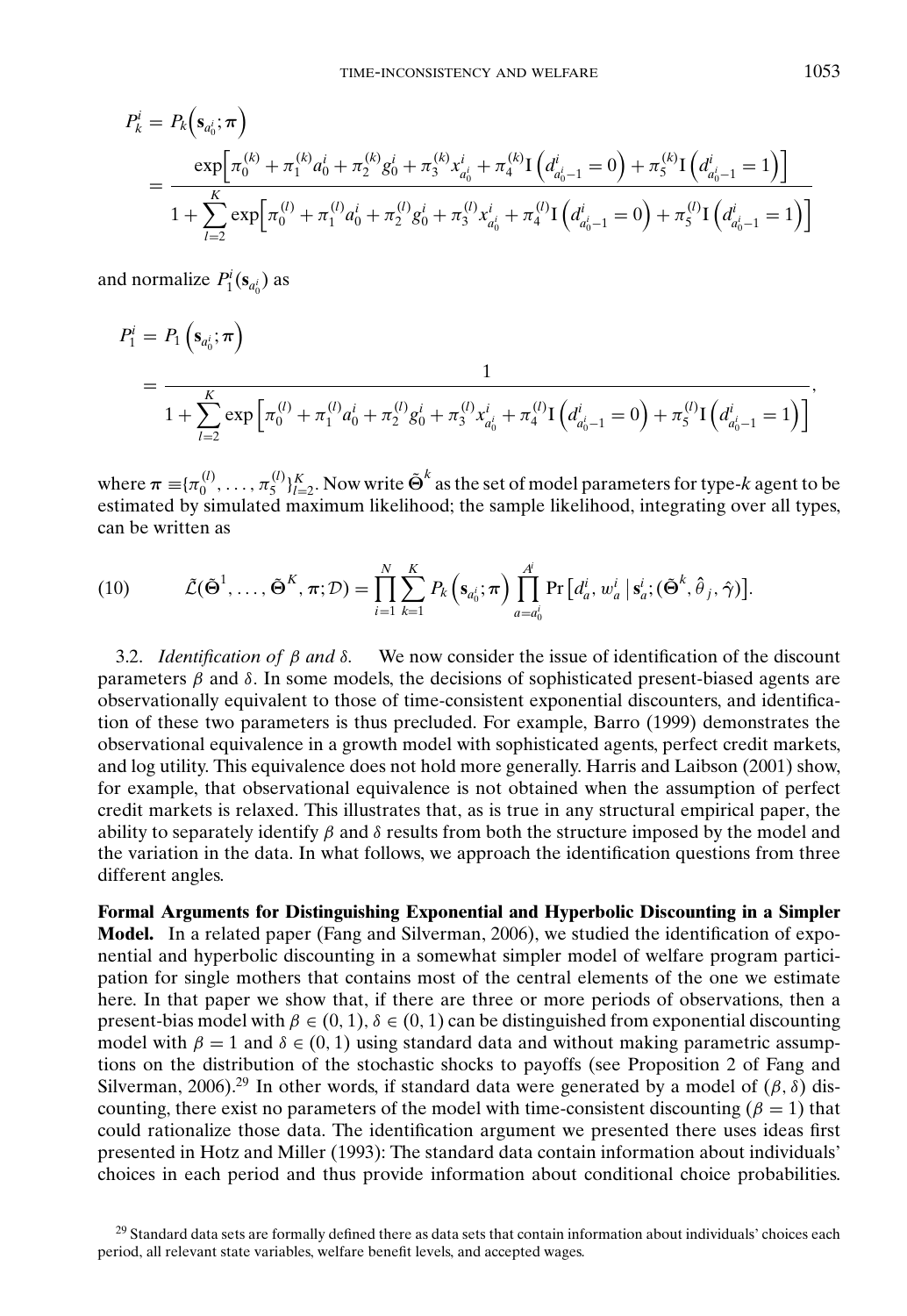The conditional choice probabilities, together with the accepted wage and welfare benefit information in the data, allow us to calculate the continuation values for each choice à la Hotz and Miller. These continuation values then put restrictions on the choice probabilities in the previous period. With three or more periods of data, an exponential discounting model could not rationalize the choice probabilities if the data were generated by a model of  $(\beta, \delta)$ discounting.

The argument for identification presented in Fang and Silverman (2006) would, with suitable adaptation, apply to our current setting, *if* w*e did not introduce unobser*v*ed heterogeneity*. <sup>30</sup> As is well known, unobserved heterogeneity of agents would prevent "direct observation" of conditional choice probabilities, a key step of Hotz and Miller (1993)-style identification argument. What is clear from Fang and Silverman (2006), however, is that  $(\beta, \delta)$ -discounting does not, per se, create problems for a formal identification proof in this context.

Formal identification in a model with unobserved heterogeneity is hard to establish; but we note two factors that aid us in the current context. First, we have assumed a parametric functional form (normality) on the joint distribution of the shocks to payoffs; second, we have, for the typical member of our sample, many more than three periods of data.

**Intuitive Arguments for Identification.** Less formally, there are three important patterns in the data that together reflect, in the context of our model, time-inconsistency in behavior. The first pattern is the very low levels of work when young: By as late as age 20, just 11% of the sample is working. The second important pattern is the relatively high levels of work when older: Among 32-year-olds in our data, 42% are working.<sup>31</sup> Finally, the data reveal substantial returns to experience in the labor market.<sup>32</sup>

Given the returns to experience and the modest AFDC benefits in most states, the low levels of work when young imply considerable impatience, though not necessarily the presentbias that would generate time-inconsistency. The eventual transition by many women into work, however, demands substantial future orientation—workers have to anticipate the relatively steep *gro*w*th* in wages as they accumulate experience. We assume that tastes for leisure do not depend on age over the relevant age range. Thus, given that real wages do not fall with experience,<sup>33</sup> in a deterministic setting this combination of behaviors would clearly be time-inconsistent: If an agent had planned to work eventually, she should have started working immediately. Such a delay is a hallmark of naive, present-biased agents whose false belief that they will embark on a career next year leads them to postpone entry until a time when the immediate costs are low enough. As Fang and Silverman (2004) show, however, even sophisticated present-biased agents may delay entry into work. This can happen when, for example, the relative return to work is increasing with work experience, but at a decreasing rate.<sup>34</sup> In this circumstance, the sophisticated agent may optimally choose to delay entry into work until a time when the steepest part of the experience-return-to-work profile looms large.

<sup>30</sup> Fang and Silverman (2006) also abstracted from *obser*v*ed* heterogeneity for expositional simplicity, but it is clear that the identification proof goes through unchanged as long as we condition on the observed heterogeneity.

 $31$  These differences in work levels by age are not merely due to the different patterns of work and welfare among those women who first gave birth, and thus entered the sample, at older ages. For example, among the women in our sample who had children and were not working at age 20, 36% were working at age 32.

 $32$  Our estimates of the returns to experience are determined, in part, by the selection mechanism implied by our model. However, Loeb and Corcoran (2001), using very different methods, estimate remarkably similar returns to experience for a similar sample of women.

 $33$  Likewise, the continuation payoff from additional experience should be nonnegative. Our point estimates of the continuation value of experience are, indeed, positive in the unrestricted models.

<sup>34</sup> This circumstance is captured by "free ride" outcome in Fang and Silveman (2004). The diminishing marginal return is obtained in the model estimated in the present article because of diminishing marginal wage returns to experience, increasing benefits of welfare and home production as more children arrive, and the decay of welfare stigma.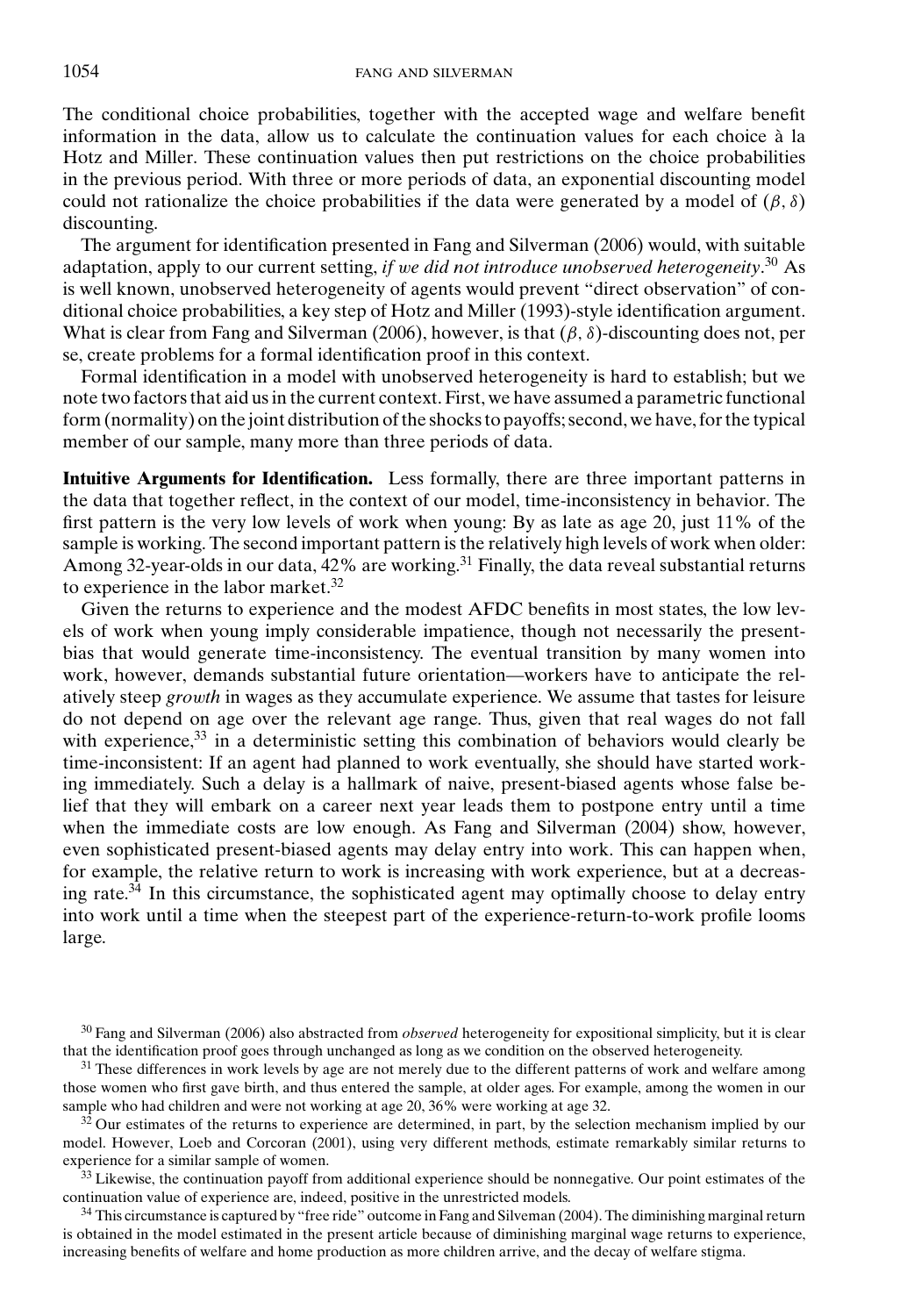In a setting with uncertainty, these transitions might also reflect random shocks to the returns to various choices; but the age pattern is clear—the transitions tend to go from home and welfare into work.<sup>35</sup> Thus, simple uncertainty that would generate random transitions would not generate this particular age trend toward work.<sup>36</sup> A similar logic applies to transitions from home into welfare. If a "career" in welfare will be superior to staying home, that career should begin immediately. To the extent that women postpone entry into long-term welfare spells as a way of avoiding stigma, this too reflects, in the context of our model, time-inconsistency. The size of the delays and the eventual long-run rates of work and welfare program participation jointly function to identify short-term and long-term impatience in the model.

An important element of this intuitive argument is that, in this setting, neither work nor welfare is an unavoidable task. Time-consistent agents would postpone unpleasant tasks, if those tasks were unavoidable. They would not postpone tasks that are, on net, valuable to them. Time-consistent agents would therefore either wait forever to work or take welfare or do it immediately. They would not postpone these decisions.

The above simple argument that identification comes from delayed entry into work is complicated in the plausible case that the relative value of work increases with the number of children in a household or with the age of those children. We have accommodated the first possibility by allowing the value of home production to be a (quadratic) function of the number of children at home. In order to keep the state space a manageable size, however, we did not let the age of the children directly affect payoffs. However, even among the oldest women in our sample most continued to have quite young children at home; at age 32, half of the sample had a child younger than 6, and the average age of the youngest child was 6.33 years. More important, the women with younger children were only slightly less likely to work than those with older children; at age 32, 40% of those with a child younger than 6 were working, this number is 43% among those whose children are all older than 6. It thus seems unlikely that the positive relationship between age and work that we observe is driven largely by the increasing ability of women to leave their children unsupervised or in the care of others.

To the extent that identification of the discount parameters depends on the relative payoff to welfare, it depends on how welfare stigma and its decay are modeled. Stigma is an important component of our model in that it helps explain the large fractions who remain at home without work or welfare. We have assumed that stigma lasts for only one period after switching into welfare from some other choice. Estimates of a more flexible form of stigma decay would be of considerable intrinsic interest, but are beyond the scope of this article. Here our goal is simply to approximate stigma and its decay in a reasonable way, and estimate the parameters of the model under the assumption that stigma takes this form.

**Practical Identification.** Finally, in practice, whether the two discount parameters are separately identified depends on the curvature of the likelihood surface as we vary  $β$  and  $δ$ . In Figure 1, we present two slices of the log-likelihood surface as a function of  $\delta$  only, for  $\beta = 1$  and  $\beta = \hat{\beta} = 0.338$  when other parameters are set at their respective estimates. In order to clearly show the curvature, we use two different scales for the curves. This figure shows that, along these dimensions, the likelihood exhibits considerable curvature and that when  $\beta$  is set to 1 the maximum log likelihood is substantially lower than its maximum when  $\beta = \hat{\beta}$ .

<sup>&</sup>lt;sup>35</sup> A model with habituation or, more generally, state-dependent preferences, might also explain this pattern. We view present-biased time discounting as one source of what would appear as state-dependent utility. Also note that our model accommodates several other forms of "structural" state dependence, for example, wages and welfare stigma are allowed to depend on the recent behavior of the agent.

<sup>&</sup>lt;sup>36</sup> Note, however, that the increasing wage returns from experience imply that, once the agent has been working for a substantial period, the combination of shocks that would induce a switch to welfare or home are rarer. But this does not fully explain the age trend toward work because this same mechanism creates "structural" state dependence in welfare and home choices as well; the value of switching into work from one of these choices declines the longer it has been postponed.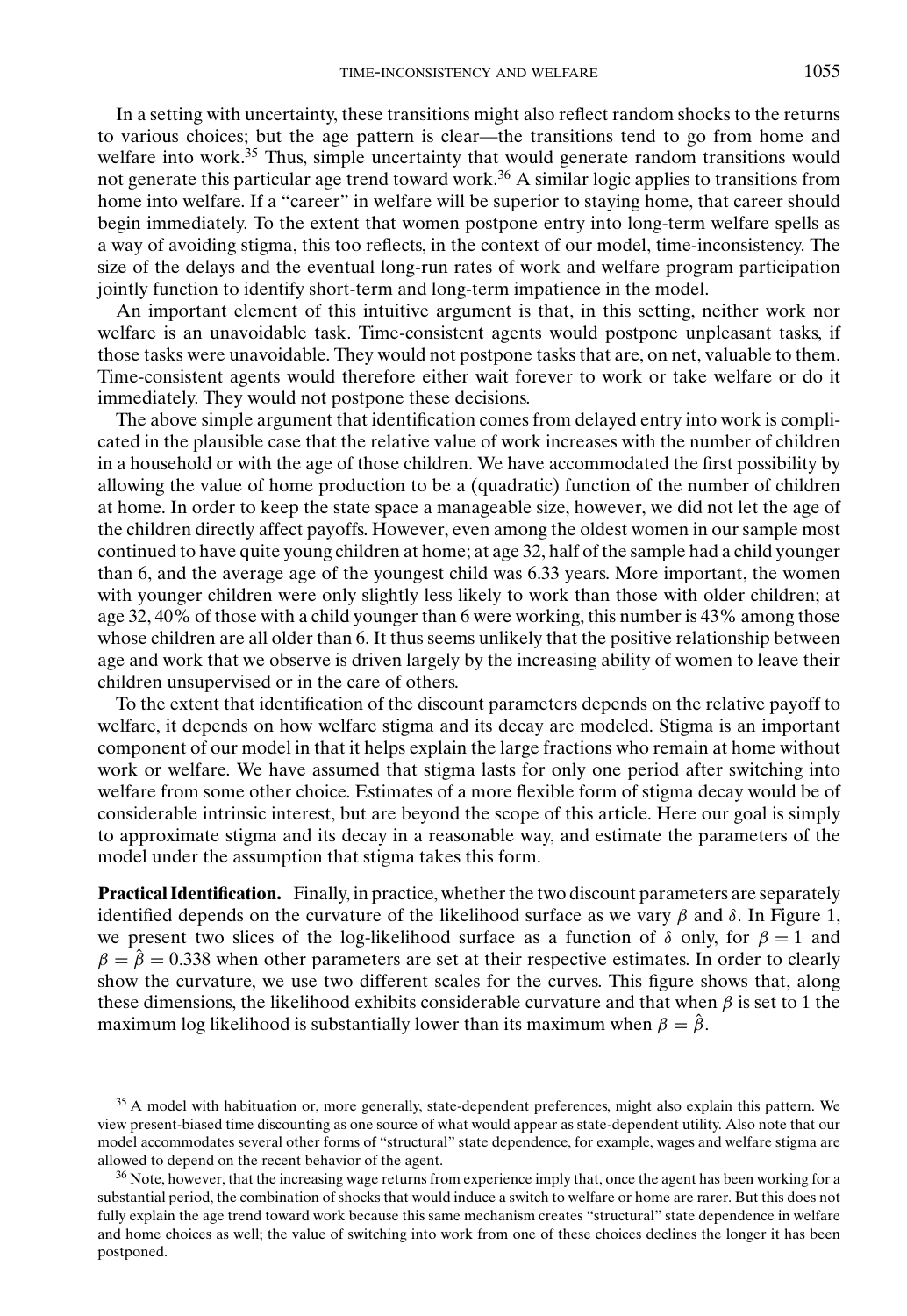

FIGURE 1

THE LOG-LIKELIHOOD SLICES AS A FUNCTION OF  $\delta$ , FOR  $\beta = 1$  (DASHED CURVE, LEFT SCALE) AND  $\beta = \hat{\beta} = 0.33802$ (SOLID CURVE, RIGHT SCALE)

### 4. DATA

4.1. *Sample Definition.* The data are taken from the 1979 youth cohort of the NLSY. The NLSY began in 1979 with 6,283 women (age: 14–22 years), and has interviewed this cohort annually up to 1994 and biannually since 1994. We restrict attention to the 675 women who, as of their interview in 1992, had both remained unmarried and had at least one child during the years they were surveyed. We then consider only the decisions each individual made after the birth of her first child and during the calendar years 1978–1991.

Our purpose in selecting this subsample of individuals and years is threefold. First, to be consistent with our model, we want to restrict attention to those who, if they do not work, are almost certainly eligible for welfare by virtue of having a child and being unmarried.<sup>37</sup> Second, to justify better our assumption that anticipated changes in marital status are not driving work and welfare decisions, we restrict attention to women who never marry during the period observed.<sup>38</sup> Third, we want to limit our analysis to decisions made before the changes in welfare eligibility rules beginning in 1993 and perhaps anticipated by 1992. Finally, again to ease the computational burden, we further limit our sample to residents of the 20 U.S. states best represented in the data. This final restriction leaves us with 483 individuals taken from the NLSY's core random sample and its oversamples of blacks and Hispanics.<sup>39</sup> These sample selection criteria naturally suggest

 $37$  During the sample period, a parent's AFDC eligibility was determined largely by family structure (the number of dependent children living at home) and income and asset levels. Although in many states married couples were technically eligible for benefits, in practice income and asset restrictions made it very unlikely that married couples would receive benefits.

 $38$  In fact, by 1993, 2.9% of the sample is observed to be married. This number rises to 10.1% by 1996 and 16.4% by 2002. The potentially interesting effects of anticipated changes in marital status are beyond the scope of this article.

<sup>39</sup> The restriction to never-married women with children is especially important and leaves us with a subsample that is disproportionately drawn from the survey's oversamples of blacks and Hispanics (just 32% of our sample is drawn from the core of the NLSY). Our sample is therefore disproportionately non-white (80%). For purposes of comparison, during the period we study, approximately 50% of the parents in AFDC families were never married and 62% were non-white (Department of Health and Human Services, 1996).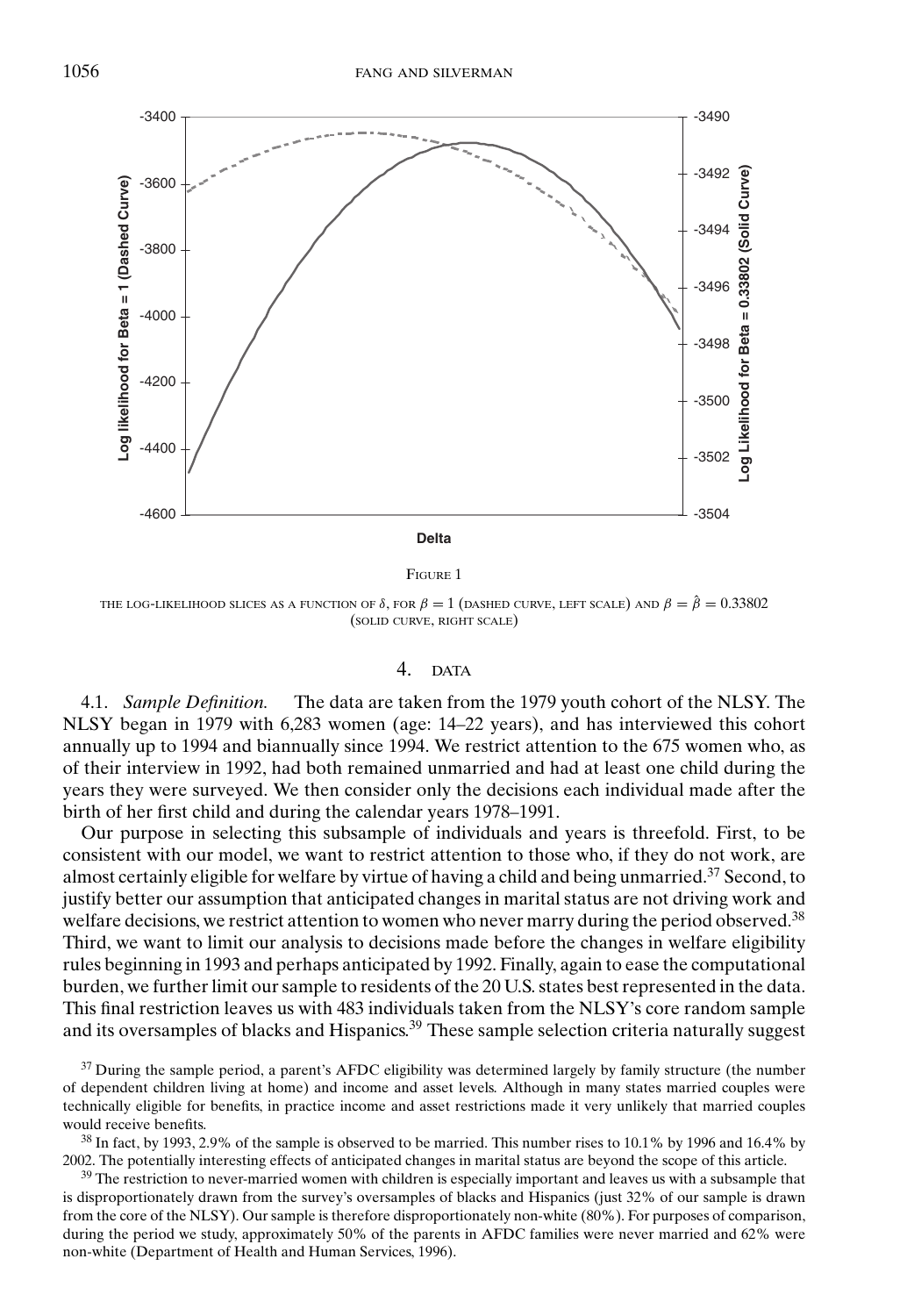caution in generalizing the estimates in this article to the overall population.<sup>40</sup> The women in our subsample were observed with at least one child for an average of 9.3 of the 14 years from 1978 to 1991, providing us with 4,487 state-choice observations for the estimation.

4.2. *Period and Variable Definition.* At each interview, the NLSY collects welfare participation data as a monthly event history recorded back to the preceding interview. The survey's employment data are collected as a weekly event history. We assume that the decision period of the model corresponds to a calendar year, and identify an agent as age *a* in a year if she was *a* years old for at least half that year. The decisions at each age *a* are defined as follows: An individual chose welfare at age *a* if she received AFDC for at least six months of the year during which she was *a* years old. An individual chose work at age *a* if she was employed for at least 1,500 hours of the year during which she was *a* years old. An agent chose to stay home if she chose neither of the above.  $41,42$ 

4.3. *Descripti*v*e Statistics.* Descriptive statistics of the subsample are presented, by age, in Table A.1 of the Appendix. Because none of the women in the subsample marries during the period she is observed, the group we study is not typical of the general U.S. population. In order to better understand the ways in which members of the subsample differ from the average population, Table A.1 also compares their statistics with those of the entire sample of women in the NLSY from 1978 to 1991. Broadly, this comparison suggests that although the subsample represents the targets of the U.S. welfare policy, it is atypical of the population as a whole.

The distribution of choices among welfare, work, and home is presented by age in Table 1. We concentrate on the decisions made at ages 16–32, which represents 98% of the data. The fraction of the subsample choosing welfare increases considerably between ages 16 and 22. Of the 16-year-olds with at least one child, 32% chose welfare whereas 54% of 22-year-olds with children chose welfare. The proportion choosing work exhibits a comparable increase over the same period, rising from 0% of 16-year-olds with children to 17% of 22-year-olds. Given these changes in welfare and work participation we, by definition, observe a more dramatic decline in the fraction of women with children choosing to remain at home, with 68% choosing to stay home at age 16 and just 29% choosing to stay at home at age 22.

Although these basic trends continue for the fractions choosing work and home beyond age 22, the fraction choosing welfare stops increasing and instead exhibits a slow decline after age 22. By age 25, 47% of the sample is now choosing welfare, despite having on average more children. By age 29, the fraction is 43%.

Not all of the movements in these age-decision profiles reflect the changing choices of the same individuals. The observed transitions are partly due to the fact that the composition of the sample is changing as the women of the NLSY age and, by virtue of having a child, join the subsample. In order to investigate the degree to which the choices of same individuals change over time, Table 2 presents the one-period transition rates between decisions by the same agent. Here, we see evidence of considerable persistence in individuals' choices. The rows of Table 2

<sup>40</sup> Selection on time preferences may be a particular concern. Women enter the sample only if they have children. Thus our data consist disproportionately of those who had their children at earlier ages. To the extent that this group is more present-biased than average, our estimates will be less applicable to other groups. We thank an anonymous referee for pointing this out.

<sup>41</sup> Although some who are coded as on AFDC or as staying home also report working for pay, their work hours are low. The average annual hours worked among those classified as choosing AFDC or home were 179 and 167, respectively. (The low work levels among those on welfare may be due to a high effective tax on earnings. During the sample period welfare recipients could keep the first \$30 per month in earnings. Beyond \$30, earnings were taxed at a minimum rate of 67%.) On 19 occasions a respondent reported that she both received AFDC for at least 6 months of the previous calendar year *and* worked more than 1,500 hours that year. In these cases the agent was defined as having chosen welfare.

 $42$  In about 9% of our observations, the respondent was attending school. This part of the sample is concentrated among agents younger than 18. These observations are also concentrated in the sample we classify as "choosing home," among whom 15.7% were attending school.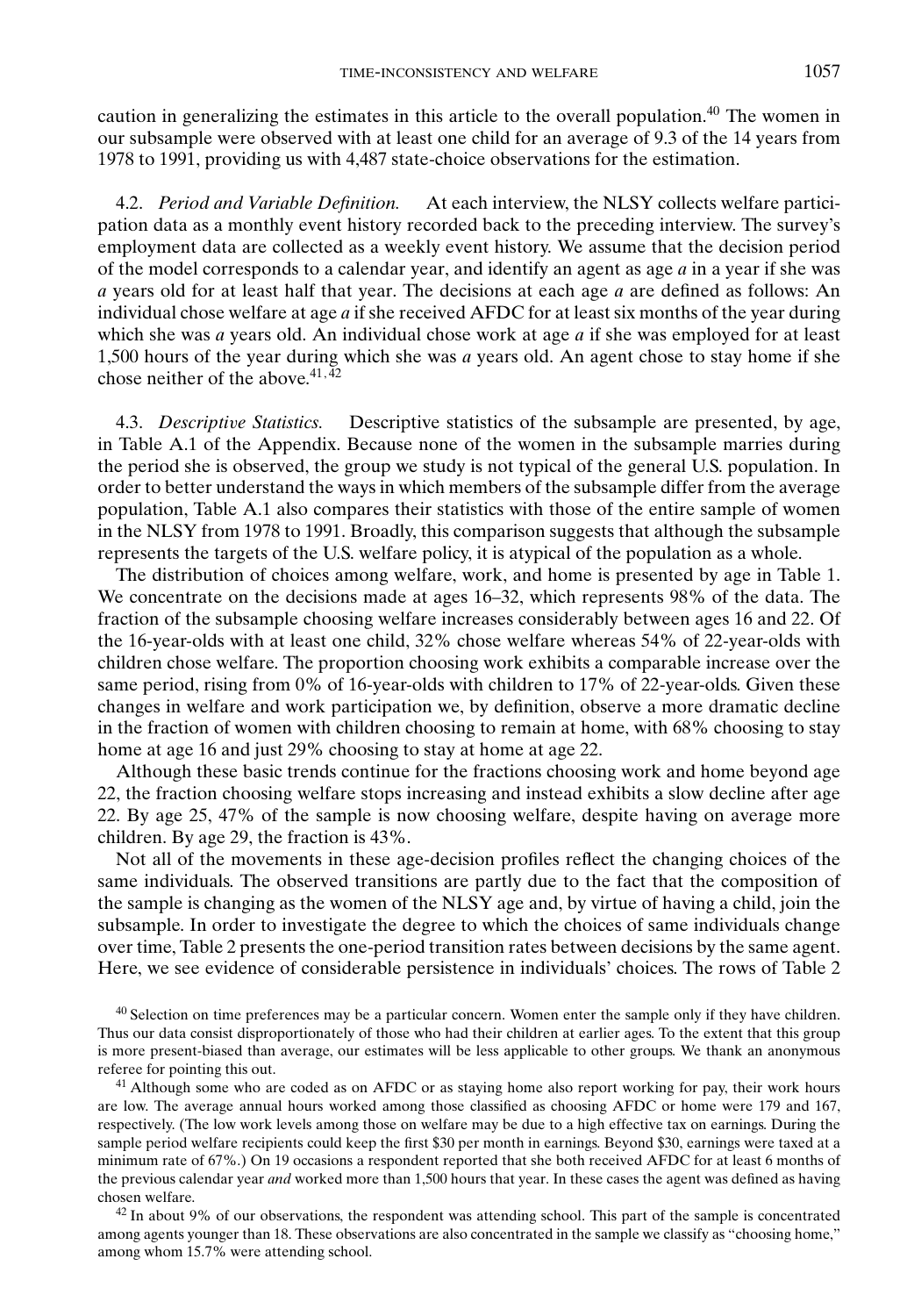TABLE 1

CHOICE DISTRIBUTION, AGES 16–32, NLSY SAMPLE OF NEVER-MARRIED WOMEN WITH AT LEAST ONE CHILD, 1979–1991

|       |         | Welfare |         | Work           |         | Home   |         | Total  |
|-------|---------|---------|---------|----------------|---------|--------|---------|--------|
| Age   | Percent | Number  | Percent | Number         | Percent | Number | Percent | Number |
| 16    | 31.9    | 15      | 0.0     | $\overline{0}$ | 68.1    | 32     | 100.0   | 47     |
| 17    | 38.2    | 34      | 0.0     | $\overline{0}$ | 61.8    | 55     | 100.0   | 89     |
| 18    | 38.5    | 60      | 1.9     | 3              | 59.6    | 93     | 100.0   | 156    |
| 19    | 46.6    | 109     | 8.6     | 20             | 44.9    | 105    | 100.0   | 234    |
| 20    | 50.2    | 143     | 11.9    | 34             | 37.9    | 108    | 100.0   | 285    |
| 21    | 50.5    | 165     | 14.1    | 46             | 35.5    | 116    | 100.0   | 327    |
| 22    | 53.7    | 188     | 16.9    | 59             | 29.4    | 103    | 100.0   | 350    |
| 23    | 51.2    | 191     | 20.6    | 77             | 28.2    | 105    | 100.0   | 373    |
| 24    | 48.5    | 182     | 25.6    | 96             | 25.9    | 97     | 100.0   | 375    |
| 25    | 47.3    | 187     | 27.1    | 107            | 25.6    | 101    | 100.0   | 395    |
| 26    | 48.6    | 196     | 30.5    | 123            | 20.8    | 84     | 100.0   | 403    |
| 27    | 44.3    | 167     | 32.1    | 121            | 23.6    | 89     | 100.0   | 377    |
| 28    | 45.1    | 142     | 33.0    | 104            | 21.9    | 69     | 100.0   | 315    |
| 29    | 42.8    | 109     | 37.7    | 96             | 19.6    | 50     | 100.0   | 255    |
| 30    | 47.9    | 91      | 35.3    | 67             | 16.8    | 32     | 100.0   | 190    |
| 31    | 43.1    | 62      | 39.6    | 57             | 17.4    | 25     | 100.0   | 144    |
| 32    | 35.6    | 32      | 42.2    | 38             | 22.2    | 20     | 100.0   | 90     |
| Total | 47.1    | 2073    | 23.8    | 1048           | 29.1    | 1284   | 100.0   | 4405   |

TABLE 2

YEAR-TO-YEAR CHOICE TRANSITION MATRIX, NLSY SAMPLE OF NEVER-MARRIED WOMEN WITH AT LEAST ONE CHILD, 1979–1991

|                 |         | Choice at $t$ | Home |  |  |  |
|-----------------|---------|---------------|------|--|--|--|
| Choice at $t-1$ | Welfare | Work          |      |  |  |  |
| Welfare         |         |               |      |  |  |  |
| Row $%$         | 84.3    | 3.5           | 12.3 |  |  |  |
| Column %        | 76.7    | 6.3           | 17.9 |  |  |  |
| Work            |         |               |      |  |  |  |
| Row $\%$        | 5.3     | 79.3          | 15.3 |  |  |  |
| Column %        | 2.6     | 76.4          | 12.1 |  |  |  |
| Home            |         |               |      |  |  |  |
| Row $%$         | 28.3    | 12.0          | 59.7 |  |  |  |
| Column %        | 20.7    | 17.3          | 70.0 |  |  |  |

represent the choices made in period  $t - 1$ ; the columns describe the choices made in period  $t$ . The top figure (Row %) in each cell represents the fraction of the subsample that made the row choice in period  $t - 1$  who went on to make the column choice in period  $t$ . The bottom figure (Column %) in each cell shows the fraction of the subsample that made the column choice in period *t* who made the row choice in the previous period. We find that 84.3% of those who chose welfare in period *t* − 1 went on to choose it again in period *t*. Conversely, of those who chose welfare in period *t*, 76.7% had chosen welfare in the previous period. Of those who chose work in period *t* − 1, 79.3% went on to choose it again in period *t*. Decisions to remain at home are considerably less persistent. Of those who chose to stay home in period *t* − 1, 59.7% chose it again in period *t*.

# 5. RESULTS

5.1. *Estimates of Welfare Benefit Function Gj and Fertility Function* ρ*.* Table A.2 in the Appendix presents the parameters of the benefit rule for the 20 selected U.S. states used in our estimation. The benefits include the cash value of AFDC plus food stamps. As has been often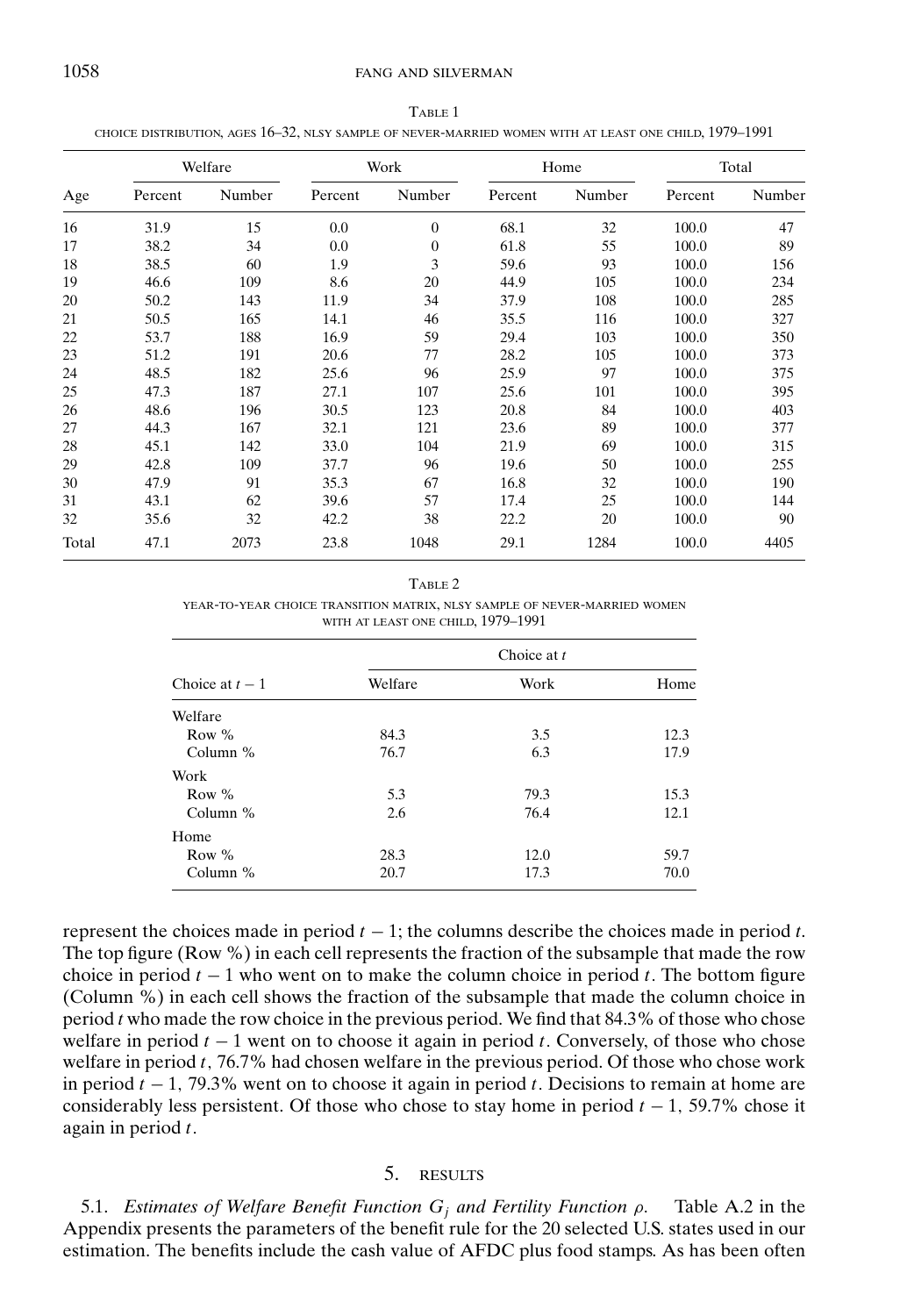noted, there is considerable variation in benefits levels across the U.S. states. In our sample, the estimated average annual benefit for a mother with two children ranges from \$4,856 (1987 dollars) to \$9,490. Patterns of welfare participation vary with the level of benefits in ways consistent with optimizing behavior. In our sample, 56% of the residents in the five states with the highest benefits received welfare, whereas 37% of these in the five states with the lowest benefits were on welfare.43

Table A.3 in the Appendix presents the parameter estimates of the fertility function (6). These estimates suggest that the probability of an additional birth is decreasing with age and with the number of children. The estimates also indicate that, relative to those who stay home, the probability of an additional birth is lower for workers and higher for those on welfare. We note, however, that our simple exogenous model of subsequent fertility beyond the first child explains very little of the variation in the timing of births in this subsample. The pseudo- $R^2$  is less than 0.02.

5.2. *Parameter Estimates.* In our estimation, we assume that agents are of three possible types, i.e.,  $K = 3$ . Tables 3 and 4 present the parameter estimates under three different restrictions of the model. Column (1) presents estimates when we restrict agents to be time-consistent, that is, restricting  $\beta = 1$ ; Column (2) presents estimates when agents are assumed to be sophisticated (i.e.,  $\tilde{\beta} = \beta$ ) and allowed to be present-biased; and Column (3) presents the estimates when agents are assumed to be completely naive ( $\tilde{\beta} = 1$ ) and allowed to be present-biased.<sup>44</sup> We present both the point estimates and their asymptotic standard errors.<sup>45</sup>

In the sophisticated present-bias model, the estimated present-bias factor  $\beta$  equals 0.338 with a reasonably small standard error of 0.069. A Wald test rejects the hypotheses of timeconsistency (*t*-statistic 9.53 against the null of  $\beta = 1$ ). Our estimate of the standard discount factor  $\delta$  equals 0.88 with a standard error of 0.016. Allowing for present-bias improves the data fit in a statistically significant way—a likelihood-ratio test easily rejects the time-consistent model (the  $\chi^2$  statistic for the likelihood-ratio test is more than 32). However, the likelihood-ratio test does not yield overwhelming evidence in favor of the completely naive or sophisticated model.<sup>46</sup> In what follows, we will focus on the results from the sophisticated present-biased agent model.<sup>47</sup>

Besides the discount factors, Tables 3 and 4 also present estimates, by (unobservable) type, of the net welfare stigma, home production functions, wage functions, continuation value functions, and variance–covariance matrix of the shocks, etc. Of particular interest are the substantial estimated return to experience in the wage offer function and the considerable variation in the estimated skills and tastes across types. There is an important average gain in wages for every year of additional work experience. The unobservable skill levels that determine those wages vary importantly, however, by type.

<sup>43</sup> In order to keep computation costs in check, we do not accommodate the changes in welfare benefits with calendar year. The time pattern of AFDC benefits differed from that for food stamps. Inflation outstripped substantial increases in nominal AFDC benefits and led to an 11% decline in real average benefits during the period 1980 to 1984. Average real benefits then increased by a total of 3.6% over the next three years before declining again at an average annual rate of about 1.5% for the next four years (Crouse, 1995). The declines in AFDC benefits were somewhat offset, especially at the end of the sample period, by increases in food stamp benefits. Our method approximates these nonmonotonic real benefits profiles with a state-specific flat line.

<sup>44</sup> Except when  $\beta$  is restricted to equal 1, we make no restrictions on the values the discount parameters may take. In particular,  $\beta$  and  $\delta$  are each allowed to be greater than one or negative.

<sup>45</sup> Asymptotic standard errors are estimated using the BHHH, or outer product of gradients, method. See Berndt et al. (1974).

<sup>46</sup> Technically we cannot use a likelihood-ratio test to distinguish completely naive and sophisticated present-biased models because they are not nested. Note, however, that both the Akaike information criterion and the Bayesian (Schwartz) Information Criterion, which account for differences in the number of parameters in nonnested models, reduce to selecting the model with the highest likelihood in cases like this where each model has the same number of estimated parameters. We are grateful to two referees for pointing this out.

<sup>47</sup> The key simulation results for naive present-biased are, for completeness, included in the Appendix.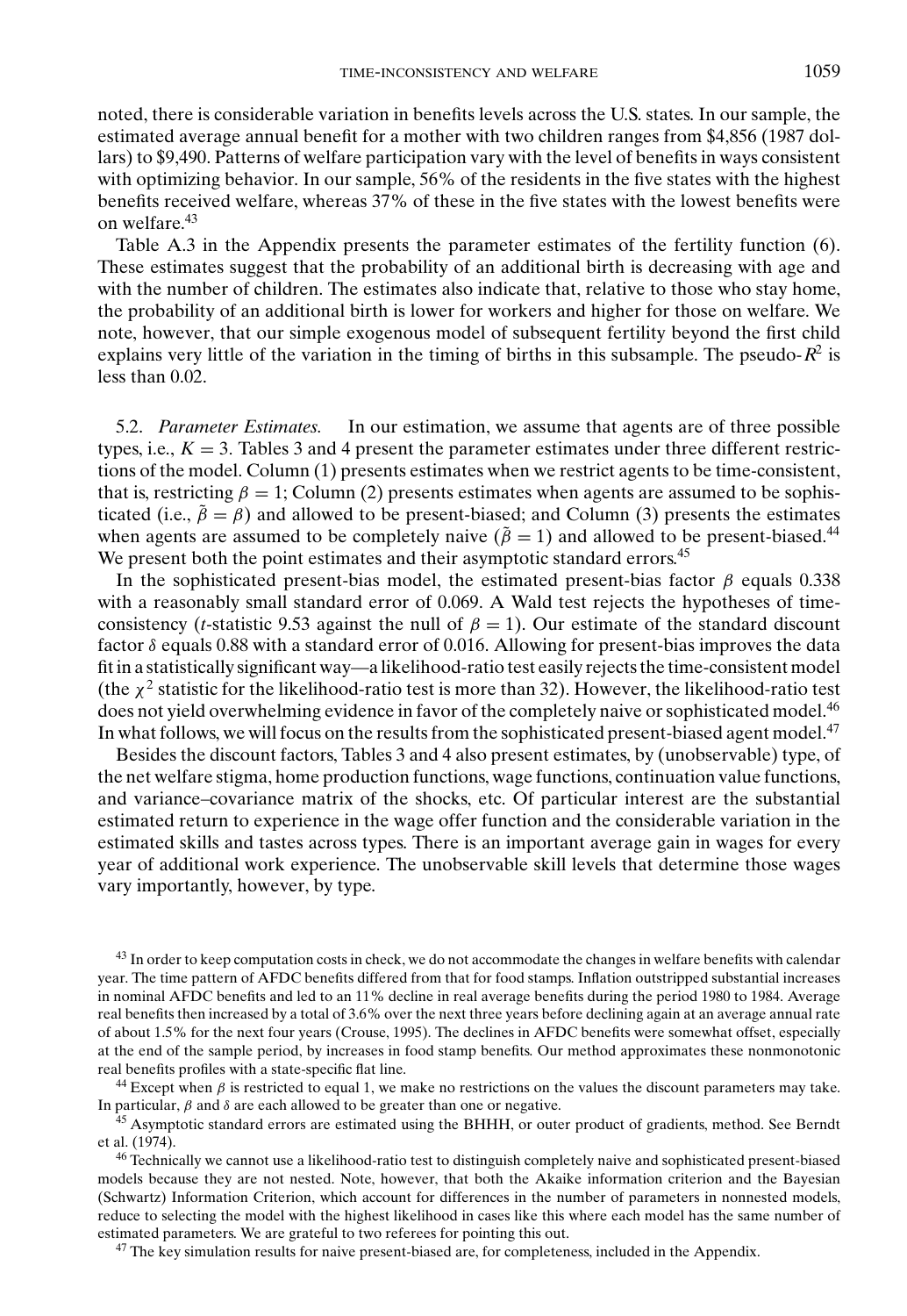| TABLE 3                                                                                 |  |
|-----------------------------------------------------------------------------------------|--|
| PARAMETER ESTIMATES FOR TIME CONSISTENT, SOPHISTICATED, AND NAIVE PRESENT-BIASED AGENTS |  |

|                                                                                                        |                                                                                                                            | (1)<br><b>Time Consistent</b>                                                       |                                                                                | (2)<br>Present-Biased<br>(Sophisticated)                                              |                                                                              | (3)<br>Present-Biased<br>(Naive)                                                       |                                                                                |
|--------------------------------------------------------------------------------------------------------|----------------------------------------------------------------------------------------------------------------------------|-------------------------------------------------------------------------------------|--------------------------------------------------------------------------------|---------------------------------------------------------------------------------------|------------------------------------------------------------------------------|----------------------------------------------------------------------------------------|--------------------------------------------------------------------------------|
| Parameters                                                                                             |                                                                                                                            | Estimate                                                                            | S.E.                                                                           | Estimate                                                                              | S.E.                                                                         | Estimate                                                                               | S.E.                                                                           |
|                                                                                                        |                                                                                                                            |                                                                                     |                                                                                | Preference Parameters                                                                 |                                                                              |                                                                                        |                                                                                |
| Discount factors                                                                                       | $\beta$<br>$\delta$                                                                                                        | 1<br>0.41488                                                                        | n.a.<br>0.07693                                                                | 0.33802<br>0.87507                                                                    | 0.06943<br>0.01603                                                           | 0.355<br>0.868                                                                         | 0.0983<br>0.02471                                                              |
| Net stigma<br>(by type)                                                                                | $\phi^{(1)}$<br>$\phi^{(2)}$<br>$\phi^{(3)}$                                                                               | 7537.04<br>10100.9<br>13333.2                                                       | 774.81<br>1064.83<br>1640.18                                                   | 8126.19<br>10242.01<br>12697.25                                                       | 834.011<br>955.878<br>1426.40                                                | 8277.46<br>10350.20<br>12533.69                                                        | 950.77<br>1185.27<br>1685.92                                                   |
| Home production<br>(by type)                                                                           | $e^{(1)}_{0}$<br>$e^{(2)}_{0}$<br>$e^{(3)}_{0}$<br>$e_1$<br>e <sub>2</sub><br>$\eta^{(1)}$<br>$\eta^{(2)}$<br>$\eta^{(3)}$ | 2684.97<br>3324.79<br>1729.53<br>84.83<br>$-36.21$<br>2484.69<br>4432.11<br>9858.23 | 427.85<br>516.96<br>1418.21<br>441.45<br>105.61<br>494.09<br>573.40<br>1290.18 | 2209.48<br>3502.66<br>2126.86<br>124.92<br>$-603.29$<br>4565.06<br>6547.94<br>12149.5 | 405.26<br>509.07<br>879.54<br>48.95<br>215.67<br>399.07<br>503.62<br>869.089 | 2224.98<br>3492.15<br>2182.17<br>121.58<br>$-608.39$<br>4588.88<br>6557.07<br>12054.63 | 456.85<br>617.64<br>1227.66<br>130.57<br>560.31<br>756.19<br>933.40<br>1670.74 |
| Constant<br>(by type)                                                                                  | $\begin{array}{c} h_0^{(1)} \\ h_0^{(2)} \\ h_0^{(3)} \end{array}$                                                         | 0.12881<br>0.59176<br>1.11547                                                       | 0.09963<br>0.10073<br>0.12045                                                  | Wage and Skill Parameters<br>0.16329<br>0.6121<br>1.10907                             | 0.0676<br>0.06828<br>0.08089                                                 | 0.1672<br>0.61628<br>1.12299                                                           | 0.1362<br>0.13625<br>0.14646                                                   |
| Years of schooling<br>Experience<br>Experience <sup>2</sup><br>1st year experience<br>Experience decay | $\alpha_1$<br>$\alpha_2$<br>$\alpha_3$<br>$\alpha_4$<br>$\alpha_5$                                                         | 0.01995<br>0.13513<br>$-0.00736$<br>0.09352<br>$-0.22702$                           | 0.0082<br>0.01056<br>0.0009<br>0.04291<br>0.03601                              | 0.02153<br>0.12252<br>$-0.00623$<br>0.06681<br>$-0.23105$                             | 0.00501<br>0.00853<br>0.00068<br>0.02949<br>0.03096                          | 0.02166<br>0.12142<br>$-0.00605$<br>0.06742<br>$-0.23694$                              | 0.00976<br>0.01203<br>0.00099<br>0.04535<br>0.03731                            |

**Discussion of the Discount Factor Estimates.** Our estimates of present-bias factor  $\beta$  at 0.338, combined with the estimated standard discount factor  $\delta = 0.88$ , implies a one-year ahead discount rate of 238%. Our estimate of the present-bias factor is low relative to most of those estimated in experimental studies, though more similar to Paserman's (2008) structural estimate for low-wage workers. Inferential studies such as Hausman (1979) and Warner and Pleeter (2001) estimate discount rates ranging from 0% to 89% depending on the characteristics of the individual and intertemporal trade-offs at stake. Paserman finds, for low-wage workers a discount rate of about 149%. For their benchmark model and calibration, Laibson et al.'s (2007) point estimates of  $\beta$  and  $\delta$  are, respectively, 0.7031 (with standard error of 0.1093) and 0.9580 (with standard error of 0.0068), which imply a one-year ahead discount rate of 48.5%.

There are two possible explanations for the difference between our finding and others. First, the samples cover different subpopulations. Our sample selection criteria, which restrict our analysis to mostly poor, never-married women who had children at relatively young age, had relatively low schooling, and did not move across states of residence as much as the population (see Table A.1), may have led to a subpopulation who is most susceptible to present-biases.<sup>48</sup> For the purpose of welfare policymaking, however, our subsample may be the relevant subpopulation to study. The second potential explanation for the difference between our findings and others is simply that different papers focus on different spheres of decision making, and it is possible that the magnitudes of present bias differ by a realm of decision.

<sup>48</sup> Hausman (1979), Lawrance (1991), and Paserman (2008) all find that discount rates are higher for low-income groups.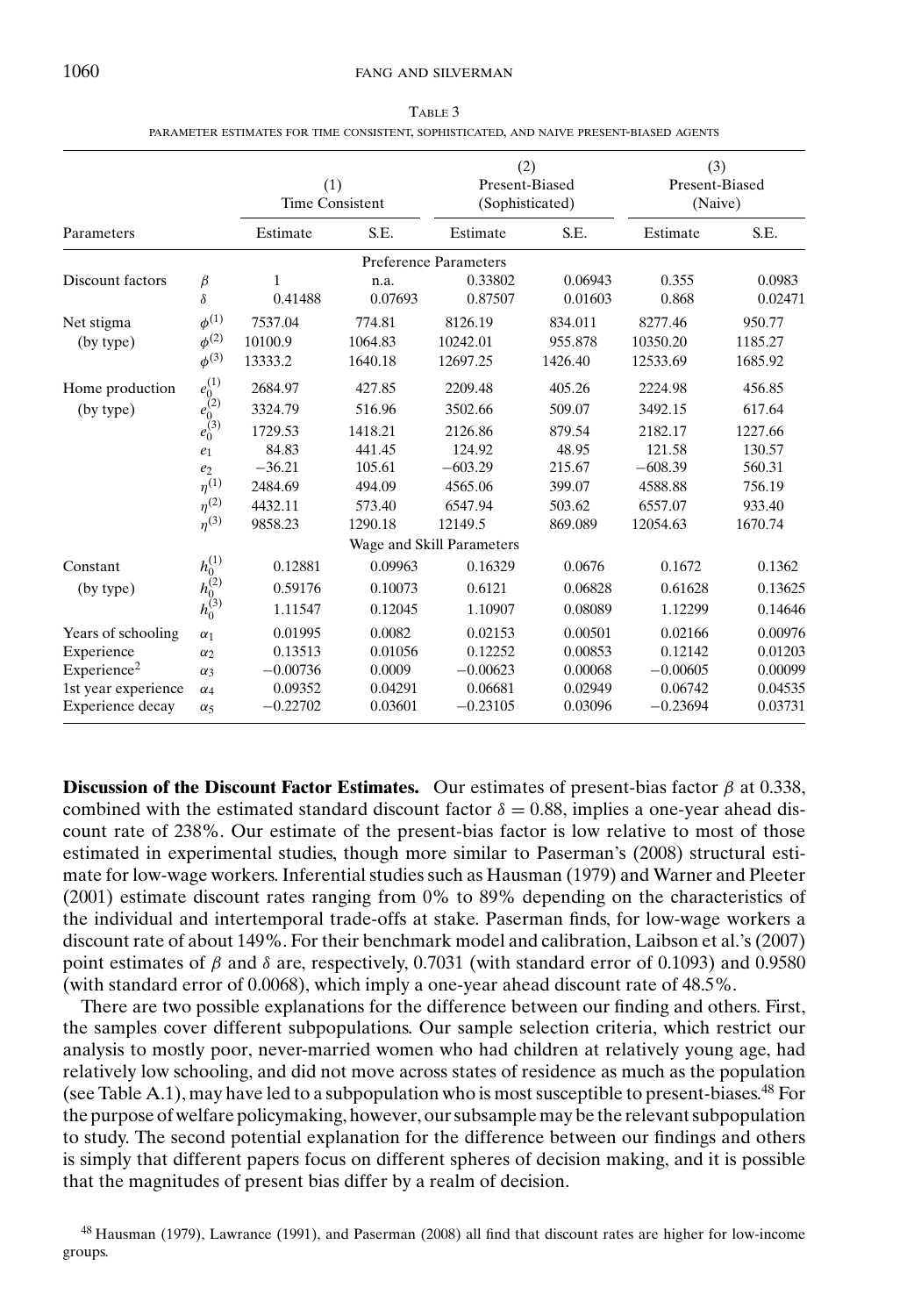| ٠ |  |
|---|--|
|---|--|

PARAMETER ESTIMATES FOR TIME CONSISTENT, SOPHISTICATED, AND NAIVE PRESENT AGENTS (CONTINUED FROM TABLE 3)

|                                     |                                              |            | (1)<br><b>Time Consistent</b>         | (2)<br>Present-Biased<br>(Sophisticated)                     |         |            | (3)<br>Present-Biased<br>(Naive) |  |  |
|-------------------------------------|----------------------------------------------|------------|---------------------------------------|--------------------------------------------------------------|---------|------------|----------------------------------|--|--|
| Parameters                          |                                              | Estimate   | S.E.                                  | Estimate                                                     | S.E.    | Estimate   | S.E.                             |  |  |
|                                     |                                              |            | Continuation Value Function at Age 35 |                                                              |         |            |                                  |  |  |
| Number of children                  | $\omega_1$                                   | 794.52     | 743350.2                              | 2618.55                                                      | 3511.39 | 2496.75    | 197163.19                        |  |  |
| Number of children <sup>2</sup>     | $\omega$                                     | $-8938.74$ | 82101.40                              | $-8918.7$                                                    | 5258.05 | $-8638.95$ | 27929.24                         |  |  |
| Experience                          | $\omega$ 3                                   | 62.74      | 20429.20                              | 235.24                                                       | 268.94  | 231.11     | 4500.37                          |  |  |
| Experience <sup>2</sup>             | $\omega_4$                                   | $-54.47$   | 516.04                                | 378.36                                                       | 115.00  | 374.21     | 185.64                           |  |  |
| Welfare lag                         | $\omega$ 5                                   | 2617.59    | 7515.73                               | 8707.61                                                      | 6322.23 | 8725.00    | 10638.20                         |  |  |
| Work lag                            | $\omega_6$                                   | 1544.06    | 13820.09                              | 6151.05                                                      | 4142.20 | 6260.41    | 14140.67                         |  |  |
|                                     |                                              |            |                                       | Log Odds as Function of Initial Conditions for Types 2 and 3 |         |            |                                  |  |  |
| Type 2: Constant                    | $\pi^{(2)}_0$                                | $-1.842$   | 1.544                                 | $-1.070$                                                     | 1.550   | $-1.179$   | 1.593                            |  |  |
| Age                                 | $\pi_1^{(2)}$                                | 0.0067     | 0.087                                 | $-0.0406$                                                    | 0.086   | $-0.0385$  | 0.0867                           |  |  |
| Years of schooling                  | $\pi_2^{\{2\}}$                              | 0.129      | 0.124                                 | 0.133                                                        | 0.122   | 0.139      | 0.127                            |  |  |
| Experience                          | $\pi_3^{2(2)}$                               | 0.217      | 0.194                                 | 0.227                                                        | 0.190   | 0.221      | 0.187                            |  |  |
| Welfare lag                         | $\pi_4^{(2)}$                                | 0.0865     | 0.662                                 | 0.398                                                        | 0.618   | 0.406      | 0.633                            |  |  |
| Work lag                            | $\pi_{5}^{4}$ <sup>2</sup>                   | 0.0131     | 0.578                                 | 0.062                                                        | 0.587   | 0.0576     | 0.578                            |  |  |
| Type 3: Constant                    | $\pi_0^{(3)}$                                | $-3.948$   | 2.423                                 | $-5.627$                                                     | 2.328   | $-5.562$   | 2.273                            |  |  |
| Age                                 | $\pi_1^{(3)}$                                | $-0.687$   | 0.126                                 | $-0.360$                                                     | 0.168   | $-0.356$   | 0.167                            |  |  |
| Years of schooling                  | $\pi_2^{\{3\}}$                              | 1.303      | 0.156                                 | 0.9322                                                       | 0.268   | 0.918      | 0.263                            |  |  |
| Experience                          | $\pi_3^{(3)}$                                | 0.1055     | 0.2811                                | 0.314                                                        | 0.278   | 0.318      | 0.277                            |  |  |
| Welfare lag                         | $\pi_4^{(3)}$                                | $-0.526$   | 1.252                                 | $-0.640$                                                     | 1.508   | $-0.463$   | 1.305                            |  |  |
| Work lag                            | $\pi_5^{(3)}$                                | 0.575      | 0.881                                 | $-0.13387$                                                   | 0.874   | $-0.144$   | 0.846                            |  |  |
|                                     |                                              |            | Variance and Covariance of Shocks     |                                                              |         |            |                                  |  |  |
| Std. dev. of $\epsilon_0$           | $\sigma_{\epsilon_0}$                        | 5262.40    | 548.55                                | 5656.61                                                      | 446.56  | 5708.50    | 579.19                           |  |  |
| Std. dev. of $\epsilon_1$           | $\sigma_{\epsilon_1}$                        | 0.3751     | 0.0122                                | 0.3726                                                       | 0.0071  | 0.3707     | 0.0076                           |  |  |
| Std. dev. of $\epsilon_2$           | $\sigma_{\epsilon}$                          | 4168.06    | 334.76                                | 4116.96                                                      | 331.49  | 4074.99    | 459.82                           |  |  |
| $cov(\epsilon_0, \epsilon_2)$       | $\sigma_{\epsilon_0\epsilon_2}^{\epsilon_2}$ | $-3046.77$ | 168.32                                | $-2849.19$                                                   | 202.06  | $-2861.02$ | 247.60                           |  |  |
| Log-likelihood<br>$x^2$ -Statistics |                                              |            | $-3505.96$<br>32.32                   | $-3489.80$<br>n.a.                                           |         |            | $-3486.44$<br>6.72               |  |  |

NOTE:  $\chi^2$  statistics are calculated under the null hypothesis of the present-biased sophisticated model.

## 5.3. *Within-Sample Fit*

**Age-Choice Profiles.** Summarizing the interaction of the potentially complex and countervailing effects of time preferences and basic incentives, Figures 2–4 compare the estimated model's predicted distributions over the three alternatives (welfare, work, and home) to the actual distributions in the data, by age. The model's predictions represent the simulated decisions of 1,000 agents in each of 16 cells defined to reflect the sample variation in initial conditions  $j$ ,  $a_0$ ,  $g_0$ ,  $x_{a_0}$ , and *d<sub>a<sub>0</sub>*−1</sub>. There are four different *j* categories defined as high, medium-high, medium-low, and low benefits municipality. Similarly there are four  $g_0$  categories defined as 10 years of schooling or less, 11 years of schooling, 12 years of schooling, and some college at the birth of the first child. Within each of these 16 cells, the initial conditions are given by the sample average (benefits, age, schooling, experience) level in the cell. These sample averages imply probabilities of the agent being of the three different unobservable types. The distribution of the 1,000 simulated decisions in each of these cells is then weighted by the probability of each type and the proportion of the data falling into that initial condition cell to generate the predicted distributions appearing in Figures 2–4.

The simulated age profiles match the data reasonably well. Each of the profiles implied by the estimated model assumes approximately the correct shape and often matches the levels of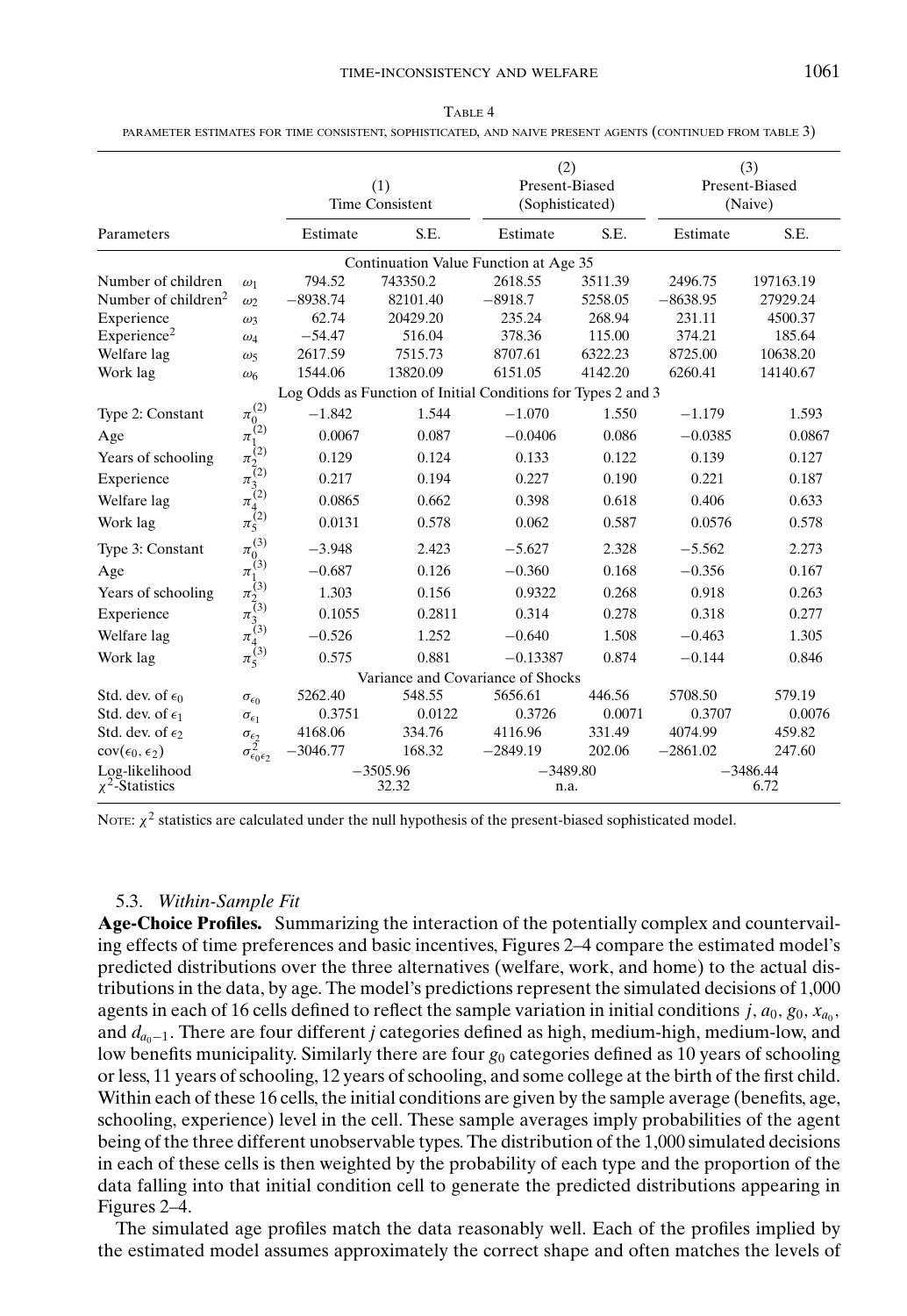

NOTES: The simulation of myopic agents simply sets  $\beta$  and  $\delta$  to zero. For that simulation, all other parameters are set to the values estimated under the assumption of sophisticated agents.

the data quite closely. More formally, Table A.4 of the Appendix presents the within-sample  $\chi^2$ goodness-of-fit statistics for the model with respect to the choice distribution, by age.<sup>49</sup> Note that among the 15 age groups we examine, the within-sample  $\chi^2$  goodness of fit rejects the null hypothesis of no difference between actual and predicted probabilities in six instances (among a total of 30 statistics, two for each age group). Although the fit is not perfect, we would like to emphasize that our estimation did not directly use these moment restrictions. These statistics confirm the impression given by Figures 2–4.

Our parameter estimates indicate a high degree of short-term impatience; the one-year-ahead discount factor is just 0.29. A natural question is whether, practically speaking, the behavior of agents with such limited patience is meaningfully different from that of agents with no concern for the future. In order to shed some light on this issue, we simulate behavior for the case where, holding all other parameters constant at their estimated values, agents are assumed to be completely myopic  $(\beta = \delta = 0)$ . These are *not* simulations from the estimates of a completely myopic model (with  $\beta$  and  $\delta$  restricted to zeros); rather, they merely reflect how behavior would look in the previously estimated environment if agents were completely myopic.<sup>50</sup> The agechoice profiles for these simulations are also displayed in Figures 2–4. The behavior of myopic agents is qualitatively different. Most important, myopic agents eventually enter the labor force at a rate (31% by age 32) substantially lower than is predicted for even modestly forward-looking agents (46% by age 32).

**Transition Probabilities.** Table 5 presents the simulated one-period transition probabilities for the sophisticated present-biased agent model. This table is to be compared with the transition probability matrix in the data (see Table 2). The model matches the persistence and relative

<sup>49</sup> This goodness-of-fit test does not correct for a sampling error.

AGE-WELFARE PARTICIPATION PROFILES: DATA VERSUS MODEL SIMULATION FOR SOPHISTICATED AND MYOPIC AGENTS

<sup>&</sup>lt;sup>50</sup> Thus, we do not attempt to answer the question of whether a model with forward-looking agents fits the data significantly better (in terms of the likelihood function) than one in which agents are assumed to be myopic.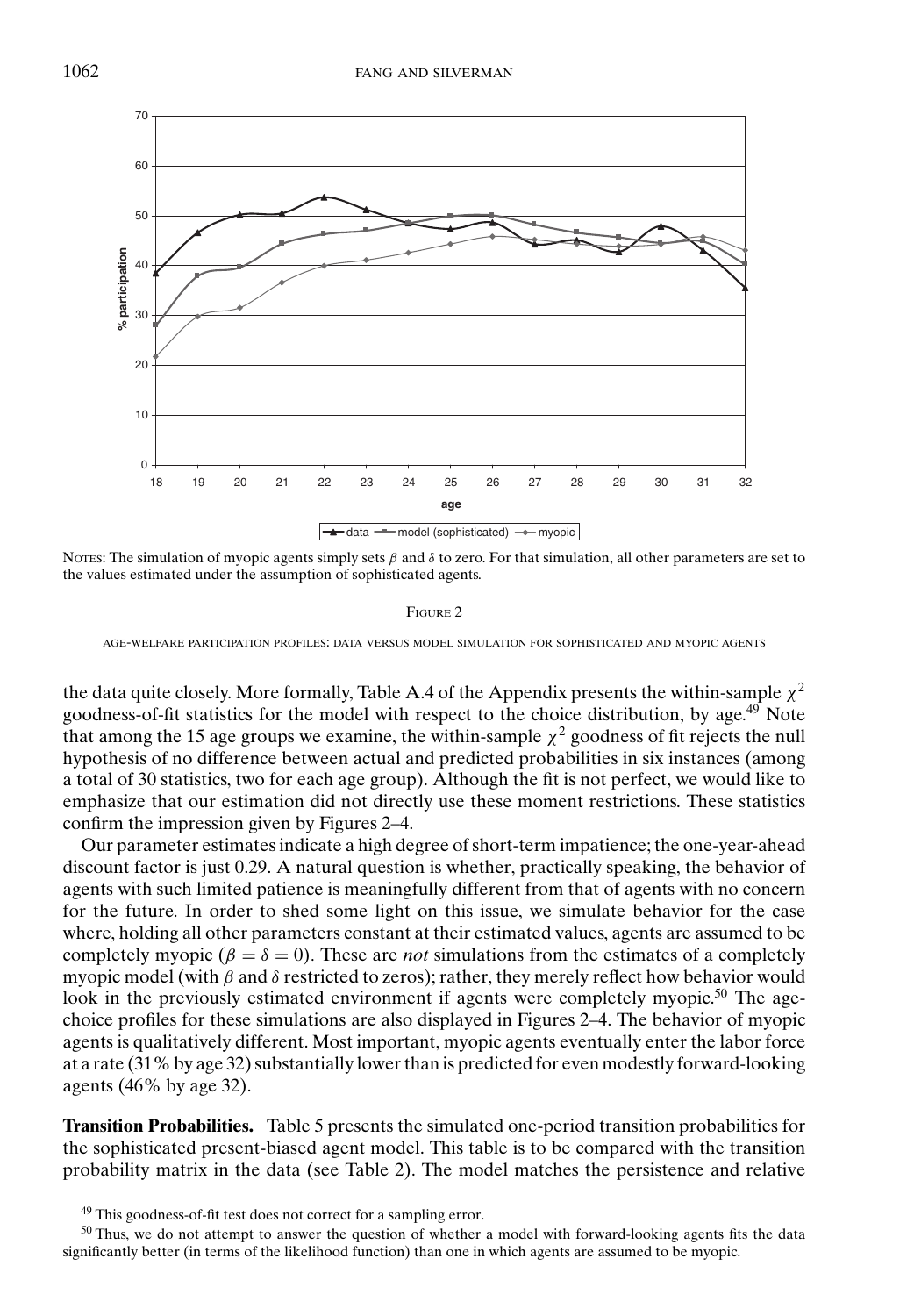

NOTES: The simulation of myopic agents simply sets  $\beta$  and  $\delta$  to zero. For that simulation, all other parameters are set to the values estimated under the assumption of sophisticated agents.

AGE-WORK PROFILES: DATA VERSUS MODEL SIMULATION FOR SOPHISTICATED AND MYOPIC AGENTS

rates of transition quite well. In order to illustrate, the estimated model predicts that 84.4% of those who chose welfare in period *t* − 1 will go on to choose it again the following period whereas 11.4% will choose to stay at home. These figures should be compared with 84.3% and 12.3% observed in the data. Similarly the model predicts that 57.0% of those choosing home in period *t* − 1 will remain at home next period, whereas 25.9% will switch to welfare, comparable to 59.7% and 28.3%, respectively, in the data.

**Wage Profiles.** Figures 5 and 6 compare, respectively, the model's mean wage-age and wageexperience profiles, with the parallel moments in the data. Save the outlying wages of age-18 workers, the model somewhat underestimates of average wages for those who choose to work (see Figure 5). Overall, however, the average accepted wages, by age, of the model and data are quite similar. Save the accepted wages of those with no experience, the model slightly underestimates wage levels while replicating the observed shape of the wage-experience profile (see Figure 6).

5.4. *Out-of-Sample Fit.* As we mentioned in Subsection 4.1, we have used only residents of the 20 U.S. states best represented in the NLSY in our empirical estimation. The sample of never-married women with children from the remaining states allows us to examine the estimated model's out-of-sample fit. The "hold-out" sample is much smaller than the estimation sample; it includes 101 individuals and provides just 583 decisions over the relevant years.<sup>51</sup> Although sampling variation will make close quantitative fit unlikely, we view the comparison as informative. Figure 7 compares the proportions of this choosing welfare, work, and home by age predicted by our present-biased sophisticated model using the parameter estimates in Section 5.2 with their empirical counterparts from the hold-out sample.<sup>52</sup> The model captures

<sup>51</sup> The corresponding numbers in the estimation sample are 483 and 4,487.

<sup>&</sup>lt;sup>52</sup> We do not compare the model's predictions with data from women younger than 20 or older than 29 because, in the left-out sample, the data are especially thin, fewer than 20 observations per age, in these ranges.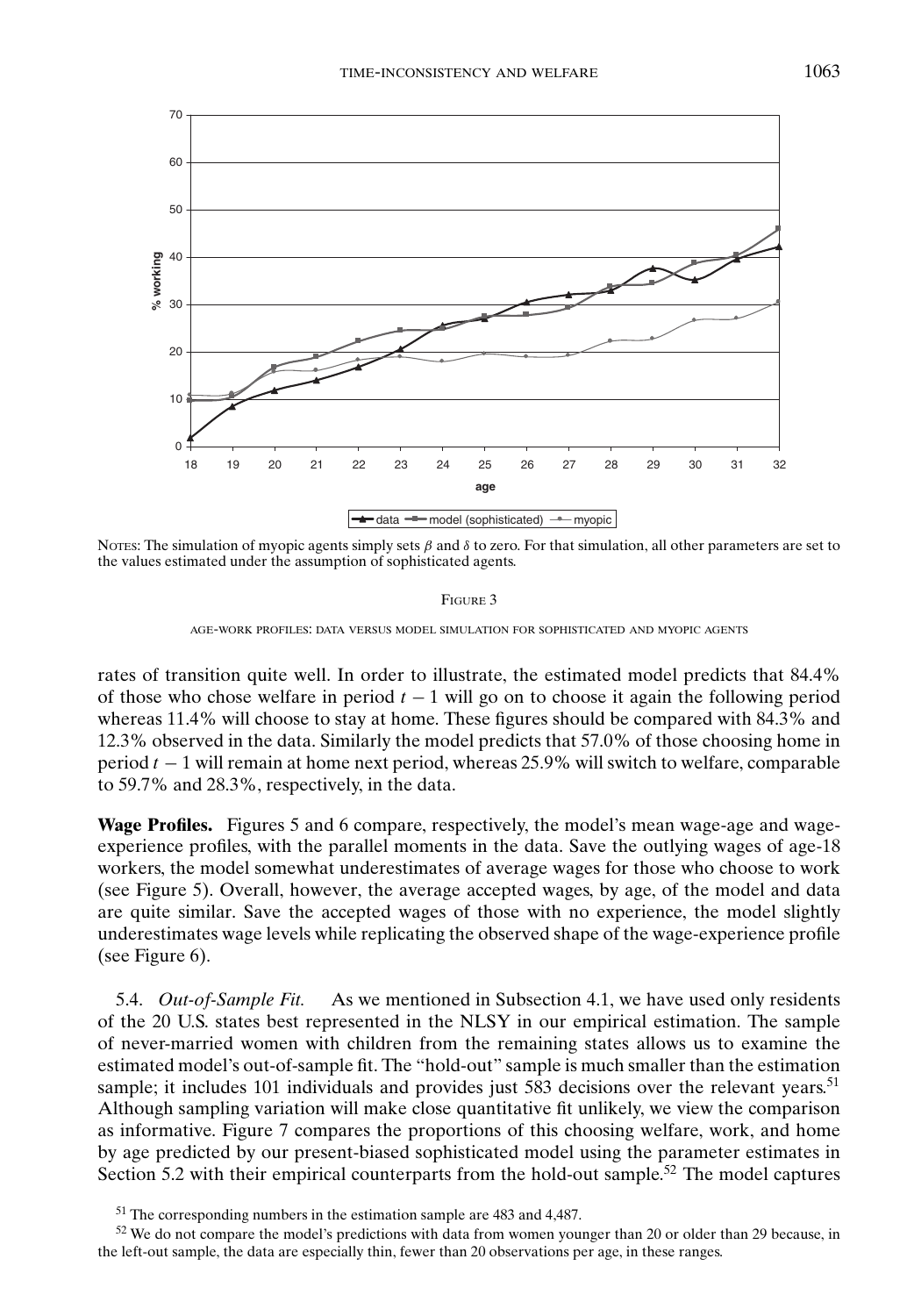

NOTES: The simulation of myopic agents simply sets  $\beta$  and  $\delta$  to zero. For that simulation, all other parameters are set to the values estimated under the assumption of sophisticated agents.

AGE-HOME PROFILES: DATA VERSUS MODEL SIMULATION FOR SOPHISTICATED AND MYOPIC AGENTS

|                 |         | Choice at $t$ |      |  |  |  |
|-----------------|---------|---------------|------|--|--|--|
| Choice at $t-1$ | Welfare | Work          | Home |  |  |  |
| Welfare         |         |               |      |  |  |  |
| Row $%$         | 84.4    | 4.2           | 11.4 |  |  |  |
| Column %        | 78.4    | 7.4           | 19.8 |  |  |  |
| Work            |         |               |      |  |  |  |
| Row $%$         | 10.9    | 74.2          | 14.9 |  |  |  |
| Column %        | 5.6     | 72.7          | 14.5 |  |  |  |
| Home            |         |               |      |  |  |  |
| Row $%$         | 25.9    | 17.1          | 57.0 |  |  |  |
| Column %        | 15.9    | 19.9          | 65.7 |  |  |  |

TABLE 5

the relative shape of changes in the participation rates as the women get older; for example, the model's prediction of the increase in the proportion of working single mothers mirrors that in the data, but it consistently overestimates the proportion of single mothers on welfare and underestimates the proportion at home.<sup>53</sup>

To the extent that the model mispredicts behavior out of sample, it suggests caution in interpreting the counterfactual experiments simulated below. For this reason, and others, we are reluctant to put a great deal of stock in the precise *quantitati*v*e* predictions of the policy responses. However, we view the *qualitati*v*e* predictions of the estimated model as informative

53 We choose not to present the formal out-of-sample goodness-of-fit test because it will not be very informative due to the small sample size in the hold-out sample.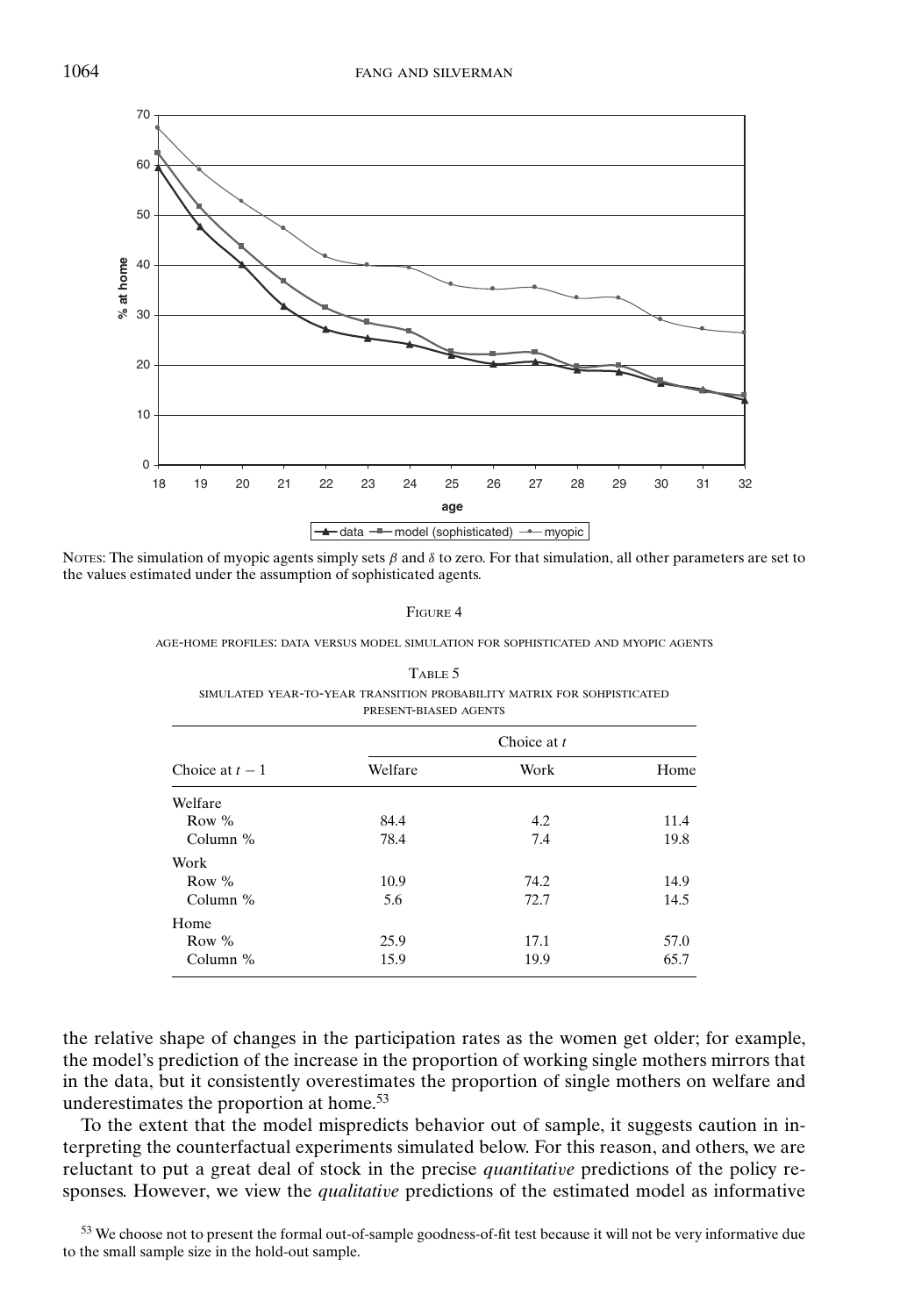

NOTES: Accepted wages for 18-year-olds are available for just three observations.





FIGURE 6

MEAN WAGE-EXPERIENCE PROFILES: DATA VERSUS MODEL SIMULATION FOR SOPHISTICATED AGENTS

and useful. They give a qualitative sense of the importance of time-inconsistency and of the effects of imperfect commitment devices on behavior and utility in this setting and in the context of a model whose parameters have been importantly disciplined by data.

## 6. NUMERICAL SIMULATIONS

The estimates and simulations presented in Subsection 5.2 indicate that the work–welfare– home decisions of never-married women with children reveal time-inconsistency. With a reasonable degree of precision, the estimated model indicates a present-bias factor  $(\beta)$  substantially less than unity. In this section, we present simulation results for sophisticated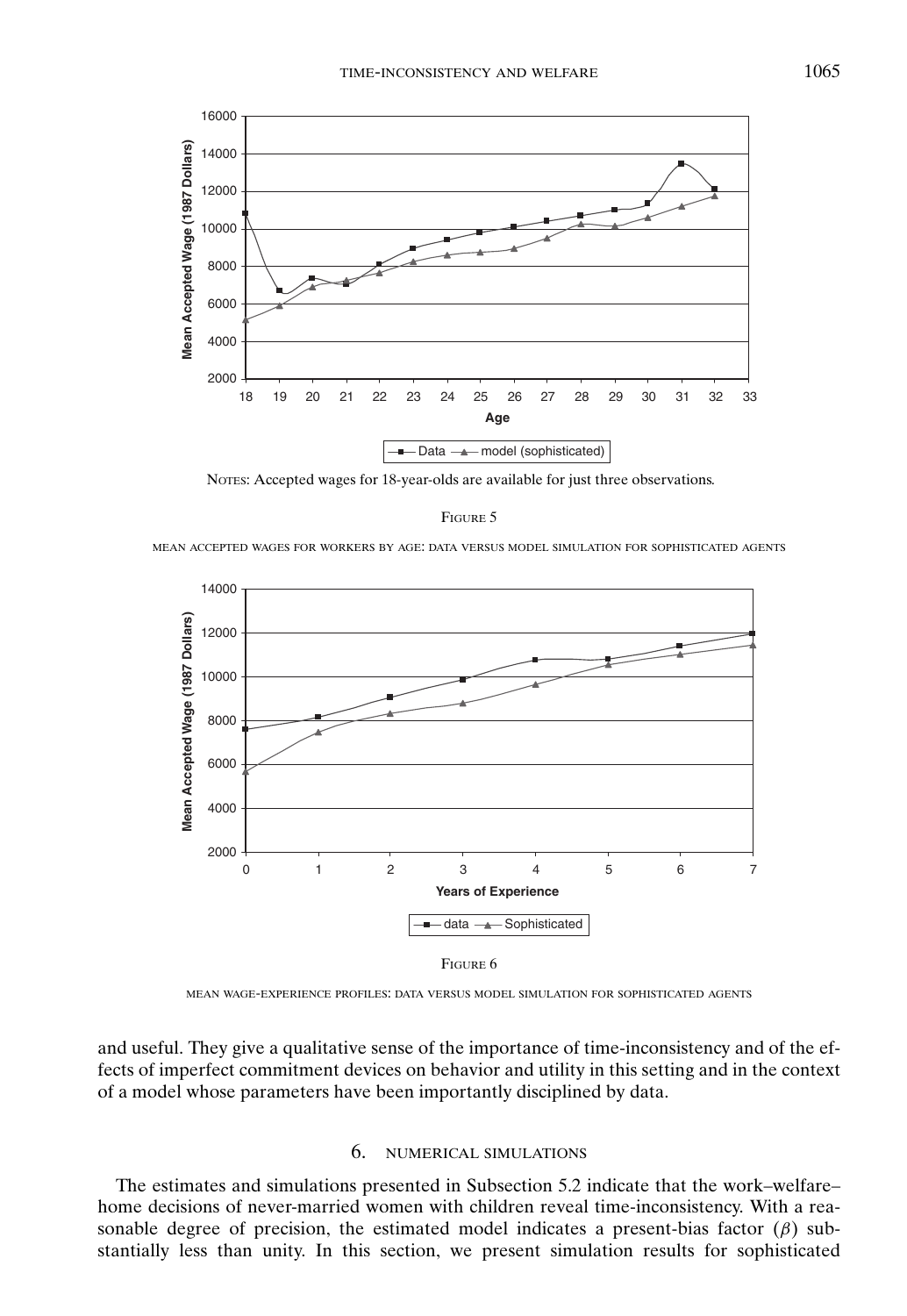

AGE-DECISION PROFILE: COMPARISON OF OUT-OF-SAMPLE DATA AND SIMULATION WITH ESTIMATED PARAMETERS (SOPHISTICATED AGENTS)

present-biased agents. Analogous results for completely naive present-biased agents are included in the Appendix.

On its own, an estimated  $\beta$  less than one does not imply that time-inconsistency importantly influences the work-welfare decisions of never-married women with children. It may be that the ability to commit to future decisions influences behavior in statistically identifiable, but economically insubstantial, ways. This possibility is particularly relevant for the model estimated here. In our model, initial conditions such as welfare benefits in state of residence and years of schooling and unobservable skills differ across individuals, and these differences would be expected to importantly influence decision making. Although time-inconsistency in preferences may affect marginal decisions, it may be that the influence of initial conditions typically places individuals far from these margins, and the ability to commit would have little effect on decisions. By extension, if most individuals are little influenced by their inability to commit to future decisions, the behavioral and utility consequences of policies such as time limits or workfare that may serve as commitment devices will not much depend on the time-inconsistency of their targets. $54$  In the next sections, we use the estimated parameters of the sophisticated presentbiased model to quantify both the behavioral and utility consequences of the ability to commit and consider how different policy reforms affect both behavior and utility in the presence of time-inconsistency.

6.1. *Consequences of an Ability to Commit.* In order to evaluate the consequences of an ability to commit to future decisions, we use the estimated parameters of the sophisticated present-biased model to simulate the decisions of agents with various initial conditions both with and without commitment ability. In this experiment, an individual has commitment ability if, starting from the period in which her first child is born, her future selves behave as though

<sup>54</sup> See Fang and Silverman (2004) for a discussion of how time limits could serve as commitment mechanisms.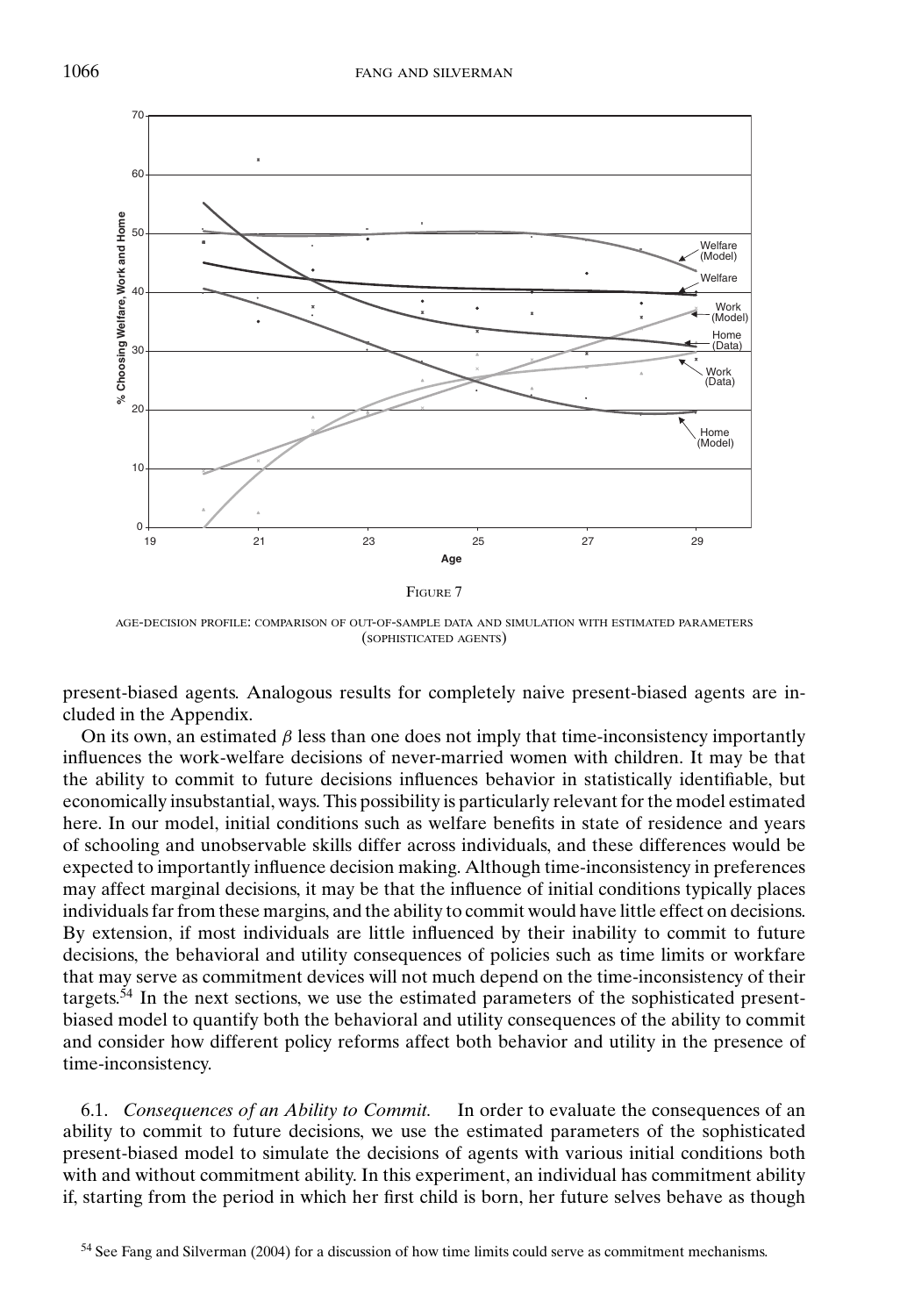they were time-consistent (i.e.,  $\beta = 1$ ), and also believed all of their future selves to be timeconsistent. Equilibrium behavior represents the optimal plan of an individual considering the sequence of decisions to begin at the birth of her first child.

Evaluating utility effects in a setting with time-inconsistency is often thought to be especially problematic because sequences of utility flows may be valued differently by the different selves of the same individual. In the literature on time-inconsistency, two criteria have been proposed to serve as a basis for comparing an agent's well being: the *Pareto* criterion (Laibson, 1997) and the *long-run utility* criterion (O'Donoghue and Rabin, 1999a). The Pareto criterion asks if all the selves are made better off whereas the long-run utility criterion takes the perspective of an effectively time-consistent agent just prior to the decision-making sequence and asks if she is made better off. From the perspective of policy evaluation, it is not obvious which of these criteria is the more appropriate. Based on its similarity to prior utility evaluations in structural estimation (see, e.g., Keane and Wolpin, 1997), we adopt the latter criterion for estimating changes in well-being. Specifically, we calculate the discounted stream of expected lifetime utility for period- $a_0$  self, i.e., the self when her first child was born if, counterfactually,  $\beta = 1$ . We first numerically solve for the perception-perfect strategy profile, denoted by  $\sigma^{c*} \equiv {\{\sigma_a^{c*}\}}_{a_0}^A$  for an agent with  $\beta = 1$  and  $\delta = \hat{\delta} = 0.875$ , the point estimate presented in Table 3. Of course,  $\sigma^{c*}$ depends on agents' initial conditions at period *a*0. Conditional on an agent's initial conditions, her utility with commitment ability is given by

$$
U^c = \mathrm{E} \sum_{a=a_0}^A \delta^t R_a(\boldsymbol{\sigma}^{c*}(s_a,\boldsymbol{\epsilon}_a); s_a, \boldsymbol{\epsilon}_a).
$$

As a benchmark for comparison, when agents do not have ability to commit, we also numerically solve for the perception-perfect strategy profile, denoted by  $\sigma^{n*} \equiv {\sigma_a^{n*}}_{a_0}^A$  for an agent with  $\beta = \hat{\beta} = 0.338$  and  $\delta = \hat{\delta} = 0.875$ . Conditional on an agent's initial conditions, the utility without commitment ability that we use as benchmark comparison is given by

$$
U^n = \mathrm{E} \sum_{a=a_0}^A \delta^t R_a(\sigma_a^{n*}(s_a,\epsilon_a); s_a, \epsilon_a).
$$

Note that  $U^n$  is not how period- $a_0$  self would have evaluated the lifetime utility with her  $(\beta, \delta)$ preference, but rather how a prior period self would have evaluated the sequence. We report below  $(U^c - U^n)/U^n$  as the percentage change in lifetime utility as a result of the ability to commit. Representative results of the simulations are presented, by initial conditions cell, in Table 6. The cells (1–8) vary according to the level of the benefits in the state of residence, age, and years of schooling at first birth, and thus probability of being types 1 and 2. The levels of these initial conditions are presented in second panel in Table 6. The same initial conditions (by cell) are used in subsequent tables.

Panel 1 of Table 6 indicates that, although the behavioral effects of an inability to commit may be large, they differ both in size and sign depending on initial conditions. For example, among individuals in cell 2, who were relatively young and little educated at the birth of their first child and who live in a high benefits state, work is relatively unattractive and commitment ability leads them to work somewhat *less* (2.7%) of the time between ages 18 and 34. For this group, the inability to commit generated costly delay, not in work, but in the takeup of welfare. With commitment ability, they are quicker to endure welfare stigma in exchange for the future benefit of welfare receipt. Compare this effect of commitment to that of similarly young and but better educated individuals in a low benefits state (cell 3). In this second group, for whom working is relatively attractive, the ability to commit leads them to work an additional 23.3% of the time, representing a 66% increase in their probability of working. Comparing across other cells, we observe similar disparities in the behavioral reaction depending on the relative attractiveness of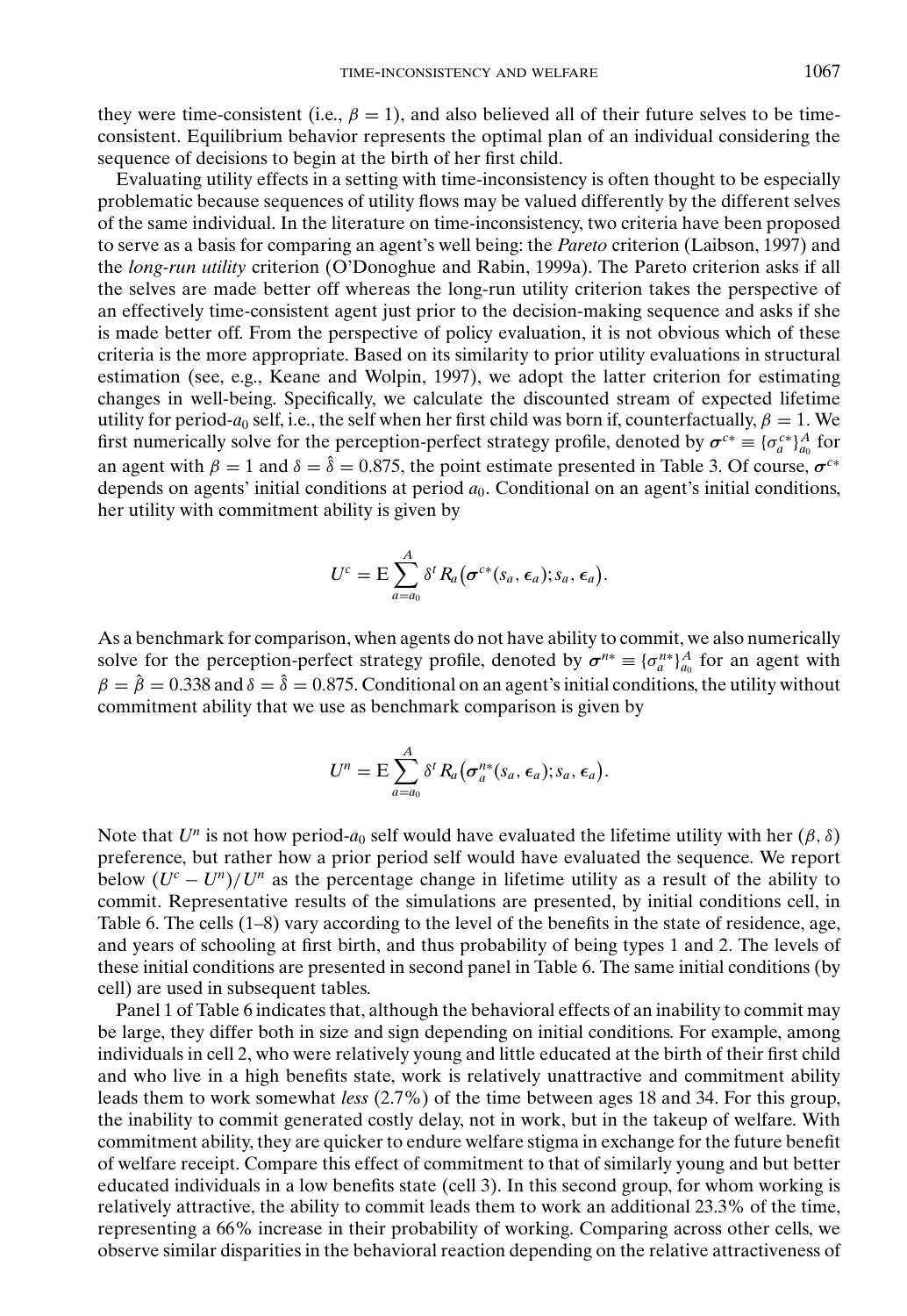|                                         |                                                 |                            |              | <b>Initial Conditions Cell</b> |         |                |         |         |  |  |
|-----------------------------------------|-------------------------------------------------|----------------------------|--------------|--------------------------------|---------|----------------|---------|---------|--|--|
|                                         | 1                                               | 2                          | 3            | 4                              | 5       | 6              | 7       | 8       |  |  |
|                                         |                                                 | Panel 1: Simulated Effects |              |                                |         |                |         |         |  |  |
| Change in % working                     | 14.07                                           | $-2.74$                    | 23.32        | $-3.38$                        | 24.44   | $-1.71$        | 24.69   | 13.07   |  |  |
| Change in lifetime utility              | \$1,908                                         | \$1,632                    | \$2,756      | \$1,660                        | \$3,318 | \$1,713        | \$3,702 | \$2,508 |  |  |
| % Change in lifetime utility            | 3.41                                            | 2.42                       | 4.78         | 2.37                           | 5.33    | 2.47           | 5.03    | 3.26    |  |  |
|                                         | Panel 2: Initial Conditions for Different Cells |                            |              |                                |         |                |         |         |  |  |
| Wel. benefits (1 child)                 | 4126.53                                         | 7103.51                    | 4103.53      | 7278.74                        | 4073.25 | 7116.39        | 4278.39 | 7023.98 |  |  |
| Wel. benefits (2 children)              | 5383.13                                         | 8781.58                    | 5340.66      | 8969.49                        | 5315.70 | 8809.24        | 5529.23 | 8746.56 |  |  |
| Age at first birth                      | 17                                              | 18                         | 19           | 19                             | 21      | 20             | 22      | 22      |  |  |
| Years of schooling                      | 9                                               | 9                          | 11           | 11                             | 12      | 12             | 14      | 14      |  |  |
| Work year before first birth            | No                                              | No                         | No           | No                             | Yes     | N <sub>0</sub> | No      | Yes     |  |  |
| Years of work experience at first birth | $\mathbf{0}$                                    | $\mathbf{0}$               | $\mathbf{0}$ | $\Omega$                       | 1       | $\theta$       | 1       | 1       |  |  |
| Prob (type $= 1$ )                      | 0.622                                           | 0.636                      | 0.556        | 0.556                          | 0.469   | 0.513          | 0.335   | 0.339   |  |  |
| Prob (type $= 2$ )                      | 0.356                                           | 0.349                      | 0.383        | 0.383                          | 0.454   | 0.387          | 0.383   | 0.412   |  |  |

 $T = 6$ SIMULATED EFFECTS OF THE ABILITY TO COMMIT FOR SOPHISTICATED PRESENT-BIASED AGENTS, BY INITIAL CONDITIONS

NOTE: Panel 1 presents the simulated effects, in terms of behavior (% of time working) and discounted utility (in 1984 dollars), of providing sophisticated agents with perfect commitment ability. These simulations are provided for eight representative cells of initial conditions. The relevant characteristics of those cells are provided in Panel 2, along with estimates of the probabilities that members of that cell are of each of the three possible unobserved types.

welfare and work. Among the more educated and those living in lower welfare benefits states, the ability to commit leads to significantly more work; among those with less education and living in high benefits states commitment generates either little or negative changes in work behavior.

Importantly, the results of Table 6 also indicate that although the behavioral changes produced by an ability to commit may be large, the utility effects are invariably modest. The change in lifetime utility as a result of commitment ranges from \$1,737 (a 5.03% increase) for those in cell 7 with the highest levels of education and medium welfare benefits to \$1,525 (a 5.33% increase) for those in cell 5 with medium levels of education and low welfare benefits and to \$1,092 (a 2.37% increase) for among those in cell 1 with very low levels of education and welfare benefits.

It may seem puzzling that the behavioral effects of commitment could be large whereas the utility gains among the same group are relatively small. This result derives from two mechanisms. First, for those delaying welfare takeup in favor of home, the delay in the absence of commitment is fairly short—typically less than two years. Thus, the cumulative gains are relatively modest. Second, for those delaying entry into the labor force, the delay is typically longer, but the gains are realized only in the relatively distant future. So although it may be optimal from the perspective of the period  $a_0$  self to commit herself to a career of work, the gains from that decision (relative to the decisions made in the absence of commitment) will be realized only after substantial work experience has accumulated and will thus be discounted by time. The costs required in order to acquire that work experience are, on the other hand, realized in the relatively near term and thus are discounted less by time. As a result, from the perspective of the period  $a_0$  self, the net gains from commitment may be relatively small even when the behavioral consequences are substantial. If, however, we evaluate the change in utility from the perspective of the agent in her late 20s, the utility gains from commitment can be as high as 11% of continuation utility.

6.2. *Consequences of Time Limits.* The experiment of the previous section sets an upper bound on the utility gains to potential welfare recipients from commitment. We know that imperfect commitment devices such as time limits and workfare can at best deliver some fraction of these gains.<sup>55</sup> Table 7 presents the results of simulation exercises when we impose welfare

<sup>&</sup>lt;sup>55</sup> We consider only the utility gains to potential welfare recipients and not the gains to taxpayers from reform.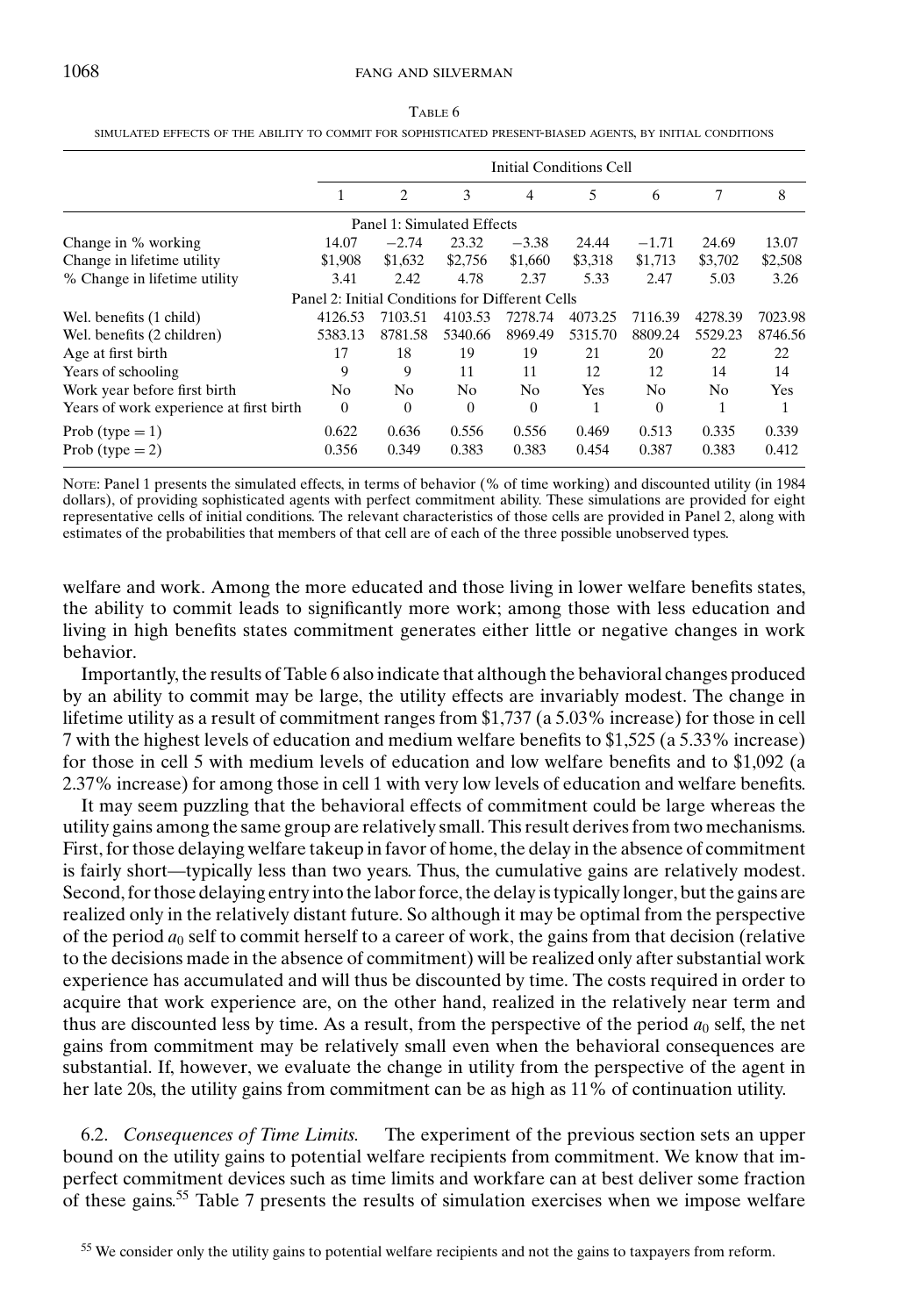## TIME-INCONSISTENCY AND WELFARE 1069

|             |                            |         |                |         | Initial Conditions Cell |         |          |         |         |
|-------------|----------------------------|---------|----------------|---------|-------------------------|---------|----------|---------|---------|
| Time Limits |                            |         | $\overline{c}$ | 3       | $\overline{4}$          | 5       | 6        | 7       | 8       |
| 7 years     | % change in lifetime util. | $-1.86$ | $-9.70$        | $-1.10$ | $-8.10$                 | $-0.15$ | $-6.63$  | $-0.14$ | $-1.70$ |
|             | changes in % working       | 11.23   | 22.28          | 7.44    | 20.22                   | 2.41    | 17.80    | 1.77    | 9.69    |
| 5 years     | % change in lifetime util. | $-2.52$ | $-13.05$       | $-1.36$ | $-10.83$                | $-0.10$ | $-9.07$  | $-0.17$ | $-2.36$ |
|             | changes in % working       | 17.90   | 33.29          | 13.01   | 31.54                   | 4.93    | 28.48    | 3.66    | 16.72   |
| 3 years     | % change in lifetime util. | $-3.53$ | $-17.29$       | $-1.99$ | $-14.23$                | $-0.20$ | $-11.97$ | $-0.23$ | $-3.14$ |
|             | changes in % working       | 26.02   | 43.66          | 19.74   | 42.38                   | 8.71    | 40.73    | 6.63    | 24.84   |
| 1 year      | % change in lifetime util. | $-5.54$ | $-22.93$       | $-3.11$ | $-18.96$                | $-0.43$ | $-15.76$ | $-0.32$ | $-4.20$ |
|             | changes in % working       | 34.97   | 55.06          | 29.18   | 55.51                   | 14.91   | 53.74    | 12.03   | 35.55   |
| $0$ year    | % change in lifetime util. | $-5.55$ | $-23.92$       | $-2.92$ | $-19.66$                | 0.21    | $-16.12$ | 0.16    | $-3.51$ |
|             | changes in % working       | 40.22   | 61.03          | 34.50   | 61.42                   | 19.40   | 60.33    | 15.50   | 41.90   |

TABLE 7 SIMULATED EFFECTS OF TIME LIMITS OF VARYING LENGTHS FOR SOPHISTICATED PRESENT-BIASED AGENTS, BY INITIAL CONDITIONS

NOTE: Each row presents the simulated effects, in terms of behavior (change in % of time working) and discounted utility (in 1984 dollars), of introducing a time limit of the length given in the first cell of the row. These simulations are provided for eight representative cells of initial conditions (the columns). See Panel 2 of Table 6 for initial conditions for the different cells.

eligibility time limits of varying lengths. Again we consider the behavioral and utility consequences for individuals with different initial conditions.

Although each of the time limits increases the frequency of work, in doing so they almost always reduce the lifetime utility of individuals in the model. Regardless of the limit's length, the predicted increases in work and decreases in utility are most dramatic for those with little education living in high benefits states (see, e.g., cells 2 and 4). The model implies that time limits are too crude for a commitment device. As they induce more work, time limits fail to increase expected lifetime utility. Though, for those living in low benefits states, and for those with higher levels of skills and education, the utility losses from the actual five-year time limit are quite modest (see cells 1, 3, 5, and 7). Thus, in these lower benefits states, the model suggests that if the policy goal is to promote work while limiting the utility consequences to the welfare eligible, a five-year time limit is a reasonable tool. In higher benefits states and among those with low human capital, however, the estimated utility consequences are relatively severe.

From the perspective of the period  $a_0$  self, the preferred length of the time limit depends somewhat on education level and type. Among those with less education (cell 3), longer limits induce less work but generate more utility. Among those with more education (cells 5, 7, and 8) the longest limit is most preferred, but among the shorter limits, the shorter the better. Indeed, among these groups, eliminating welfare is preferred to a year-long time limit, and in particular, the cells 5 and 7 group may strictly prefer the elimination of the welfare system.

6.3. *Consequences of Workfare.* Table 8 presents the results of a parallel analysis with workfare policies. In these experiments, two dimensions of the policy are varied: (1) the degree to which workfare contributes to human capital and (2) the extent to which workfare compensates for lost home production.

**Policy version 1** assumes that workfare is merely "make-work"—participation in the program adds nothing to human capital. In this version of the policy, home production is compensated by 50% while on workfare through, for example, a child care subsidy. (With each policy the stigma of welfare participation is assumed to apply.) **Policy version 2** assumes workfare approximates market work—participation in workfare contributes to work experience just as labor market work would.56 Again home production is compensated by 50%. Finally, **policy version 3** replicates the human capital structure of policy version 2, but increases home production compensation to 75%.

<sup>56</sup> The decay of human capital still occurs when an individual leaves market work for workfare.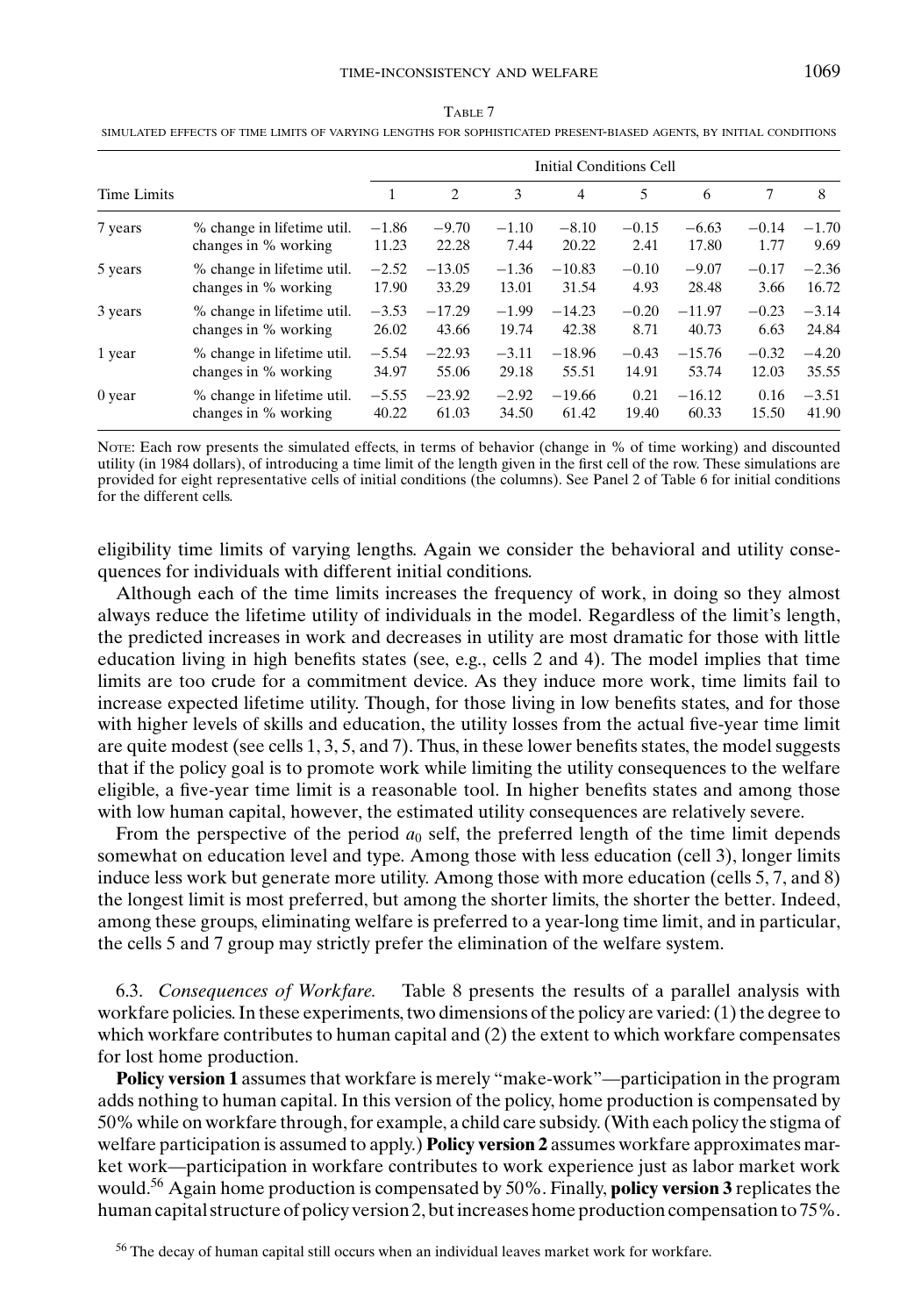## 1070 FANG AND SILVERMAN

|           |                            |         |                |         | Initial Conditions Cell |         |          |         |         |
|-----------|----------------------------|---------|----------------|---------|-------------------------|---------|----------|---------|---------|
| Policy    |                            |         | $\mathfrak{D}$ | 3       | 4                       | 5       | 6        |         | 8       |
| Workfare  | % change in lifetime util. | $-4.88$ | $-14.74$       | $-2.89$ | $-12.90$                | $-0.38$ | $-11.26$ | $-0.16$ | $-3.15$ |
| Version 1 | changes in % working       | 22.51   | 13.55          | 20.49   | 19.33                   | 12.04   | 22.22    | 10.58   | 23.58   |
| Workfare  | % change in lifetime util. | 1.78    | $-2.33$        | 2.68    | $-1.75$                 | 2.80    | $-0.77$  | 1.96    | 2.58    |
| Version 2 | changes in % working       | 21.61   | 20.32          | 18.93   | 23.85                   | 8.15    | 26.35    | 7.29    | 18.93   |
| Workfare  | % change in lifetime util. | 6.58    | 6.15           | 6.36    | 6.09                    | 5.00    | 6.36     | 3.47    | 6.33    |
| Version 3 | changes in % working       | 13.85   | 13.00          | 12.88   | 16.11                   | 2.39    | 18.84    | 2.62    | 9.46    |

TABLE 8 SIMULATED EFFECTS OF WORKFARE POLICIES FOR SOPHISTICATED PRESENT-BIASED AGENTS, BY INITIAL CONDITIONS

NOTE: Each row presents the simulated effects, in terms of behavior (change in % of time working) and discounted utility (in 1984 dollars) of introducing the workfare policy given in the first cell of the row. In version 1, the policy is make-work: Welfare eligibility requires full-time employment and this work does not contribute to human capital. However, 50% of the value of home production lost from workfare is paid for by, for example, a child-care subsidy. In version 2, the policy is the same except that required employment contributes to human capital just like standard market employment. In version 3, the policy is the same as that in version 2 except that 75% of the value of home production lost from workfare is paid for by child-care subsidies. These simulations are provided for eight representative cells of initial conditions (the columns). See Panel 2 of Table 6 for initial conditions for the different cells.

For the first version of the workfare policy, in which the work requirement adds nothing to human capital while reducing home production by half, the model predicts substantial increases in market work. Among those with less schooling, the increases in time spent in the labor market are somewhat larger for those in low benefit states (see cells 1 and 3). Among those with more schooling, the opposite holds: Make-work policies lead to the largest increases in market work for those living in higher benefit states (see cells 6 and 8). Regardless of education or welfare benefits level, however, this first workfare policy reduces expected lifetime utility, though for those with greater human capital living in low benefits states, the declines are quite modest.

The predicted effects of workfare can be qualitatively different, however, when the work required adds to human capital (policy versions 2 and 3). When workfare provides the opportunity to accumulate human capital, there are two countervailing effects on decision making. On one hand, the access to human capital at a guaranteed "wage" makes welfare a relatively attractive choice. On the other hand, the accumulation of human capital while receiving welfare will make a transition into market work more appealing. The simulations indicate that the dominating effects vary with the initial conditions of the agents. Relative to the "make-work" policy, the second version of the policy leads to greater increases in market work among welfare-eligibles with relatively low human capital in high benefit states (cells 2, 4, and 6). For those with higher human capital, and/or living in low benefits states (cells 1, 3, 5, 7, and 8) the employment gains are smaller with this second policy.

When home production is compensated by half (policy version 2), the utility effects of the policy experiment are somewhat mixed. Among those with more human capital living in low benefits states, the commitment effect of the policy combined with the ability to accumulate human capital while on welfare leads to modest increases in expected lifetime utility. But those with relatively low human capital living in high welfare benefit states (cells 2, 4, and 6), lifetime expected utility declines, though the declines are quite modest. When home production is compensated by 75% (policy version 3), the model predicts, more uniformly, lifetime utility gains. These gains are arguably modest, but mostly derive from increases in employment of a size comparable to those derived from make-work workfare. Thus, these simulations indicate that sizable increases in employment among the welfare eligible can be achieved at relatively low utility cost (or indeed with utility gains) from workfare that both generates marketable human capital and substantially compensates for lost home production.<sup>57</sup>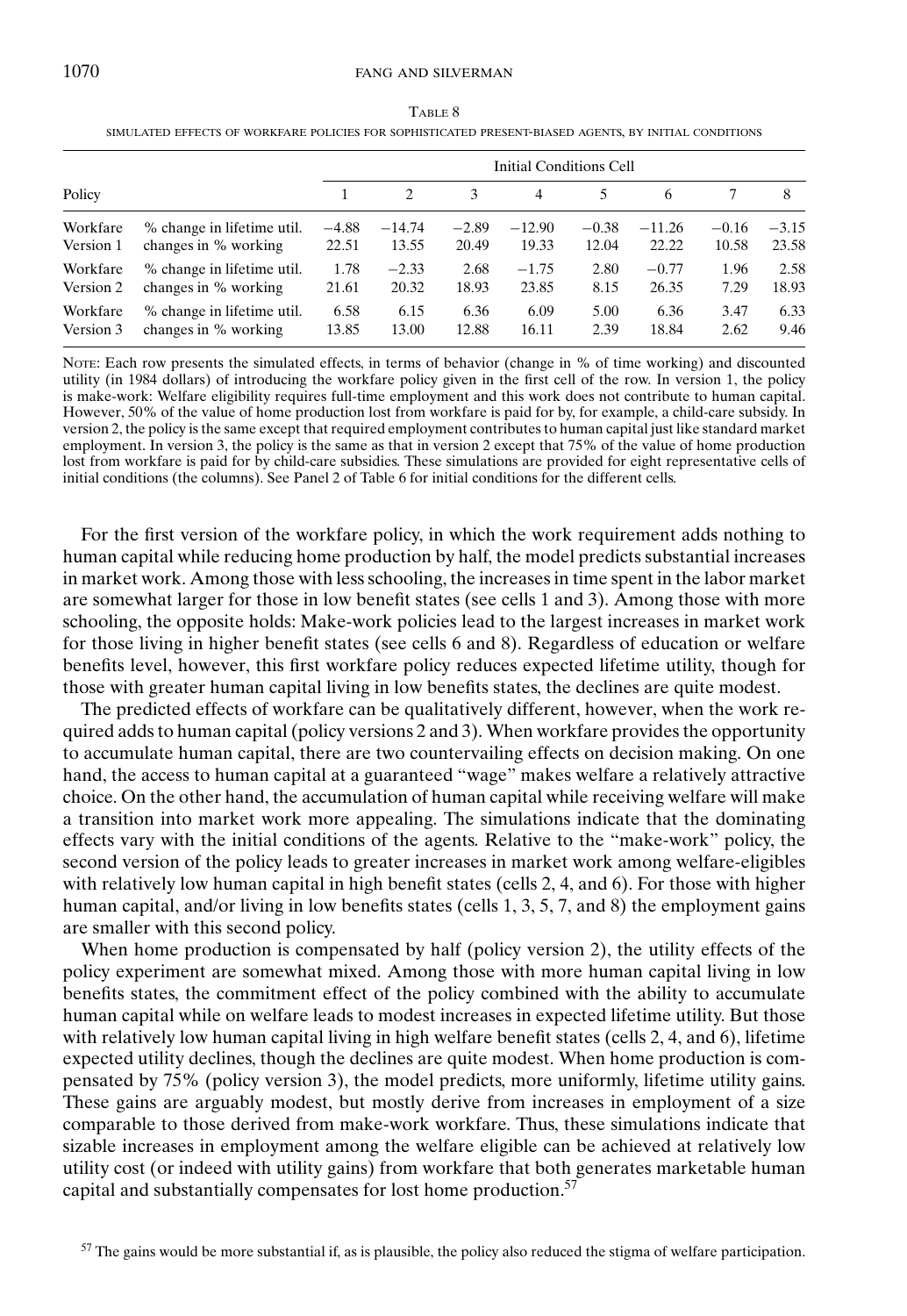## 7. CONCLUSION

Estimates of the structural parameters of a dynamic model of labor supply indicate that the work–welfare–home decisions of never-married women with children reveal time-inconsistent preferences. For this group, we estimate a present-bias factor  $(\beta)$  less than unity and we reject a model of standard discounting at standard levels of confidence.

Simulations of the estimated model indicate that, for this group of largely low-income, single women with children, the behavioral consequences of an inability to commit to future decisions may be substantial, but, by one measure, the utility consequences of the self-control problem are modest. The model suggests that the ability to commit to future decisions would often lead to considerably more work and less welfare participation. However, for those with low levels of human capital and living in high welfare benefits states, procrastination leads to costly delays in welfare takeup. For this group, commitment ability leads to slightly more, not less, welfare participation. Moreover, among those entering the labor force earlier, this entry involves costs in terms of welfare benefits and home production forgone, and the benefits in terms of higher wages are accrued only in the relatively distant future. As a result, the discounted lifetime utility gains from commitment may be small even when the behavioral consequences are large.

Further simulations of the model indicate that behavioral and utility consequences of welfare reform policies that serve as imperfect commitment devices vary according to both the characteristics of the intended targets and the design of the policy. We find that time limits are too crude to enhance expected utility. Although limits serve to substantially increase employment, they do so at a sometimes substantial utility cost for the welfare-eligible. For those living in low benefits states and for those with higher levels of skills and education, however, the utility losses from a five-year time limit are quite modest. The estimated model indicates that workfare policies also better serve those with more education living in states with lower welfare benefits. However, when workfare leads to the accumulation of valuable human capital and includes compensation for lost home production through, for example, child-care subsidies, the estimated model suggests that most potential recipients will increase both their employment and their lifetime utility.

We interpret these results as qualified support for the extension of standard models of dynamic labor supply to allow for time-inconsistency. Our analysis focuses on a special group (nevermarried women with children) whose preferences may not be typical of the general population, though may be quite representative for the potential welfare population. With respect to this group, however, our analysis indicates that allowing for time-inconsistency may be both feasible and fruitful, adding to our understanding of the potential consequences of policy. We also view our findings as a caution against simple arguments for accounting for the role of psychological biases in public policy. As our simulations indicate, even when individuals display substantial present-bias in preferences, simple policies that resemble commitment devices may not function effectively as such.

## APPENDIX

## A*. Additional Tables and Estimates*

A.1*. Descripti*v*e statistics of the selected* w*omen and all* w*omen.* Table A.1 compares the statistics of our selected subsample (never-married women with at least one child) with those of the entire sample of women in the NLSY. It shows that the subsample has on average more children at every age. By age 32, the gap is relatively small with the subsample having on average 2.1 children and the entire sample 1.6. At every age the subsample has an average of 1.25 fewer years of work experience and 2.01 more years of AFDC receipt, and at every age older than 19, full-time workers in the subsample earn on average \$1,456 less than their counterparts in the entire sample. On average, the subsample has also completed fewer years of schooling (10.9) than the entire sample (12.6).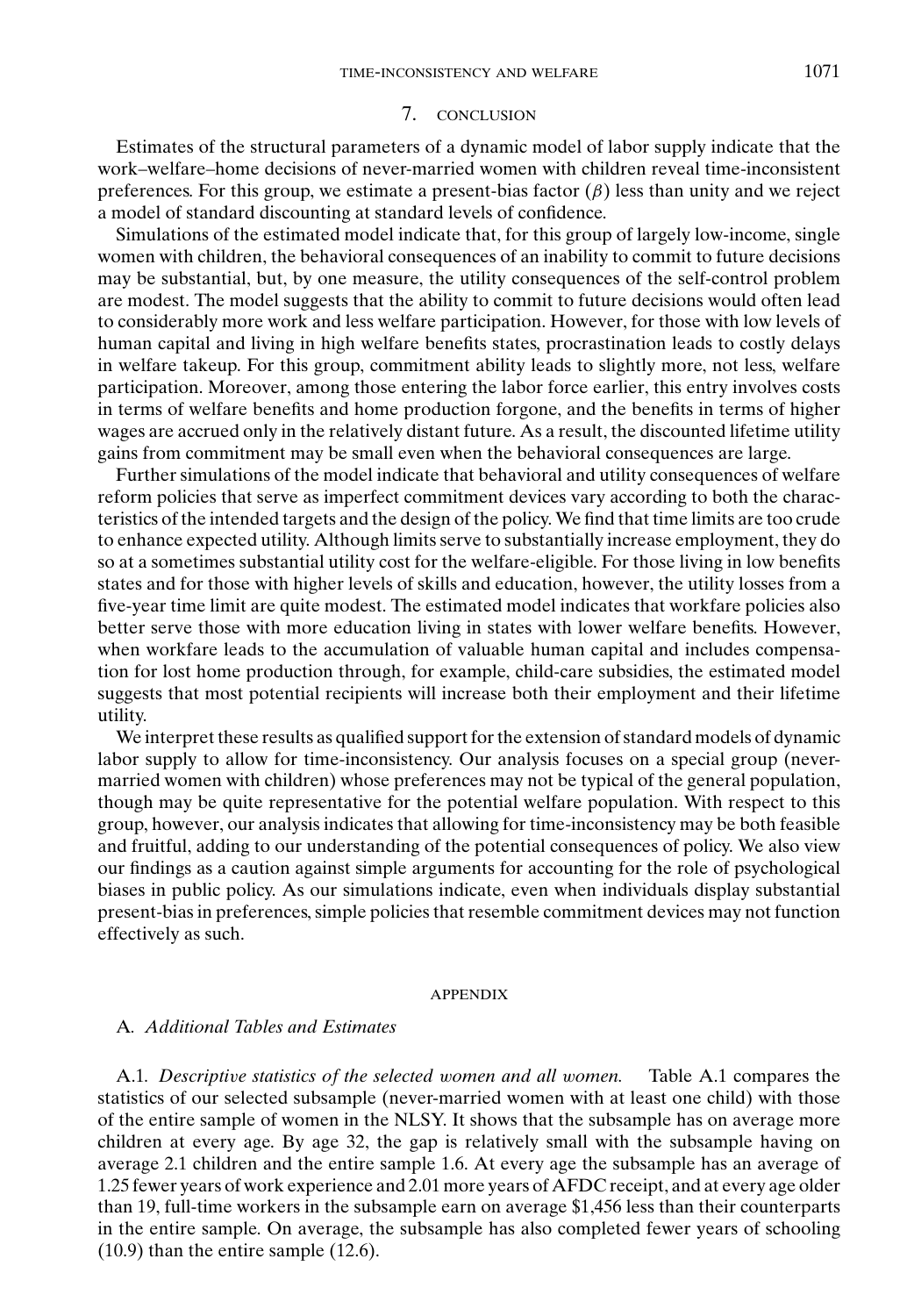|                       |            | Number of Children                                                                                                                                                 |             | Yrs. of Work Experience |              | Yrs. of Schooling* |                   | Earnings for Workers**                                                                                        |             | Yrs. Received AFDC |
|-----------------------|------------|--------------------------------------------------------------------------------------------------------------------------------------------------------------------|-------------|-------------------------|--------------|--------------------|-------------------|---------------------------------------------------------------------------------------------------------------|-------------|--------------------|
| Age                   | All Women  | Our Sample                                                                                                                                                         | All Womer   | Our Sample              | All Women    | Our Sample         | All Women         | Our Sample                                                                                                    | All Women   | Our Sample         |
| $\overline{16}$       | 0.06 (0.01 | .23(0.08)                                                                                                                                                          | 0.00(0.00)  | 0.00(0.00)              | 9.38 (0.02   | 8.81 (0.17)        | 5410.34 (617.97)  | n.a.                                                                                                          | 0.00(0.00)  | 0.13 (0.06)        |
| $\overline{17}$       | 0.010(0.01 | .24(0.06)                                                                                                                                                          | 0.03(0.00)  | 0.00(0.00)              | 10.28 (0.02  | 9.37(0.14)         | 5808.70 (166.49)  | n.a.                                                                                                          | 0.01(0.00)  | 0.06               |
| $\frac{8}{2}$         | 117 (0.01  | .28(0.04                                                                                                                                                           | 0.10(0.01)  | 0.00(0.00)              | 1.14 (0.02)  | 0.04(0.12)         | 7001.72 (167.58)  | (0822.56 (2254.07)                                                                                            | 0.02(0.00)  | 0.06               |
| $\mathfrak{D}$        | 0.25(0.01) | .36(0.04                                                                                                                                                           | 1.26 (0.01  | 0.05(0.01)              | 1.75 (0.02)  | 0.41 (0.10)        | 7723.65 (122.65)  | 6715.04 (766.20)                                                                                              | 0.04(0.00)  | 0.06 64:           |
| $\mathcal{S}$         | 0.33(0.01  | .43(0.04)                                                                                                                                                          | 154 (0.01   | 0.14(0.03)              | 12.19 (0.02) | 0.63(0.09)         | 8301.49 (102.97)  | 7361.80 (623.75)                                                                                              | 0.07 (0.01  | 1.00 87.0          |
|                       | 0.44 (0.01 | $-49(0.04$                                                                                                                                                         | .87(0.02)   | 0.25(0.03)              | 12.48 (0.02) | 0.77 (0.09)        | 8819.52 (111.21   | 7040.99 (594.02)                                                                                              | 0.000.01    | 1.09 (0.08)        |
|                       | 0.54 (0.01 | .59 (0.05)                                                                                                                                                         | .26(0.02)   | 0.43(0.05)              | 12.71(0.03)  | 10.86 (0.08)       | 9676.16 (110.01   | 8097.39 (505.02)                                                                                              | 0.15(0.01)  | 1.45 (0.09)        |
|                       | 0.66 (0.01 | 1.70(0.05)                                                                                                                                                         | .72(0.03)   | 0.69(0.07)              | 12.87(0.03)  | (0.02)(0.08)       | L0405.64 (107.29) | 8929.34 (374.76)                                                                                              | 0.21(0.01)  | 1.86 (0.10)        |
|                       | 0.77 (0.01 | 1.79(0.05)                                                                                                                                                         | 2.24(0.03)  | 0.05(0.08)              | 12.95(0.03)  | (0.056)(0.09)      | 1086.97 (113.59)  | 9376.78 (394.42)                                                                                              | 0.27 (0.01) | 2.30 (0.12)        |
| <b>ភ</b> ្ជន្មនុងសន្ន | 0.89 (0.02 | 1.84(0.05                                                                                                                                                          | 2.79 (0.03) | 1.34(0.10)              | 13.01 (0.03) | 11.02(0.09)        | 1719.11 (129.55)  | 9787.95 (411.93)                                                                                              | 0.32(0.02)  | 2.67 (0.13)        |
|                       | 1.01(0.02) | 0.05                                                                                                                                                               | 3.34(0.04)  | 1.68(0.12)              | 13.07(0.03)  | 11.06(0.09)        | 2280.13 (136.35)  | (0099.91 (381.09)                                                                                             | 0.38(0.02)  | 3.02 (0.14         |
|                       | 1.12(0.02) | 1.94(0.05                                                                                                                                                          | 3.85 (0.04) | 2.05(0.14)              | 13.14(0.03)  | [1.10 (0.09)       | 2674.95 (165.59)  | 10392.56 (393.77)                                                                                             | 0.43 (0.02  | 3.38 (0.16)        |
|                       | 1.23(0.02) | 0.06                                                                                                                                                               | 4.39 (0.05) | 2.44(0.17)              | 13.18(0.04)  | 1.22(0.10)         | 3379.60 (220.25)  | 0692.78 (448.43)                                                                                              | 0.47 (0.02) | 3.61 (0.19)        |
| $\mathcal{S}$         | 1.33 (0.02 | 1.99(0.07                                                                                                                                                          | 4.91 (0.06) | 2.66 (0.21)             | 13.20(0.04)  | 1.37 (0.11         | 3651.76 (278.03)  | (1004.52(497.69))                                                                                             | 0.50 (0.03  | 3.89 (0.23         |
| ≌                     | 1.41(0.02) | 2.08 (0.08)                                                                                                                                                        | 5.48 (0.08) | 2.89 (0.26)             | 13.24(0.04)  | 1.44(0.13)         | 3531.17 (293.62)  | 1360.18 (632.93)                                                                                              | 0.52(0.03)  | 4.48 (0.29)        |
|                       | .54(0.03)  | 2.11 (0.10                                                                                                                                                         | 5.90(0.10)  | 3.22 (0.32)             | 13.22(0.05)  | 1.56(0.15)         | 3614.89 (364.01   | 13455.48 (1091.30)                                                                                            | 0.55(0.04)  | 4.67 (0.33)        |
| 32                    | 1.63(0.03) | 2.08(0.13)                                                                                                                                                         | 6.40(0.12)  | 3.99 (0.45)             | 13.24(0.05)  | 1.70(0.21)         | (4301.09 (827.82) | (2091.61 (871.85                                                                                              | 0.58(0.04)  | 4.49 (0.43)        |
|                       |            | Nores: Standard errors in parentheses. Means are cal<br>**Earnings are full-time equivalent in 1987 dollars<br>*Years of schooling at the birth of the first child |             |                         |              |                    |                   | culated using the NLSY's 1979 sample weights. Members of the poor white and military oversamples are excluded |             |                    |

DESCRIPTIVE STATISTICS FOR ALL WOMEN AND SELECTED SAMPLE (NEVER-MARRIED WOMEN WITH AT LEAST ONE CHILD): AGES 16-32 DESCRIPTIVE STATISTICS FOR ALL WOMEN AND SELECTED SAMPLE (NEVER-MARRIED WOMEN WITH AT LEAST ONE CHILD): AGES 16–32  $\mathrm{TABLE}\: \mathbf{A}.\mathbf{1}$ TABLE A.1

1072 FANG AND SILVERMAN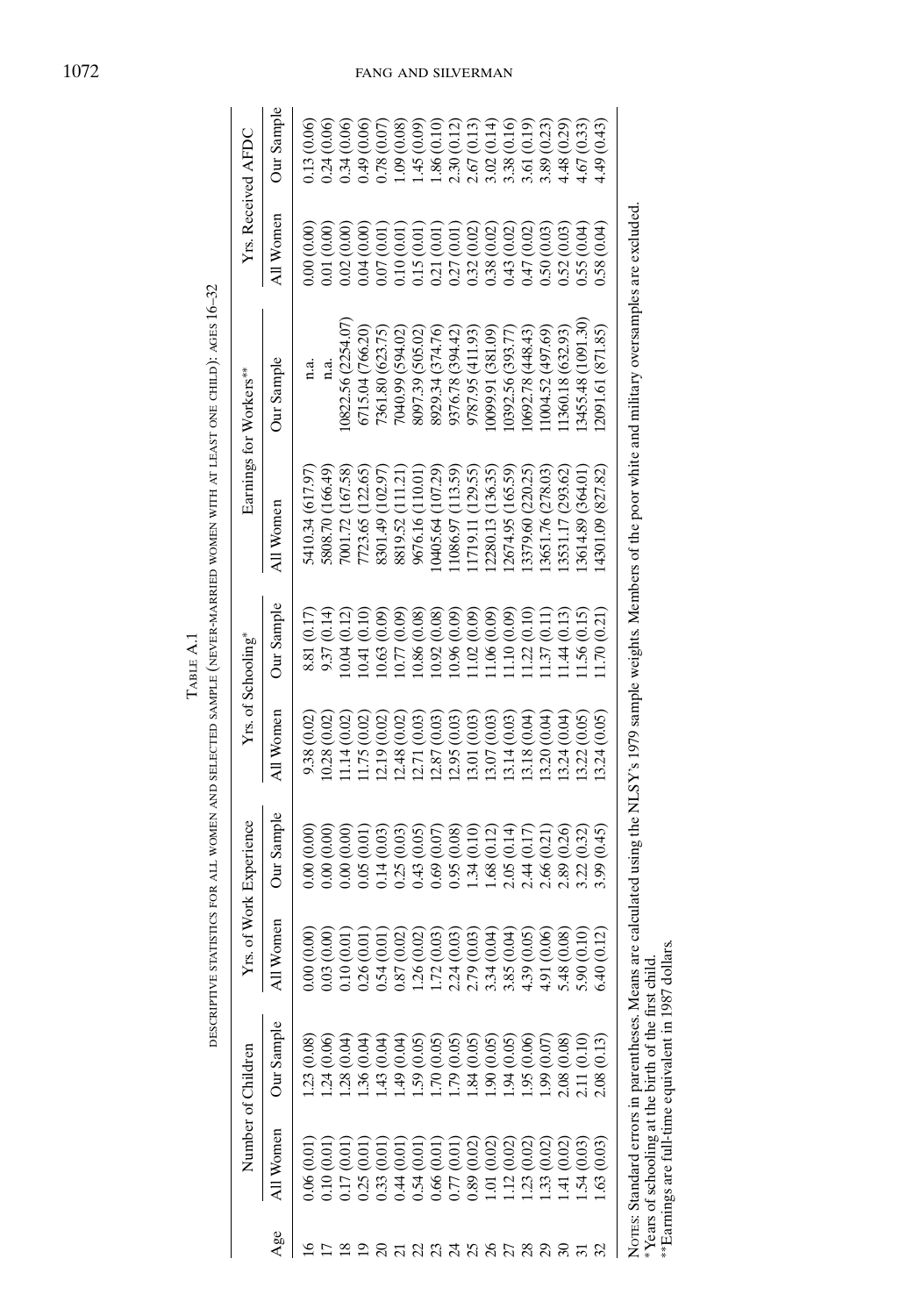| States*   | $\hat{\theta}_{j0}$ | $\hat{\theta}_{j1}$ | <b>Annual Benefit</b><br>for 1 Child | Annual Benefit<br>for 2 Children | Percent on<br>Welfare** |
|-----------|---------------------|---------------------|--------------------------------------|----------------------------------|-------------------------|
| 1         | 2380.45             | 1238.01             | 3618.46                              | 4856.48                          | 39.6                    |
| 2         | 2467.68             | 1301.31             | 3768.99                              | 5070.30                          | 50.0                    |
| 3         | 2962.66             | 1203.84             | 4166.50                              | 5370.34                          | 32.9                    |
| 4         | 2979.62             | 1280.44             | 4260.06                              | 5540.50                          | 22.5                    |
| 5         | 3128.33             | 1340.02             | 4468.35                              | 5808.38                          | 39.2                    |
| 6         | 3493.63             | 1186.81             | 4680.45                              | 5867.26                          | 29.6                    |
| 7         | 3541.08             | 1251.03             | 4792.11                              | 6043.13                          | 50.3                    |
| 8         | 3985.20             | 1212.98             | 5198.18                              | 6411.15                          | 46.6                    |
| 9         | 4348.62             | 1098.98             | 5447.60                              | 6546.58                          | 28.2                    |
| 10        | 4358.47             | 1318.76             | 5677.23                              | 6995.99                          | 71.0                    |
| 11        | 4279.58             | 1419.96             | 5699.54                              | 7119.50                          | 51.2                    |
| 12        | 4509.59             | 1368.62             | 5878.21                              | 7246.83                          | 29.4                    |
| 13        | 4183.05             | 1539.27             | 5722.32                              | 7261.59                          | 13.6                    |
| 14        | 4592.94             | 1343.95             | 5936.89                              | 7280.83                          | 20.2                    |
| 15        | 4511.30             | 1411.63             | 5922.93                              | 7334.57                          | 66.8                    |
| 16        | 5005.98             | 1480.68             | 6486.65                              | 7967.33                          | 52.5                    |
| 17        | 4988.00             | 1577.07             | 6565.07                              | 8142.15                          | 27.0                    |
| 18        | 5634.63             | 1661.86             | 7296.49                              | 8958.35                          | 61.7                    |
| 19        | 5317.42             | 1851.81             | 7169.23                              | 9021.04                          | 69.7                    |
| 20        | 6264.03             | 1613.01             | 7877.04                              | 9490.05                          | 68.5                    |
| Mean      | 4146.61             | 1385.00             | 5531.62                              | 6916.62                          | 43.5                    |
| Std. Dev. | 1042.30             | 187.46              | 1182.51                              | 1334.38                          | 17.9                    |

∗To preserve the anonyminity of respondents, we were not provided with state names.

∗∗Percent of sample living in the corresponding state that choose welfare.

| Parameter                   |            | Estimate   | Std. Error |
|-----------------------------|------------|------------|------------|
| Constant                    | $\gamma_0$ | $-0.811$   | 0.323      |
| Age                         | $\gamma_1$ | $-0.044$   | 0.015      |
| Number of existing children | $\gamma_2$ | $-0.077$   | 0.059      |
| Is she on welfare?          | $\gamma_3$ | 0.094      | 0.115      |
| Is she working?             | $\gamma_4$ | $-0.494$   | 0.162      |
| Observations:               |            | 3911       |            |
| Likelihood ratio:           |            | 38.20      |            |
| Log likelihood:             |            | $-1287.16$ |            |
| Pseudo $R^2$                |            | 0.014      |            |

### TABLE A.3 LOGIT ESTIMATES OF THE FERTILITY FUNCTION

A.2. *Estimates of welfare benefit function*  $G_i$ . Table A.2 presents the estimates of welfare benefit functions for the 20 U.S. states used in our estimation.

A.3*. Fertility function* ρ*.* Table A.3 presents the estimates of the fertility function ρ.

A.4. Within-sample goodness-of-fit test. Table A.4 presents the  $\chi^2$  goodness-of-fit test of the within-sample choice distributions by age. The column labeled by "Row" is the  $\chi^2$  statistic for the overall choice distribution for the particular age in that row.

B*. Simulation Results for Completely Nai*v*e Present-Biased Agents.* We present the simulation results for naive present-biased agents in this section (Tables B.1–B.4).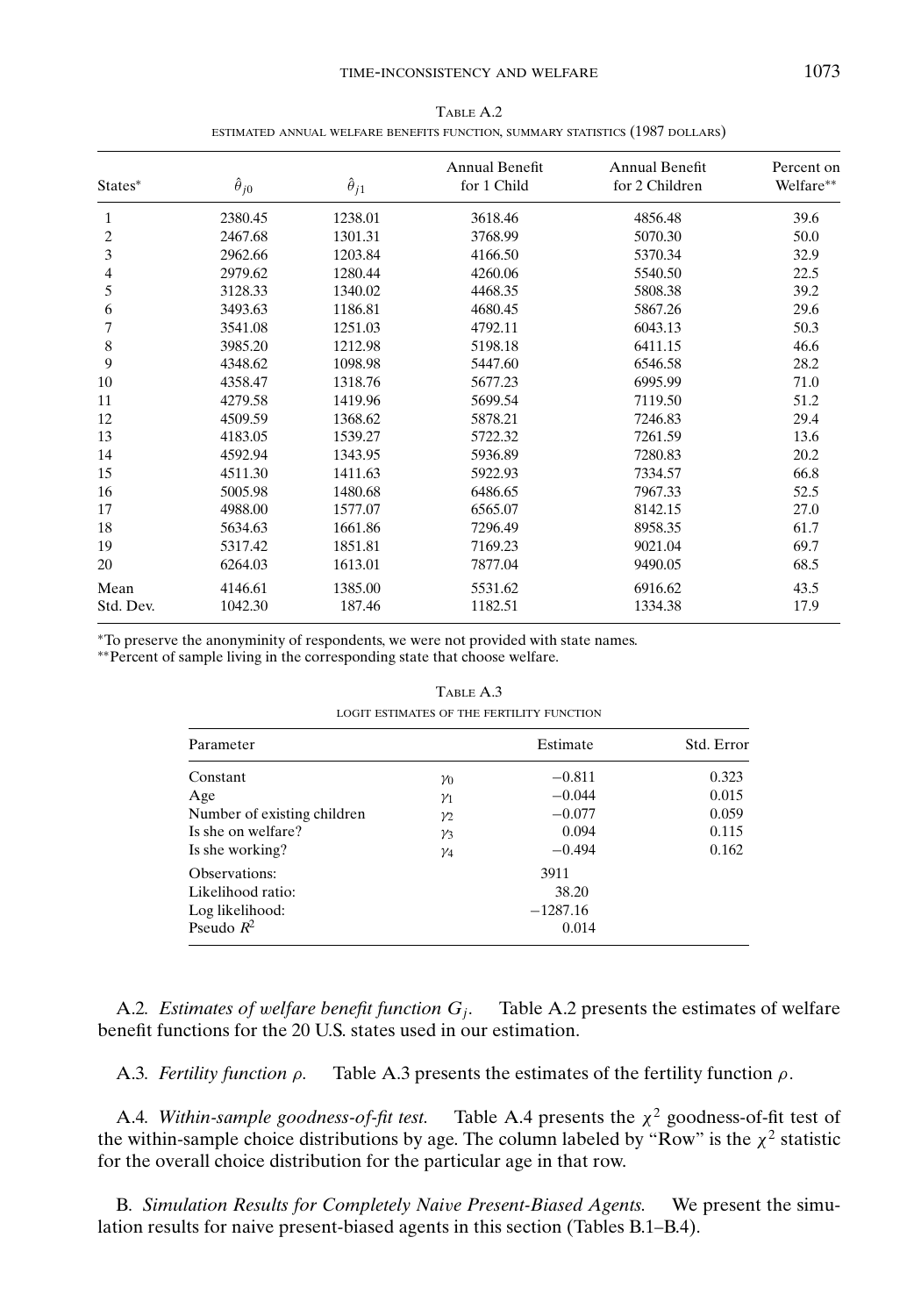#### TABLE A.4

 $\chi^2$  GOODNESS-OF-FIT TESTS OF THE WITHIN-SAMPLE CHOICE DISTRIBUTION BY AGE, MODEL WITH SOPHISTICATED AGENTS

|     | Choice  |         |         |         |  |  |  |
|-----|---------|---------|---------|---------|--|--|--|
| Age | Welfare | Work    | Home    | Row     |  |  |  |
| 18  | $6.09*$ |         | 0.19    | $6.28*$ |  |  |  |
| 19  | $4.56*$ | 0.79    | 2.05    | $7.40*$ |  |  |  |
| 20  | $7.82*$ | 3.76    | 2.18    | 13.76*  |  |  |  |
| 21  | 2.63    | 3.78    | 0.16    | $6.56*$ |  |  |  |
| 22  | 3.98*   | $4.19*$ | 0.50    | $8.68*$ |  |  |  |
| 23  | 1.28    | 1.94    | 0.03    | 3.25    |  |  |  |
| 24  | 0.00    | 0.19    | 0.14    | 0.32    |  |  |  |
| 25  | 0.61    | 0.00    | 1.32    | 1.93    |  |  |  |
| 26  | 0.23    | 1.46    | 0.38    | 2.07    |  |  |  |
| 27  | 1.39    | 1.38    | 0.17    | 2.93    |  |  |  |
| 28  | 0.25    | 0.00    | 0.72    | 0.97    |  |  |  |
| 29  | 0.64    | 1.06    | 0.02    | 1.72    |  |  |  |
| 30  | 0.32    | 0.36    | 0.00    | 0.68    |  |  |  |
| 31  | 0.19    | 0.00    | 0.66    | 0.85    |  |  |  |
| 32  | 0.77    | 0.12    | $4.63*$ | $5.52*$ |  |  |  |

∗Significant at the 5% level.

†Fewer than five observations.

| TARLE <b>B</b> .1                                                             |
|-------------------------------------------------------------------------------|
| SIMULATED YEAR-TO-YEAR TRANSITION PROBABILITY MATRIX FOR NAIVE PRESENT-BIASED |
| <b>AGENTS</b>                                                                 |

|                 | Choice at $t$ |      |      |  |  |  |  |
|-----------------|---------------|------|------|--|--|--|--|
| Choice at $t-1$ | Welfare       | Work | Home |  |  |  |  |
| Welfare         |               |      |      |  |  |  |  |
| Row $%$         | 84.4          | 4.2  | 11.4 |  |  |  |  |
| Column %        | 78.5          | 7.4  | 19.7 |  |  |  |  |
| Work            |               |      |      |  |  |  |  |
| Row $%$         | 10.7          | 74.5 | 14.8 |  |  |  |  |
| Column %        | 5.6           | 72.8 | 14.3 |  |  |  |  |
| Home            |               |      |      |  |  |  |  |
| Row $%$         | 25.7          | 17.0 | 57.2 |  |  |  |  |
| Column %        | 16.0          | 19.8 | 66.0 |  |  |  |  |

TABLE B.2

SIMULATED EFFECTS OF THE ABILITY TO COMMIT FOR NAIVE PRESENT-BIASED AGENTS, BY INITIAL CONDITIONS

|                                                      |              | Initial Conditions Cell |               |                 |               |                 |               |               |  |  |
|------------------------------------------------------|--------------|-------------------------|---------------|-----------------|---------------|-----------------|---------------|---------------|--|--|
|                                                      |              |                         | 3.            | 4               |               | 6.              |               |               |  |  |
| Changes in % working<br>% Change in lifetime utility | 9.41<br>2.82 | $-2.79$<br>2.39         | 17.95<br>4.23 | $-3.07$<br>2.43 | 22.58<br>4.95 | $-2.16$<br>2.47 | 23.80<br>5.00 | 11.30<br>3.17 |  |  |

NOTE: This table presents the simulated effects, in terms of behavior (% of time working) and discounted utility (in 1984 dollars), of providing naive agents with perfect commitment ability. These simulations are provided for eight representative cells of initial conditions. See Panel 2 of Table 6 for initial conditions for the different cells.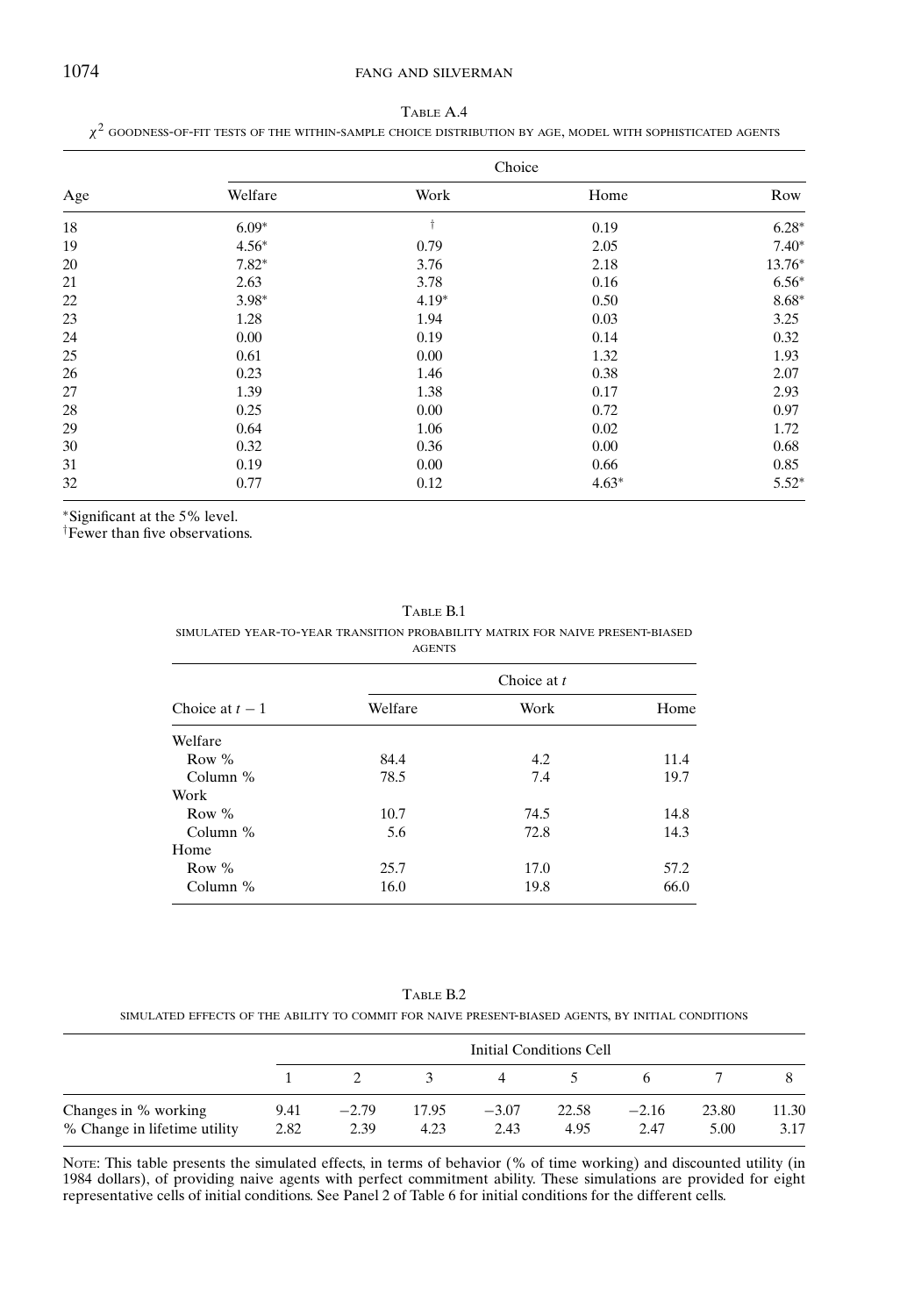#### TIME-INCONSISTENCY AND WELFARE 1075

|             |                            |         |          |         | Initial Conditions Cell |         |          |         |         |
|-------------|----------------------------|---------|----------|---------|-------------------------|---------|----------|---------|---------|
| Time Limits |                            |         | 2        | 3       | 4                       | 5       | 6        | 7       | 8       |
| 7 years     | % change in lifetime util. | $-1.82$ | $-9.25$  | $-0.99$ | $-7.62$                 | $-0.20$ | $-6.24$  | $-0.16$ | $-1.69$ |
|             | changes in % working       | 11.31   | 22.76    | 7.39    | 20.77                   | 2.13    | 17.77    | 1.55    | 9.27    |
| 5 years     | % change in lifetime util. | $-2.63$ | $-12.70$ | $-1.37$ | $-10.48$                | $-0.21$ | $-8.78$  | $-0.21$ | $-2.43$ |
|             | changes in % working       | 17.60   | 33.45    | 12.51   | 31.82                   | 4.60    | 28.69    | 3.25    | 16.29   |
| 3 years     | % change in lifetime util. | $-3.87$ | $-17.17$ | $-2.15$ | $-14.10$                | $-0.38$ | $-11.89$ | $-0.32$ | $-3.36$ |
|             | changes in % working       | 25.48   | 43.49    | 19.18   | 42.47                   | 8.22    | 40.24    | 6.38    | 24.42   |
| 1 year      | % change in lifetime util. | $-6.25$ | $-23.23$ | $-3.62$ | $-19.32$                | $-0.77$ | $-16.08$ | $-0.47$ | $-4.56$ |
|             | changes in % working       | 34.03   | 54.34    | 28.20   | 54.78                   | 14.13   | 52.74    | 11.69   | 35.06   |
| $0$ year    | % change in lifetime util. | $-6.51$ | $-24.60$ | $-3.65$ | $-20.30$                | $-0.24$ | $-16.80$ | 0.00    | $-4.08$ |
|             | changes in % working       | 39.27   | 60.10    | 33.14   | 60.67                   | 18.83   | 59.13    | 15.43   | 40.89   |

TABLE B.3 SIMULATED EFFECTS OF TIME LIMITS OF VARYING LENGTHS FOR NAIVE PRESENT-BIASED AGENTS, BY INITIAL CONDITIONS

NOTE: Each row presents the simulated effects, in terms of behavior (change in % of time working) and discounted utility (in 1984 dollars), of introducing a time limit of the length given in the first cell of the row. These simulations are provided for eight representative cells of initial conditions (the columns). See Panel 2 of Table 6 for initial conditions for the different cells.

| TABLE B.4                                                                                     |
|-----------------------------------------------------------------------------------------------|
| SIMULATED EFFECTS OF WORKFARE POLICIES FOR NAIVE PRESENT-BIASED AGENTS, BY INITIAL CONDITIONS |

|           |                            | Initial Conditions Cell |                |         |                |         |          |         |         |  |
|-----------|----------------------------|-------------------------|----------------|---------|----------------|---------|----------|---------|---------|--|
| Policy    |                            |                         | $\mathfrak{D}$ | 3       | $\overline{4}$ |         | 6        |         | 8       |  |
| Workfare  | % change in lifetime util. | $-5.36$                 | $-14.64$       | $-3.25$ | $-12.87$       | $-0.70$ | $-11.39$ | $-0.27$ | $-3.49$ |  |
| Version 1 | changes in % working       | 22.24                   | 13.39          | 19.78   | 19.54          | 11.51   | 21.79    | 10.35   | 23.19   |  |
| Workfare  | % change in lifetime util. | 0.76                    | $-3.50$        | 1.96    | $-2.69$        | 2.40    | $-1.73$  | 1.85    | 2.02    |  |
| Version 2 | changes in % working       | 20.61                   | 19.78          | 17.78   | 23.93          | 7.79    | 25.63    | 7.29    | 18.27   |  |
| Workfare  | % change in lifetime util. | 5.49                    | 4.77           | 5.57    | 4.91           | 4.59    | 5.29     | 3.32    | 5.74    |  |
| Version 3 | changes in % working       | 13.02                   | 12.98          | 12.06   | 16.30          | 2.21    | 18.52    | 2.56    | 9.21    |  |

NOTE: Each row presents the simulated effects, in terms of behavior (change in % of time working) and discounted utility (in 1984 dollars), of introducing the workfare policy given in the first cell of the row. In version 1, the policy is make-work: Welfare eligibility requires full-time employment and this work does not contribute to human capital. However, 50% of the value of home production lost from workfare is paid for by, for example, a child-care subsidy. In version 2, the policy is the same except that required employment contributes to human capital just like standard market employment. In version 3, the policy is the same as that in version 2 except that 75% of the value of home production lost from workfare is paid for by child-care subsidies. These simulations are provided for eight representative cells of initial conditions (the columns). See Panel 2 of Table 6 for initial conditions for the different cells.

#### REFERENCES

- AINSLIE, G., *Picoeconomics: The Strategic Interaction of Successi*v*e Moti*v*ational States* w*ithin the Person* (Cambridge, UK: Cambridge University Press, 1992).
- ANGELETOS, G. -M., D. LAIBSON, J. TOBACMAN, A. REPETTO, AND S. WEINBERG, "The Hyperbolic Consumption Model: Calibration, Simulation, and Empirical Evaluation," *Journal of Economic Perspecti*v*es* 15 (August 2001), 47–68.
- BARRO, R. J., "Ramsey Meets Laibson in the Neoclassical Growth Model," *Quarterly Journal of Economics* 114 (November 1999), 1125–52.
- BERNDT, E. R., B. H. HALL, R. E. HALL, AND J. A. HAUSMAN, "Estimation and Inference in Nonlinear Structural Models," *Annals of Economic and Social Measurement* 3 (October 1974), 653–65.
- BLOOM, D., M. FARRELL, AND B. FINK, WITH D. ADAMS-CIARDULLO, "Welfare Time Limits: State Policies, Implementation, and Effects on Families," Manpower Demonstration Research Corporation report submitted to the U.S. Department of Health and Human Services, 2002.
- CARRILLO, J. D., AND T. MARIOTTI, "Strategic Ignorance as a Self-Disciplining Device," *Re*v*ie*w *of Economic Studies* 67 (July 2000), 529–44.
- CROUSE, G. L., "Trends in AFDC and Food Stamp Benefits, 1972–1994," ASPE Research Notes, Office of the Assistant Secretary for Planning and Evaluation, Department of Health and Human Services, 1995.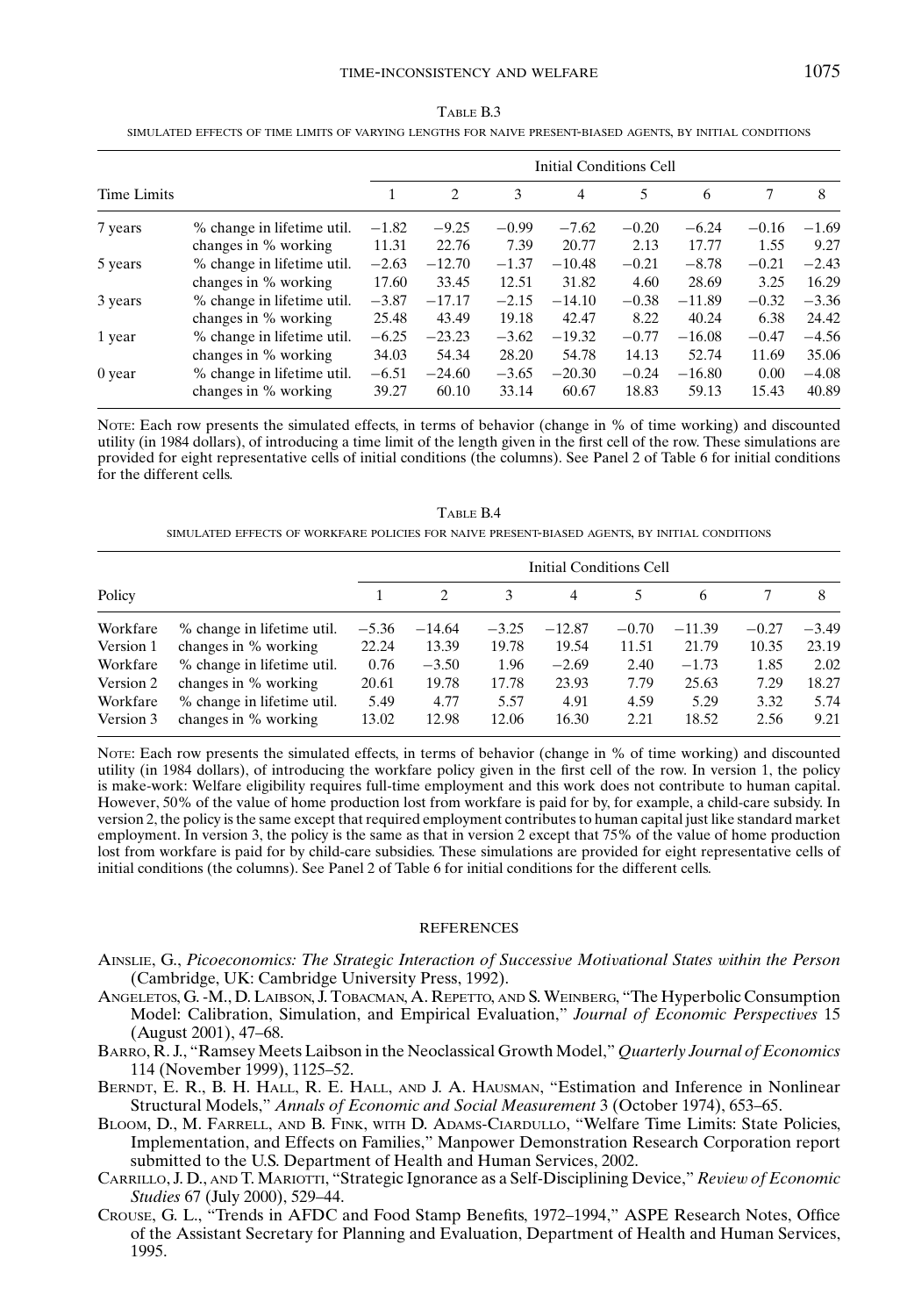DELLA VIGNA, S., AND U. MALMENDIER, "Paying Not to go to the Gym," *American Economic Re*v*ie*w 96 (June 2006), 694–719.

- DEPARTMENT OF HEALTH AND HUMAN SERVICES, ACF OFFICE OF FAMILY ASSISTANCE, "Characteristics and Financial Circumstances of AFDC Recipients," Washington, D.C., 1996.
- ECKSTEIN, Z., AND K. I. WOLPIN, "Why Youth Drop out of High School: The Impact of Preferences, Opportunities and Abilities," *Econometrica* 67 (November 1999), 1295–339.
- EDIN, K., AND L. LEIN, *Making Ends Meet: Ho*w *Single Mothers Sur*v*i*v*e Welfare and Lo*w*-*w*age Work* (New York: Russell Sage, 1997).
- FANG, H., AND D. SILVERMAN, "On the Compassion of Time-limited Welfare Programs," *Journal of Public Economics* 88 (July 2004), 1445–70.
- ——, AND ——, "Distinguishing between Cognitive Biases: Belief vs. Time Discounting in Welfare Program Participation," in Joel Slemrod and Edward McCaffery eds., *Beha*v*ioral Public Finance: An Agenda* (New York: Russell Sage Foundation, 2006), 47–81.
- GRUBER, J., AND B. KOSZEGI, "Is Addiction 'Rational'? Theory and Evidence," *Quarterly Journal of Economics* 116 (November 2001), 1261–303.
- HALEVY, Y., "Strotz Meets Allais: Diminishing Impatience and the Certainty Effect," *American Economic Re*v*ie*w 98 (June 2008), 1145–620.
- HARRIS, C., AND D. LAIBSON, "Dynamic Choices of Hyperbolic Consumers," *Econometrica* 69 (July 2001), 935–57.
- HAUSMAN, J. A., "Individual Discount Rates and the Purchase and Utilization of Energy-using Durables," *Bell Journal of Economics* 10 (Spring 1979), 33–54.
- HOTZ, J., AND R. A. MILLER, "Conditional Choice Probabilities and the Estimation of Dynamic Models," *Re*v*ie*w *of Economic Studies* 60 (July 1993), 397–421.
- KEANE, M. P., AND K. I. WOLPIN, "The Solution and Estimation of Discrete Choice Dynamic Programming Models by Simulation and Interpolation: Monte Carlo Evidence," *The Re*v*ie*w *of Economics and Statistics* 76 (November 1994), 648–72.
- ——, AND ——, "The Career Decisions of Young Men," *Journal of Political Economy* 105 (June 1997), 473–522.
- ——, AND ——, "The Effect of Parental Transfers and Borrowing Constraints on Educational Attainment," *International Economic Re*v*ie*w 42 (November 2001), 1051–103.
- ——, AND ——, "The Role of Labor and Marriage Markets, Preference Heterogeneity and the Welfare System in the Life Cycle Decisions of Black, Hispanic and White Women," manuscript, University of Pennsylvania, 2005.
- KRUSELL, P., B. KURUŞÇU, AND A. SMITH, JR., "Equilibrium Welfare and Government Policy with Quasi-Geometric Discounting," *Journal of Economic Theory* 105 (July 2002), 42–72.
- LAIBSON, D., "Golden Eggs and Hyperbolic Discounting," *Quarterly Journal of Economics* 112 (May 1997), 443–77.
- ——, A. REPETTO, AND J. TOBACMAN, "Self-Control and Saving for Retirement," *Brookings Papers on Economic Acti*v*ity* 1 (1998), 91–196.
- ——, ——, AND ——, "Estimating Discount Functions from Lifecycle Consumption Choices," manuscript, Department of Economics, Harvard University, 2007.
- LAWRANCE, E. C., "Poverty and the Rate of Time Preference: Evidence from Panel Data," *Journal of Political Economy* 99 (February 1991), 54–77.
- LOEB, S., AND M. CORCORAN, "Welfare,Work Experience, and Economic Self-Sufficiency," *Journal of Policy Analysis and Management* 20 (February 2001), 1–20.
- LOEWENSTEIN, G., AND J. ELSTER, *Choice o*v*er Time* (New York: Russell Sage, 1992).
- MILLER, R. A., AND S. G. SANDERS, "Human Capital Development and Welfare Participation," *Carnegie-Rochester Conference Series on Public Policy* 46 (June 1997), 1–43.
- MOFFITT, R., "An Economic Model of Welfare Stigma," *American Economic Re*v*ie*w 73 (December 1983), 1023–35.
- O'DONOGHUE, T., AND M. RABIN, "Doing It Now or Later," *American Economic Re*v*ie*w 89 (March 1999a), 103–24.
- ——, AND ——, "Addiction and Self-Control," in J. Elster ed., *Addiction: Entries and Exits* (New York: Russell Sage, 1999b).
- ——, AND ——, "Choice and Procrastination," *Quarterly Journal of Economics* 116 (February 2001), 121– 60.
- PASERMAN, M. D., "Job Search and Hyperbolic Discounting: Structural Estimation and Policy Evaluation," *Economic Journal* 118 (August 2008), 1418–52.
- PHELPS, E. S., AND R. A. POLLAK, "On Second-best National Saving and Game-equilibrium Growth," *Re*v*ie*w *of Economic Studies* 35 (April 1968), 185–99.
- POLLAK, R. A., "Consistent Planning," *Re*v*ie*w *of Economic Studies* 35 (April 1968), 201–08.

<sup>——,</sup> AND M. D. PASERMAN, "Job Search and Impatience," *Journal of Labor Economics* 23 (July 2005), 527–88.